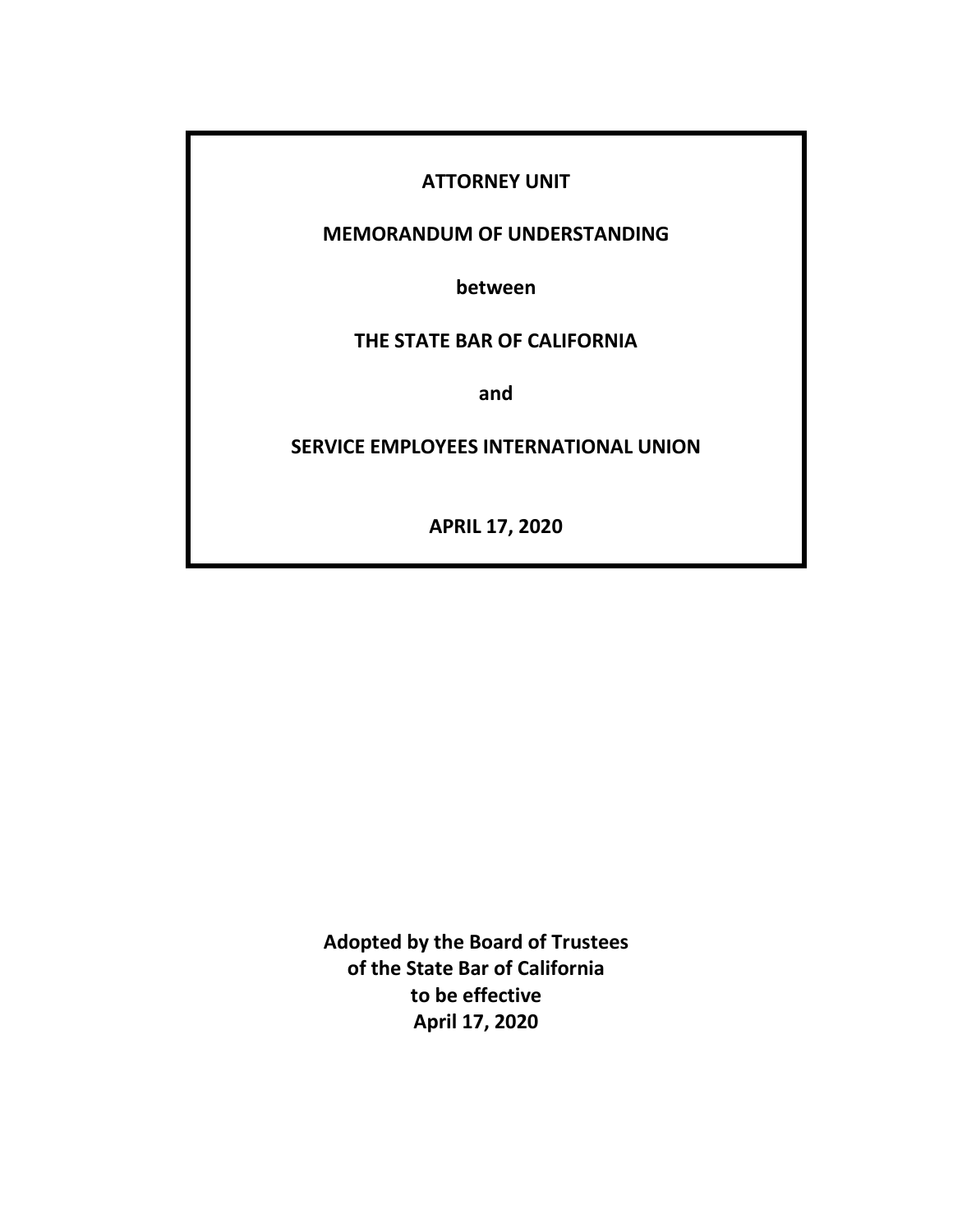# **ATTORNEY UNIT MEMORANDUM OF UNDERSTANDING TABLE OF CONTENTS**

| <b>SECTION 1.</b> |                                                         |  |
|-------------------|---------------------------------------------------------|--|
| SECTION 2.        |                                                         |  |
| SECTION 3.        |                                                         |  |
| SECTION 4.        |                                                         |  |
| <b>SECTION 5.</b> | EMPLOYEES COVERED BY THIS MEMORANDUM OF UNDERSTANDING 7 |  |
| <b>SECTION 6.</b> |                                                         |  |
| SECTION 7.        |                                                         |  |
| <b>SECTION 8.</b> |                                                         |  |
| SECTION 9.        |                                                         |  |
|                   |                                                         |  |
|                   |                                                         |  |
|                   |                                                         |  |
|                   |                                                         |  |
|                   |                                                         |  |
|                   |                                                         |  |
|                   |                                                         |  |
|                   |                                                         |  |
|                   |                                                         |  |
|                   |                                                         |  |
|                   |                                                         |  |
|                   |                                                         |  |
|                   |                                                         |  |
|                   |                                                         |  |
|                   |                                                         |  |
|                   |                                                         |  |
|                   |                                                         |  |
|                   |                                                         |  |
|                   |                                                         |  |
|                   |                                                         |  |
|                   |                                                         |  |
|                   |                                                         |  |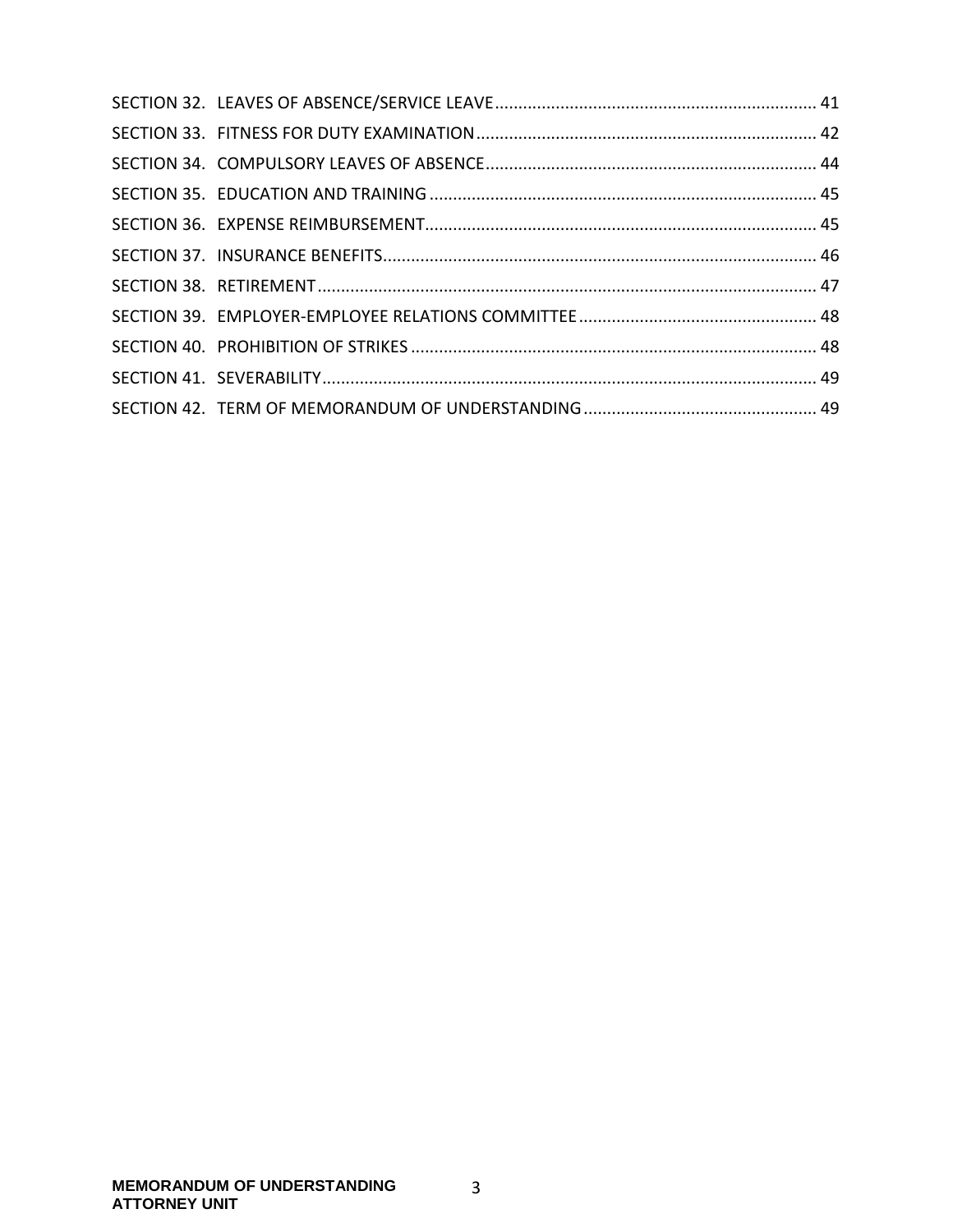# **ATTORNEY UNIT Appendices 2020-2022**

- A Groups and Offices
- B Attorney Unit Listing of Job Classifications and Salary Ranges
- C Alternative Work Schedule Letter of Understanding
- D Letter of Understanding Regarding Employee Parking
- E Separation Plan Letter of Understanding
- F Overtime Exempt Status
- G Letter of Understanding: AWS Agreements, Voluntary Separation Incentive, Transit Reimbursement, Time Keeping
- H Letter of Understanding: Attorney Classifications
- I Training and Development Program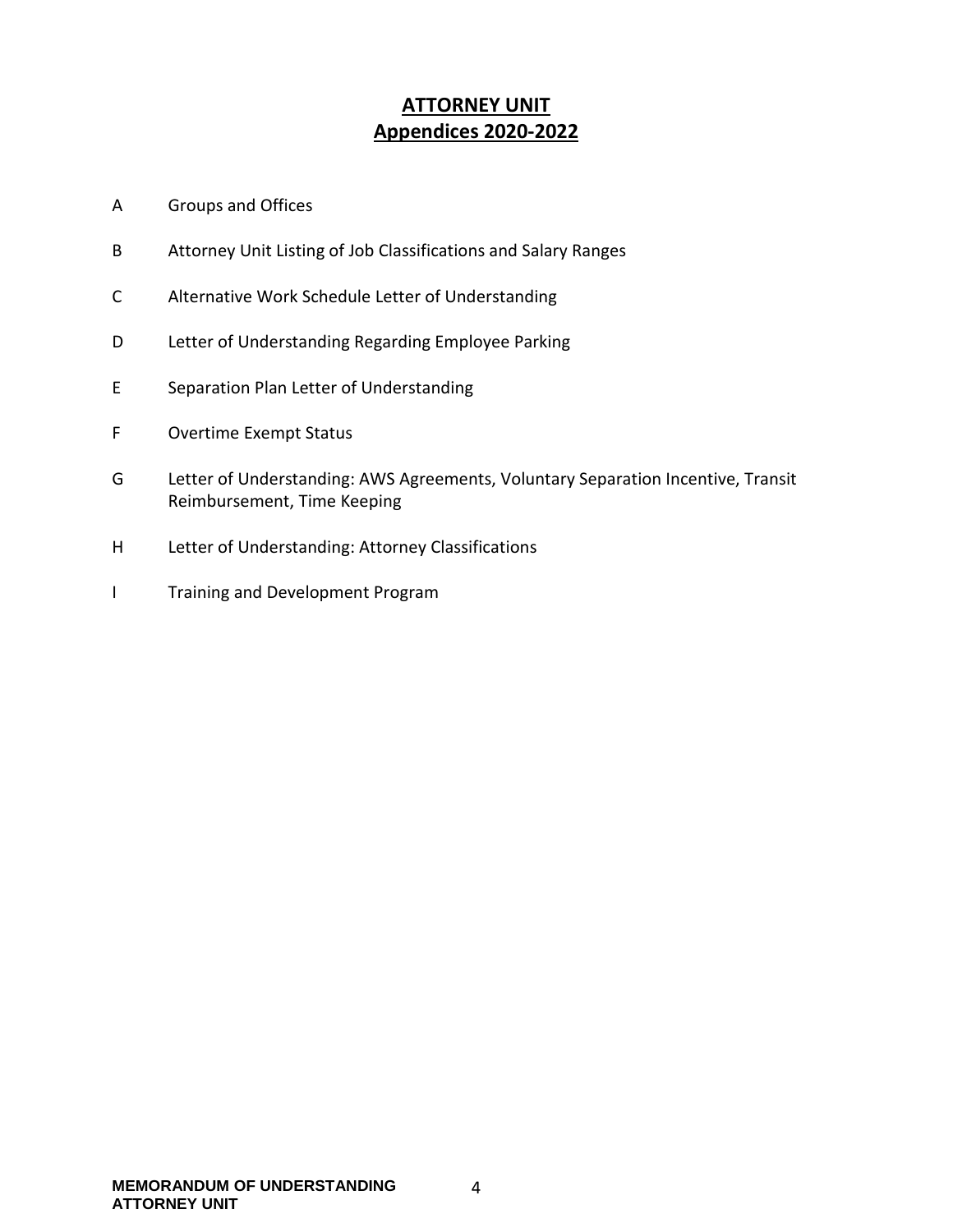#### <span id="page-4-0"></span>**SECTION 1. PREAMBLE**

A. The State Bar's business is service to the public and to the legal profession. The State Bar's ability to meet this goal depends upon each of us taking personal and professional responsibility for providing high quality service. The changing demands upon the legal system and upon the State Bar make it imperative that Employees and Management join forces to assure high quality services which meet the needs of the public and the profession. Accordingly, Employees and the State Bar jointly undertake a commitment to provide high quality service to the members of the legal profession and the public in a prompt, courteous, and efficient manner thereby furthering the Mission of the State Bar which states:

#### **The Mission of the State Bar:**

The State Bar of California's mission is to protect the public and includes the primary functions of licensing, regulation and discipline of attorneys; the advancement of the ethical and competent practice of law; and support of efforts for greater access to, and inclusion in, the legal system.

#### **The Goals of the State Bar:**

Successfully transition to the "new State Bar" – an agency focused on public protection, regulating the legal profession, and promoting access to justice.

Ensure a timely, fair, and appropriately resourced admissions, discipline, and regulatory system for the more than 250,000 lawyers licensed in California.

Improve the fiscal and operational management of the State Bar, emphasizing integrity, transparency, accountability, and excellence.

Support access to justice for all California residents and improvements to the state's justice system.

Proactively inform and educate all stakeholders, but particularly the public, about the State Bar's responsibilities, initiatives and resources.

B. This Memorandum of Understanding is made and entered into pursuant to The State Bar of California's Rules and Regulations for the Administration of Employer-Employee Relations (hereinafter referred to as "Employer-Employee Relations Rules") and is effective upon adoption by the Board of Trustees, by and between THE STATE BAR OF CALIFORNIA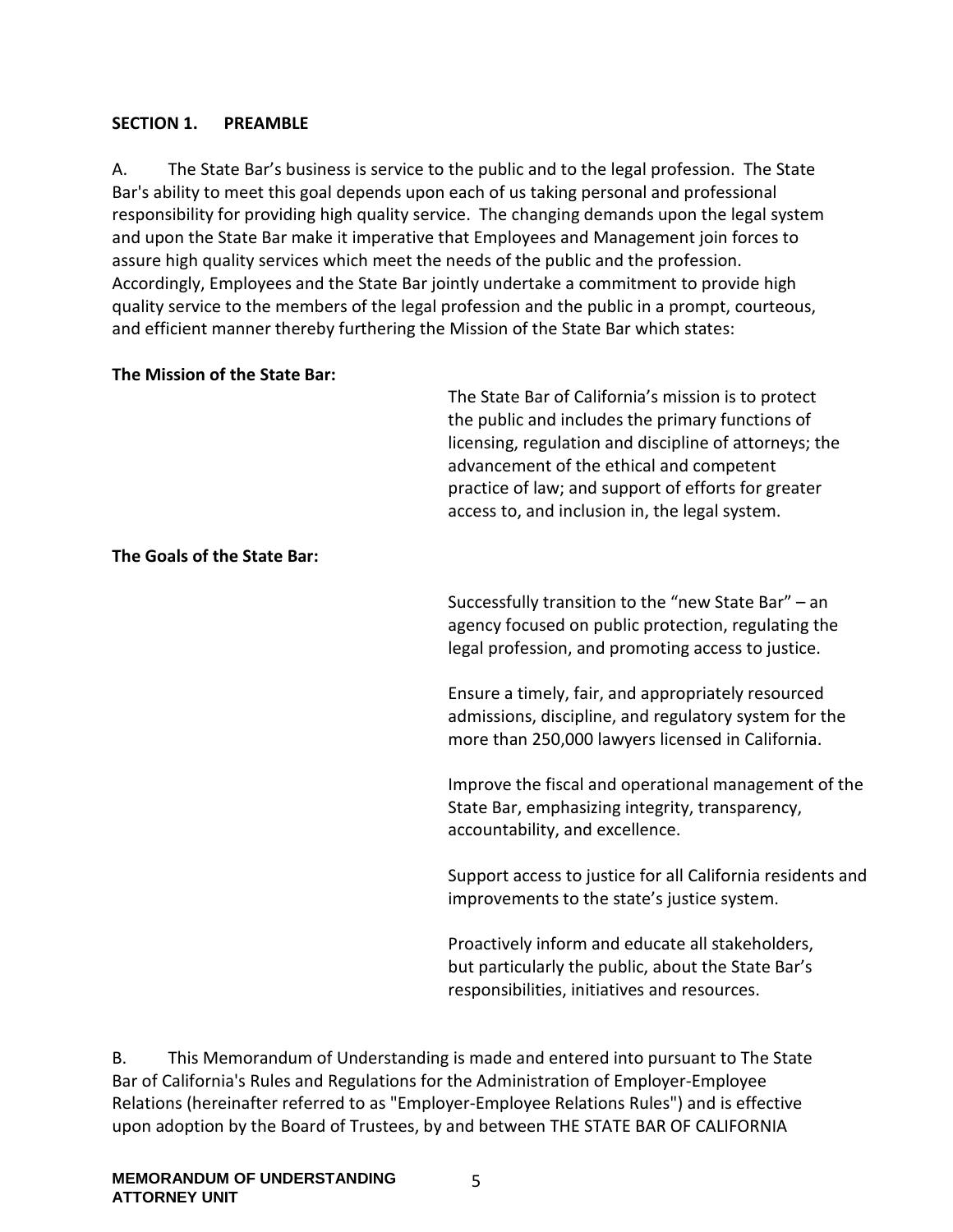(hereinafter referred to as the "State Bar") and SERVICE EMPLOYEES INTERNATIONAL UNION, Local 1000, (hereinafter referred to as the "Union").

## <span id="page-5-0"></span>**SECTION 2. DEFINITIONS**

A. Except as otherwise specifically provided herein, the terms used in this Memorandum of Understanding shall be defined in the same way as such terms are defined in the Employer-Employee Relations Rules.

B. The term "Employee" shall mean a regular full-time or regular part-time Employee of the State Bar who is not a Management Employee. Confidential Employees shall not be "Employees" under this Memorandum of Understanding for the period they are designated as Confidential Employees.

C. The term "domestic partner" when used in this Memorandum of Understanding shall mean a person assuming the role of spouse to an Employee and does not require satisfaction of California's statutory domestic partner registration standards.

D. The term "CalPERS" when used in this Memorandum of Understanding shall mean the California Public Employees' Retirement System.

## <span id="page-5-1"></span>**SECTION 3. BOARD'S POWERS, RIGHTS, AND DUTIES**

Except as otherwise expressly provided in this Memorandum of Understanding, the Board of Trustees of the State Bar (herein referred to as "the Board" or "the State Bar") shall have the powers, rights and duties accorded it under state law, including but not limited to the right to manage and direct the workforce; to hire and determine the number and type of Employees; to determine Employee qualifications and assign and direct their work; to set standards of productivity and determine the type and manner of services to be rendered; to maintain efficiency of operations; to set starting and quitting times and the number of hours to be worked; to use independent contractors; to subcontract, contract out, close down, or relocate the State Bar's operations or any part thereof; to create, change or cease any job, office, operation or service; to determine, control and regulate the type, number and location of jobs, facilities, units, offices, equipment, and other property of the State Bar; to issue and revise policies, rules, regulations and practices; and to take other actions not restricted by this Memorandum of Understanding or the Meyers-Milias-Brown Act, Government Code Section 3500 et seq.

## <span id="page-5-2"></span>**SECTION 4. RECOGNITION**

The Board has recognized the Union pursuant to the Employer-Employee Relations Rules, as the exclusive Recognized Employee Organization in the following two separate Units of Representation for purposes of meeting-and-conferring: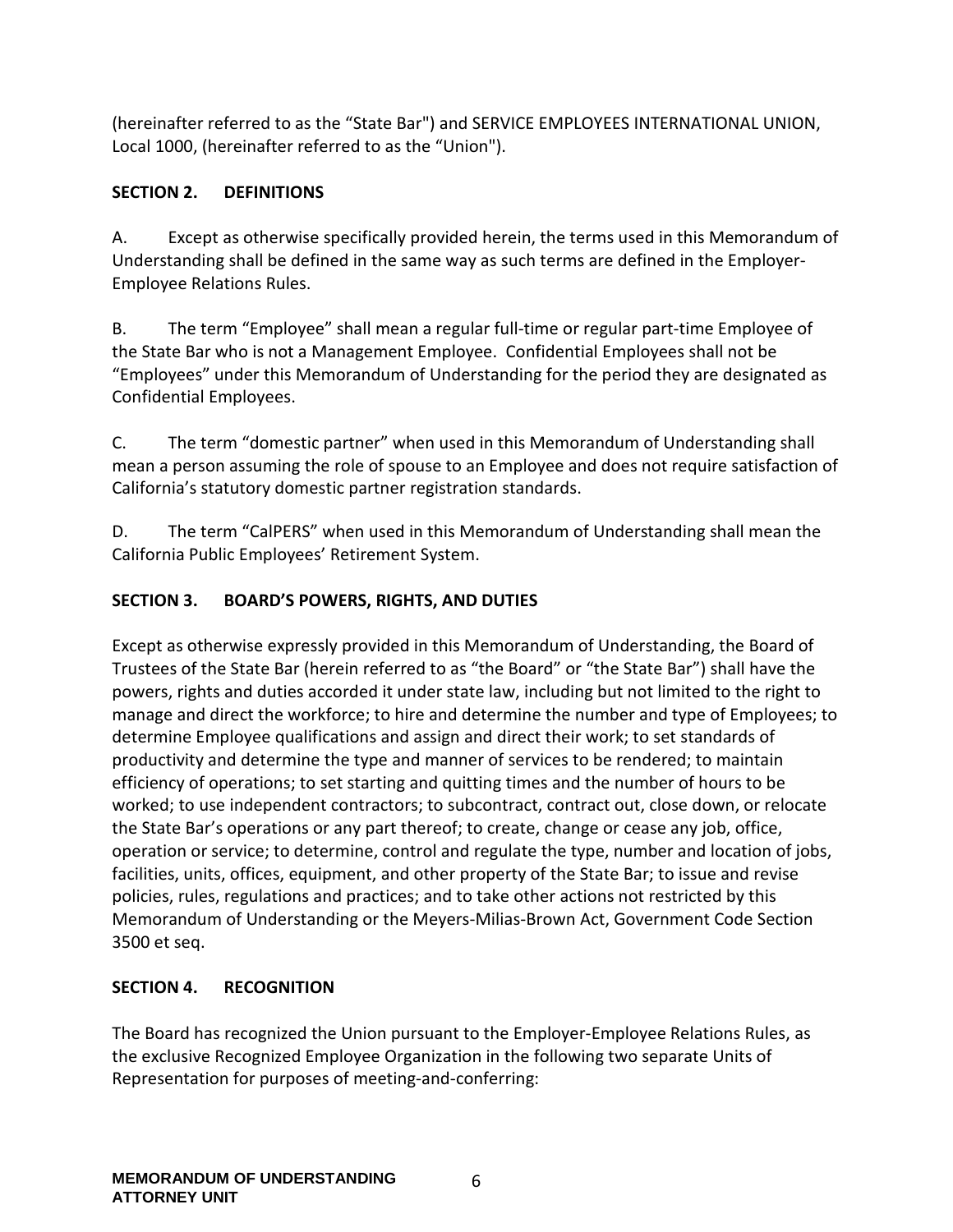1. All Employees except Professional Employees, Management Employees and Confidential Employees (hereinafter "General Unit").

2. All Professional Employees except Management Employees and Confidential Employees (hereinafter "Attorney Unit").

## <span id="page-6-0"></span>**SECTION 5. EMPLOYEES COVERED BY THIS MEMORANDUM OF UNDERSTANDING**

This Memorandum of Understanding shall apply to all Employees in the Attorney Unit.

# <span id="page-6-1"></span>**SECTION 6. UNION MEMBERSHIP**

A. At the time an Employee is hired, the State Bar shall deliver to the Employee a copy of this Memorandum of Understanding.

B. The State Bar shall deduct Union dues from Employees' paychecks in accordance with Union membership information provided by the Union. The Union shall provide the State Bar with the names and amounts of Union dues on a bi-weekly basis. The State Bar shall promptly transmit the deducted dues to the Union after each deduction. The State Bar shall continue to make such deductions during the term of this Memorandum of Understanding.

C. Membership in the Union shall be completely voluntary. Such Employees shall not be required as a condition of employment to pay the standard initiation fee, periodic dues, or general assessments of the Union; service fees; agency fees; or any other fees under this Section unless they voluntarily join the Union.

D. The Union shall indemnify the State Bar and hold it harmless against all suits, claims, demands, and liabilities of any kind that may arise out of or by reason of any action taken by the State Bar for the purpose of complying with the requirements of this Section.

E. The Union shall notify the State Bar regarding the amount of its dues and any changes in the amount of such dues.

F. On a bi-weekly basis, the State Bar shall provide the Union with the names of all newly hired employees, along with each employee's job classification, department, salary, work location, and home address. The State Bar shall also provide the Union on a bi-weekly basis changes or updates to this information with respect to current employees.

## <span id="page-6-2"></span>**SECTION 7. UNION BUSINESS**

A. The Union may appoint Union Stewards. An Employee shall be eligible for appointment to Steward only after completion of their initial probationary period.

B. The Union shall, immediately upon the appointment of Union Stewards, transmit a list of the names of said Union Stewards to the State Bar. It shall be the further duty of the Union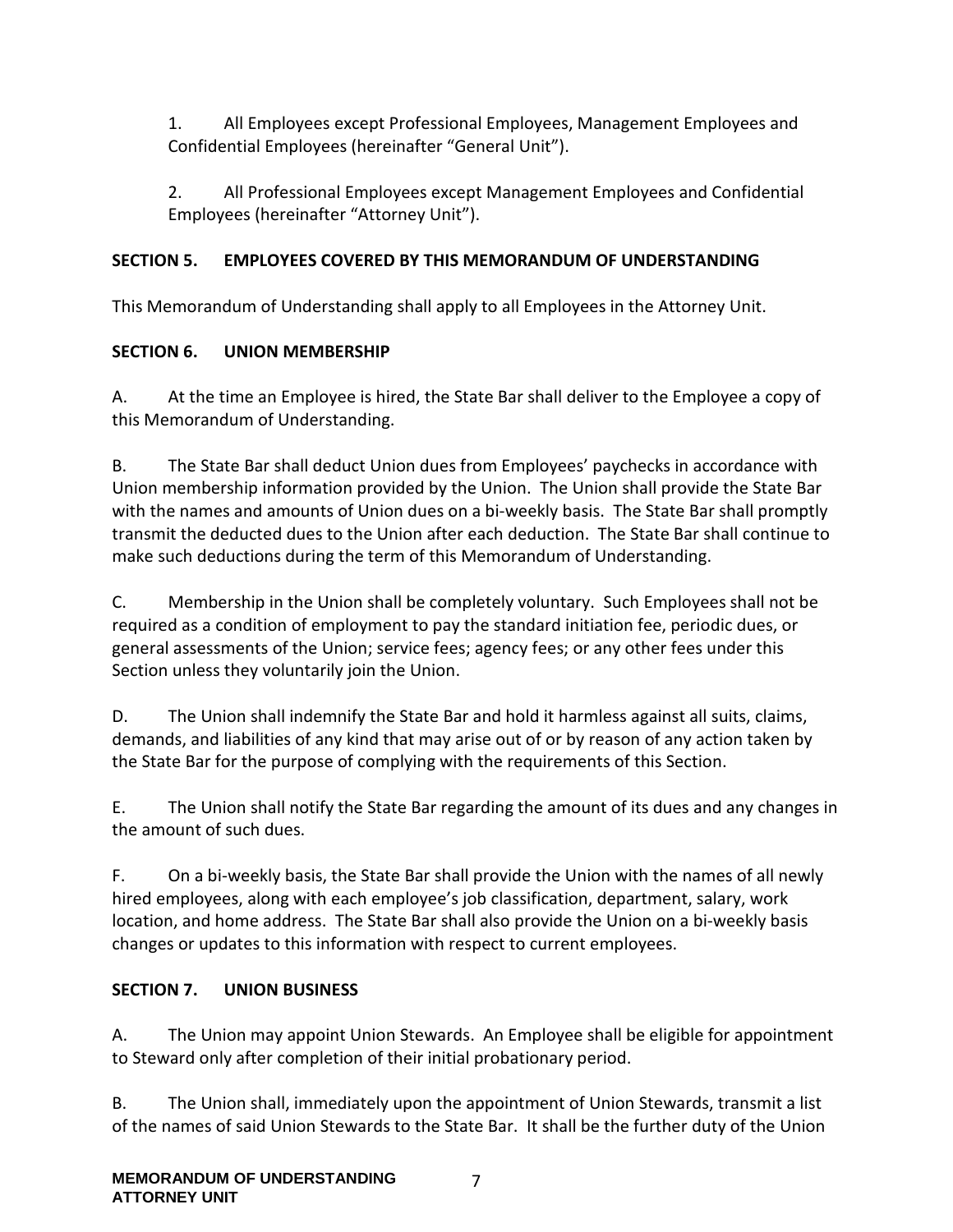to immediately inform the State Bar in writing of any changes in the status of the Union Stewards.

C. The Union agrees to make a good faith effort to conduct Union business outside of working hours.

D. If it is necessary for a Union Steward to discuss a grievance with an Employee or with an appropriate representative of State Bar management or represent an Employee in a grievance hearing during normal State Bar working hours, they shall be allowed a reasonable amount of time to do so, but only with the prior approval of their immediate supervisor or manager. Whenever practicable, such approval shall be obtained at least twentyfour (24) hours in advance.

E. If it is necessary for an Employee to discuss a grievance with a Union Steward during working hours, they shall be allowed a reasonable amount of time to do so but only with the prior approval of their immediate supervisor or manager. Whenever practicable, such approval shall be obtained at least twenty-four (24) hours in advance.

F. A business agent for the Union, upon first speaking to Chief Administrative Officer or designee and obtaining approval, may confer with the Union Stewards during working hours relative to the Employees and the State Bar, so long as it does not interfere with the normal operation of the State Bar's business. Whenever practicable, such approval shall be obtained at least twenty-four (24) hours in advance.

G. The prior approval of a manager or supervisor or of the Chief Administrative Officer or designee shall not be unreasonably withheld provided that the conducting of Union business within the limits set forth above does not interfere with the normal operations of the State Bar.

H. The State Bar shall make available space on designated bulletin boards for the use of the Union.

## <span id="page-7-0"></span>**SECTION 8. NO DISCRIMINATION**

A. The State Bar and the Union shall encourage and support equal employment opportunity for all Employees and applicants for employment without regard to race, creed, religion, color, national origin, age, sex, physical handicap, physical or mental impairment, marital status, political affiliation, sexual orientation, gender or gender identity. Neither the State Bar nor the Union nor any Employee shall discriminate because of race, creed, religion, color, national origin, age, sex, physical handicap, physical or mental impairment, marital status, or political affiliation in violation of state or federal law, or on the basis of sexual orientation, gender or gender identity.

B. The Union and the State Bar recognize that reasonable accommodation of qualified Employees and applicants with disabilities is, where necessary, mandated by the Americans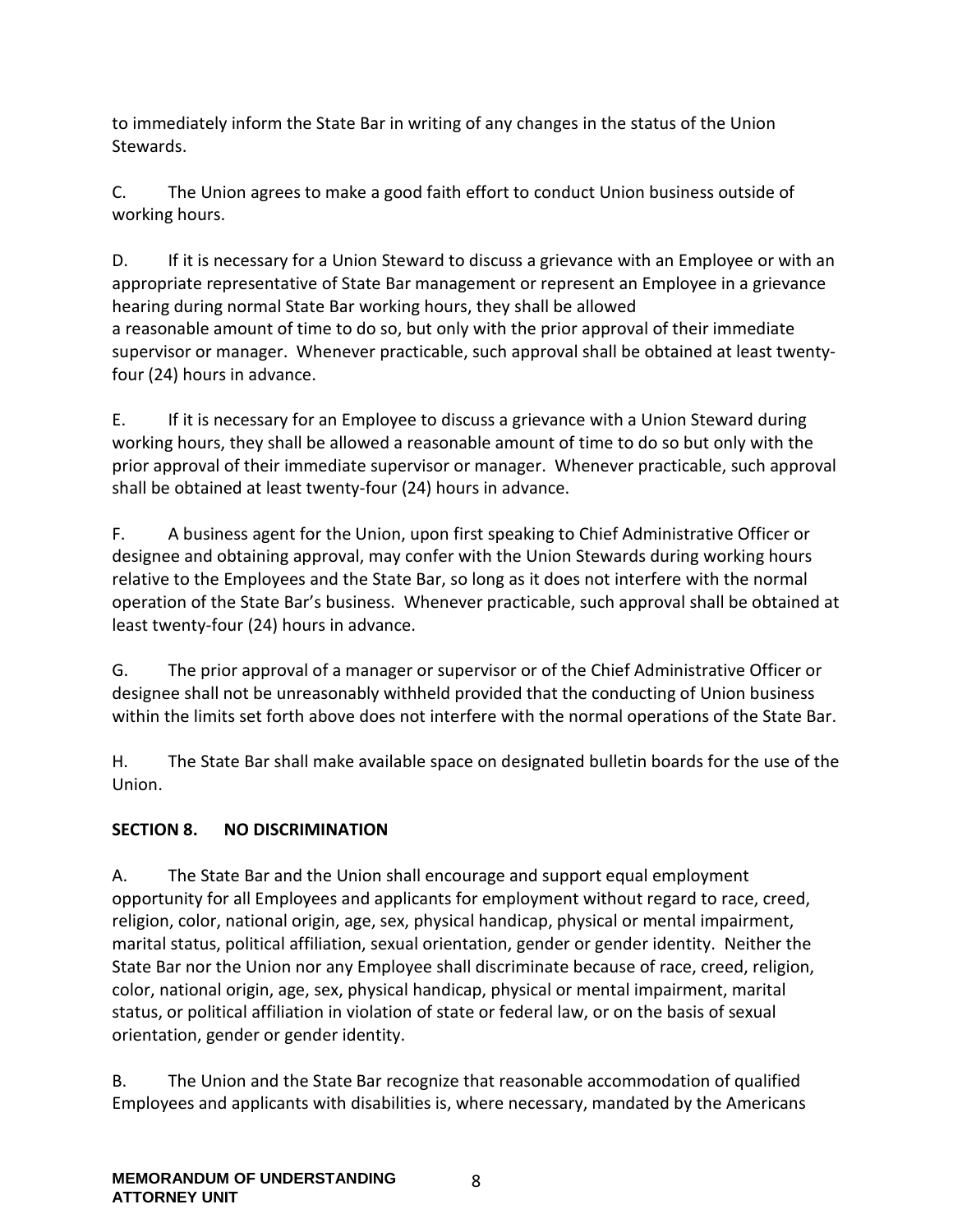With Disabilities Act (ADA). Where reasonable accommodation under the ADA conflicts with this Memorandum of Understanding, then the reasonable accommodation will control.

C. Neither the State Bar, the Union nor any Employee shall interfere with, intimidate, restrain, coerce or discriminate against any Employee because of the exercise of their rights under Government Code Section 3502 which states as follows:

"Except as otherwise provided by the Legislature, public employees shall have the right to form, join, and participate in the activities of employee organizations of their own choosing for the purpose of representation on all matters of employer-employee relations. Public employees also shall have the right to refuse to join or participate in the activities of employee organizations and shall have the right to represent themselves individually in their employment relations with the public agency."

D. The State Bar and the Union are committed to the principles of equal employment opportunity. To that end, the State Bar will provide the Union with current information relating to the transfers, promotions and terminations of Employees covered by this Memorandum of Understanding.

#### <span id="page-8-0"></span>**SECTION 9. INITIAL PROBATIONARY PERIOD**

A. Employment as a regular full-time or regular part-time Employee in the Attorney Unit shall be subject to an initial probationary period of twelve (12) months.

B. The twelve (12) month period shall be extended by two weeks if any Employee misses a tenth (10th) day of work during their initial probationary period. Thereafter, the initial probationary period shall be extended by one day for each day or partial day of work the Employee misses beyond ten. Employees' use of sick leave and vacation leave, or any unpaid absence from work, shall count towards extending their probationary period.

C. The employment of an initial probationary Employee shall be terminable at will upon notice by either the State Bar or the initial probationary Employee. Termination of probationary Employees shall not be subject to the grievance procedure.

## <span id="page-8-1"></span>**SECTION 10. EVALUATIONS**

A. The performance of all Employees shall be evaluated and a written report made upon completion of the probationary period or any extension thereof and once annually thereafter or more frequently in accordance with a fixed, written schedule adopted by the Employee's Office Director, distributed to Employees of that office and applied equally to each of that office's Employees who are covered by this Memorandum of Understanding. The evaluation shall be on a standardized form provided by the State Bar and applied uniformly to Employees. A copy of each evaluation shall be provided to the affected Employee.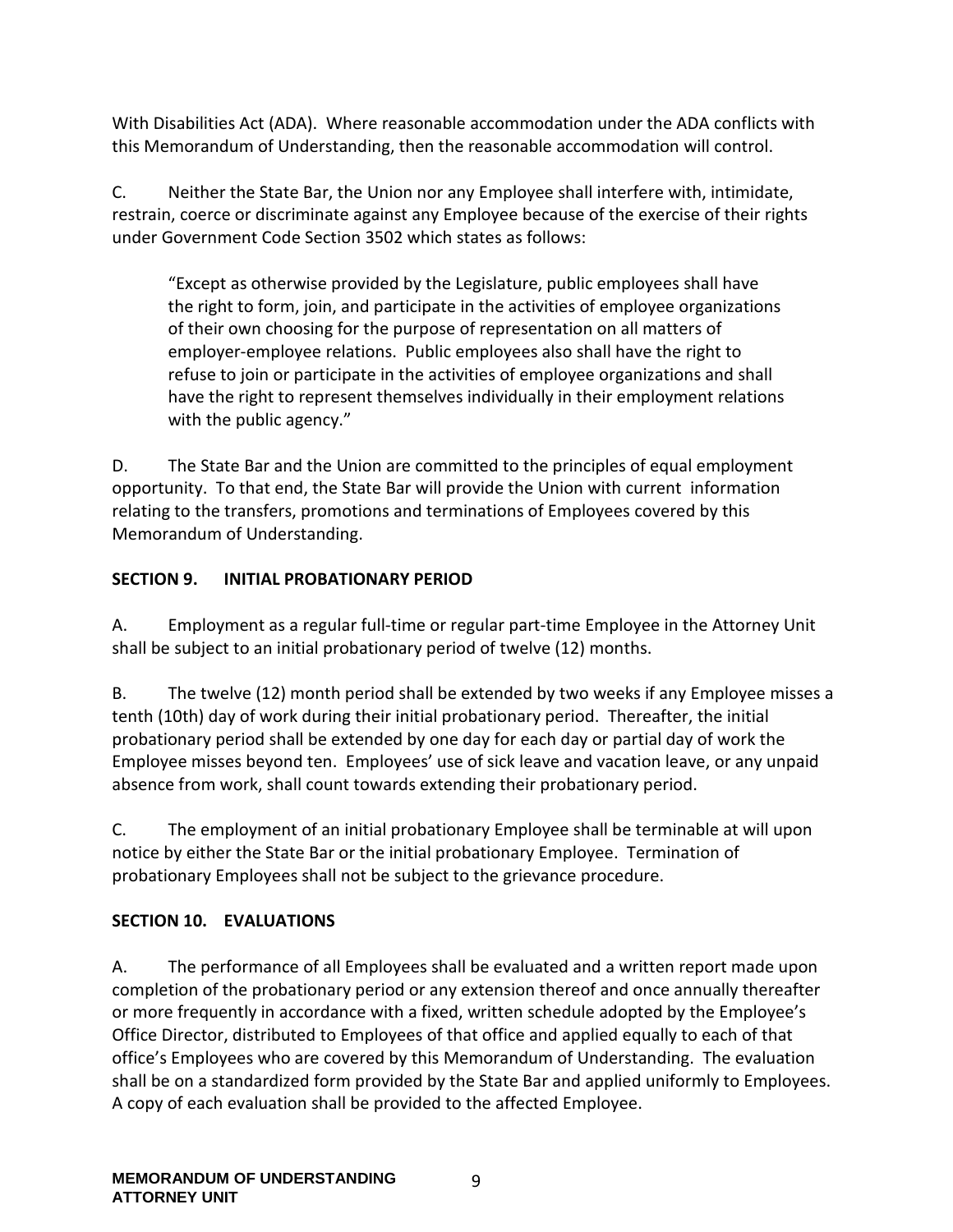B. The contents of a performance evaluation shall not be subject to the grievance procedure. The overall performance rating, however, shall be subject to the grievance procedure but only to the extent set forth in Section 22.K.

C. Performance Evaluation Plans (PIP's) are not disciplinary in nature but are intended to aid the Employee in improving their performance. In the event that the Employee fails to successful complete the PIP, discipline may follow.

D. If the written report of the annual evaluation described in Paragraph A above is not completed within 60 days of its annual due date, the overall rating shall be deemed to be "meets requirements" for the purposes of this Memorandum of Understanding. If the Employee has not been issued the performance evaluation within 60 days from the annual due date, the State Bar shall automatically implement the annual salary increase pursuant to section 22.D.3, retroactive to the Employee's anniversary date.

## <span id="page-9-0"></span>**SECTION 11. PERSONNEL FILES**

A. The State Bar shall maintain in the Office of Human Resources a personnel file for each Employee. This file shall be used to determine that Employee's qualifications for promotion or termination or other disciplinary action. An Employee may respond in writing to any material in their personnel file.

B. The State Bar shall, at reasonable times, upon the request of an Employee, permit that Employee and/or that Employee's authorized union representative to inspect such personnel file and any material referred to in such personnel file. Nothing in this Subsection B shall apply to the records of an investigation of possible attorney admissions and/or disciplinary issues or to letters of reference.

C. Material not in such personnel file or referred to in such personnel file may not be used to determine that Employee's qualifications for promotion or termination or other disciplinary action unless that Employee is first permitted a reasonable opportunity to inspect such material and a reasonable opportunity to respond. Letters of warning shall be given consideration in making personnel decisions. Oral and/or written warnings shall be expunged from the personnel file and not used as a basis for future progressive discipline where there has been no further misconduct for a period of two years.

D. Information of a complimentary nature received by the State Bar pertaining to the work performance of an Employee shall be placed in the Employee's personnel file upon the Employee's request.

E. The State Bar will provide notice, via email, to any Employee whenever any document is placed in that Employee's personnel file which either (1) has not previously been provided to the Employee or (2) the Employee has not previously signed.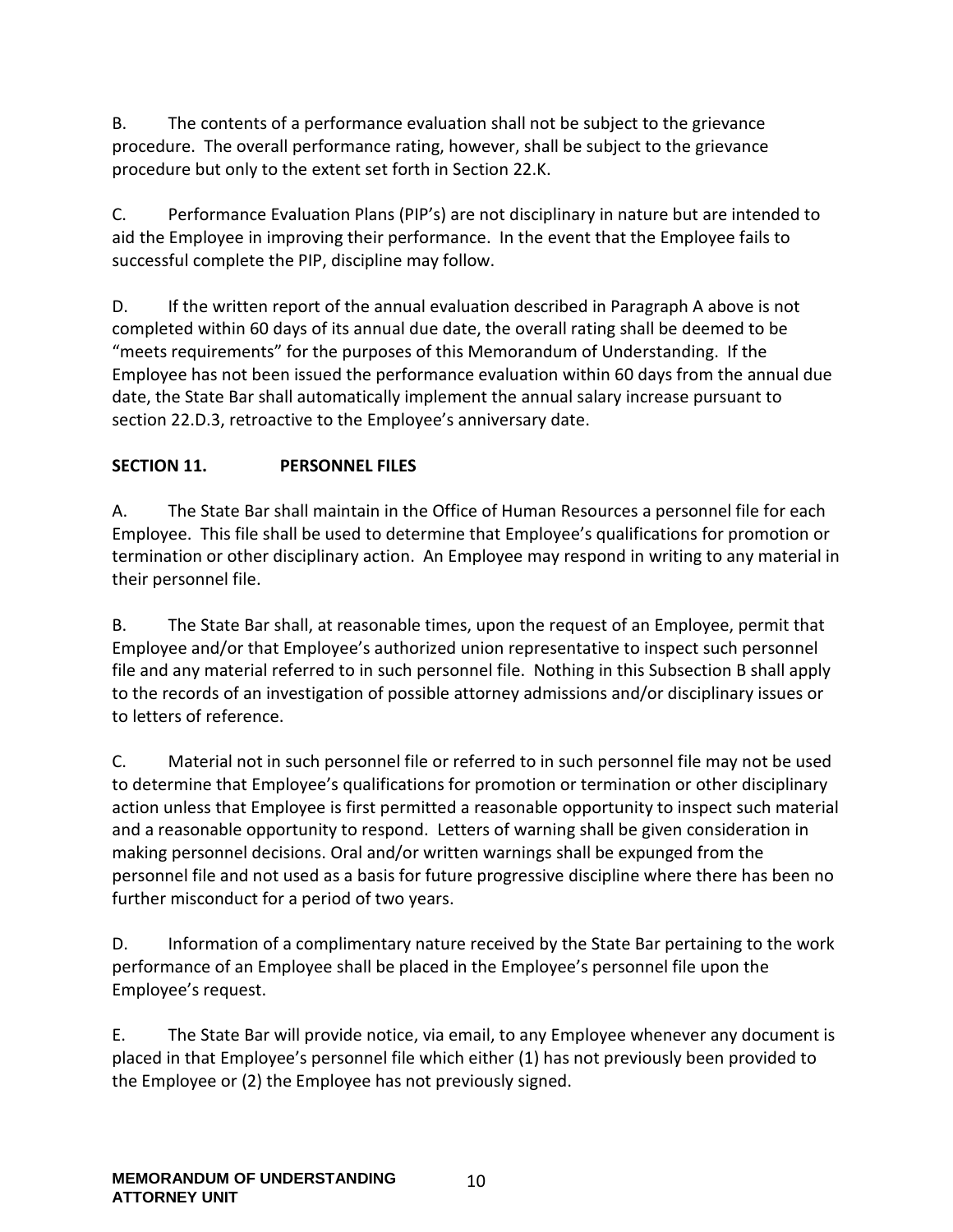#### <span id="page-10-0"></span>**SECTION 12. SENIORITY**

A. Seniority for Employees shall be defined, for all purposes, as the length of continuous service with the State Bar as a regular full-time or regular part-time bargaining unit Employee.

B. Continuous service is suspended during any period that an Employee is designated as a Confidential Employee.

C. Continuous service is ended by any of the following:

1. Promotion or transfer from a position in one Unit of Representation to a position in another Unit of Representation; provided, however, that continuous service shall begin to accrue anew on the effective date of such promotion or transfer;

- 2. Resignation;
- 3. Dismissal;

4. Not returning to employment at the end of a leave of absence, unless a satisfactory explanation for not doing so is made;

5. Not responding to a notice to return following a layoff within five (5) calendar days of receipt of such notice, unless a satisfactory explanation for not doing so is made;

6. Not returning to employment within fourteen (14) calendar days of receipt of a notice to return following a layoff, unless a satisfactory explanation for not doing so is made;

7. Not returning to employment within twelve (12) months after the date of a layoff;

8. Promotion to a position as a Management Employee.

D. The State Bar will annually prepare seniority lists, make such lists available to the Union and post said lists on designated bulletin boards during the month of January. Such lists shall show the seniority held by each Employee and shall remain posted throughout the year.

#### <span id="page-10-1"></span>**SECTION 13. PROMOTIONS AND TRANSFERS**

A. It is the policy of the State Bar to promote qualified applicants. When internal and external applicants meet the minimum qualifications for a vacant position, management will first interview all internal applicants who meet the minimum qualifications and may interview external applicants.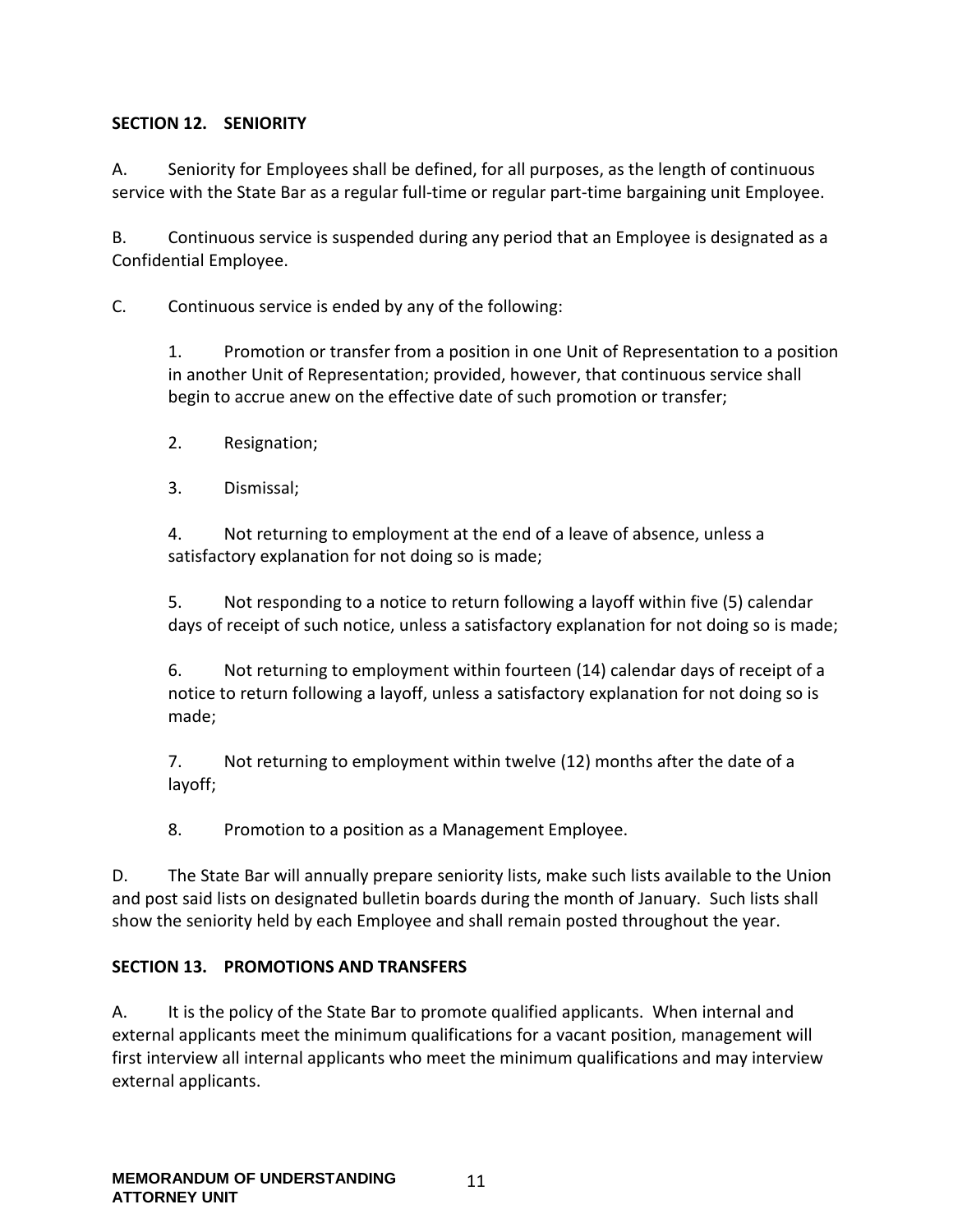B. All regular full-time and regular part-time vacant positions in the Attorney Unit shall be posted within the State Bar's offices five (5) working days before notification is given to the general public. The State Bar will provide the Union with a copy of the job posting.

C. Job descriptions shall be retained in the Office of Human Resources for review by applicants. For no position covered by this Memorandum of Understanding shall there be more than one official job description on file in the Office of Human Resources.

D. Written requests for promotion or transfer to a specific position vacancy may be submitted in advance and shall constitute an automatic bid for such position for a period of one hundred eighty (180) days after submission.

E. If the designated representative of the Office of Human Resources initially determines that the Employee applicant appears to meet the minimum qualifications for the position, the designated representative will forward the application to the first level manager responsible for filling the position or their designee. Employee applicants will be considered for the position as internal applicants as long as the Employee applicants are qualified and apply within the open posting period. At its sole discretion, the State Bar may elect to waive minimum educational qualifications of a position for internal candidates who have shown through exceptional job performance that they have the requisite knowledge and skill to perform in a job position for which they may not meet the educational minimum qualifications.

F. Management will interview the Employee applicant and may interview external applicants. The manager responsible for filling the position will determine to whom the position will be offered. An Employee applicant shall be given at least twenty-four (24) hours' notice of the interview and may submit written samples of work and internal letters of recommendation in support of and with their application. The term

"management" as used in this Subsection F may be deemed to mean one manager or more than one manager, or designee(s), at the State Bar's sole discretion.

G. Vacant positions shall be filled on the basis of merit and ability; provided, however, that if merit and ability are substantially equal, the position shall be offered to the State Bar Employee. As used in this Section, the term "merit and ability" shall not be limited to the minimum qualifications set forth in the position description for the vacant position but shall also include other job-related factors including, but not limited to, prior work experience; education; specialized training; possession of degrees, certificates or licenses; and possession of special skills or abilities.

H. Except as set forth in Subsection I below, the State Bar's selection of an internal existing State Bar Employee to fill a position which results in the denial of a transfer or promotional opportunity to another internal existing State Bar Employee seeking to fill the same position, shall not be subject to the grievance/arbitration procedure. Except as set forth in Subsection I below, promotion and transfer issues shall be subject to the grievance/arbitration procedure only when an external non-State Bar Employee is selected to fill a position over a qualified internal existing State Bar Employee who is seeking to fill the same position.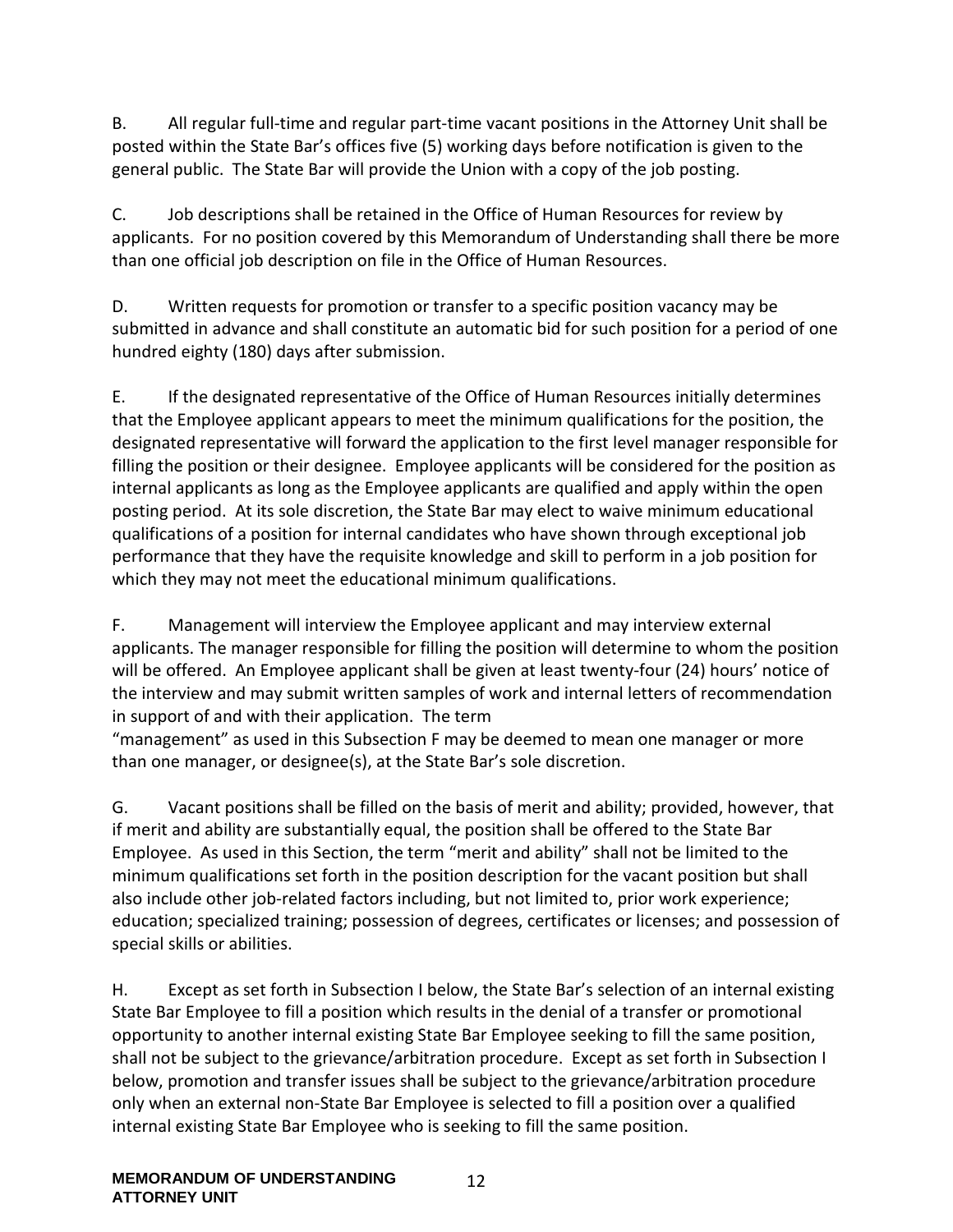I. It is not the intention of Subsection H to foreclose meritorious grievances that allege discrimination under MOU Section 8. However, in order for allegations described in Subsection H above to invoke the grievance/arbitration procedure with respect to discrimination under MOU Section 8, they must be supported by clear and convincing evidence.

J. If a position has not been posted within 30 days after it has become vacant due to an Employee leaving the position, upon the written request of the Union, the Chief Administrative Officer or designee, shall provide a written explanation to the Union. Nothing in this Subsection shall be subject to the grievance procedure.

K. The State Bar may grant promotions-in-place. Promotions-in-place provide promotional opportunities for Employees ready to assume a role of greater responsibility and more complex duties by upgrading their current position to the next promotional job classification without having to wait for a job vacancy. A promotion-in-place may occur only under the following circumstances: (1) the Employee has demonstrated outstanding job performance in the their current job classification; (2) the Employee has shown based on their past performance the likelihood that they have the ability and willingness to succeed in the next promotional job classification; (3) the Employee meets the minimum qualifications for the next promotional job classification under subsection E; and (4) the promotion-in-place will not result in a change to the Employee's Group or geographic office location as reflected in Appendix A, or to the Employee's Office. A promotion-in-place will not be subject to the normal process for applying for and filling regular job vacancies and will only be available to incumbent Employees. Employees in their initial probationary period are ineligible for promotions-in-place. The Employee's salary upon a promotion-in-place shall be set consistent with Section 22.J. Employees who are promoted-in-place shall serve a six (6) month probationary period. The State Bar may grant a greater salary adjustment than required under Section 22.J concurrent with the promotion-in-place at its sole discretion. The decision to upgrade an incumbent Employee through the promotion-in-place process is at the sole discretion of the State Bar. The decision to grant a promotion-in-place or to not grant a promotion-in-place shall not be subject to the grievance procedure of the MOU. Promotions-in-place shall not be used to fill already posted vacancies or vacancies created by the departure or promotion of another Employee.

L. No Employee shall be allowed a promotion or transfer while serving a probationary period. Employees may apply for transfers or promotions near the end of their probationary period, but may not fill the position if selected until their probationary period is completed.

M. An Employee who is promoted from the General Unit to the Attorney Unit shall serve a twelve (12) month probationary period. An Employee who is promoted from the Attorney classification to the Senior Attorney classification shall serve a six (6) month probationary period. An Employee who is promoted to Supervising Attorney shall serve a twelve (12) month probationary period. The new probationary period shall commence on the effective date of the Employee's promotion or transfer.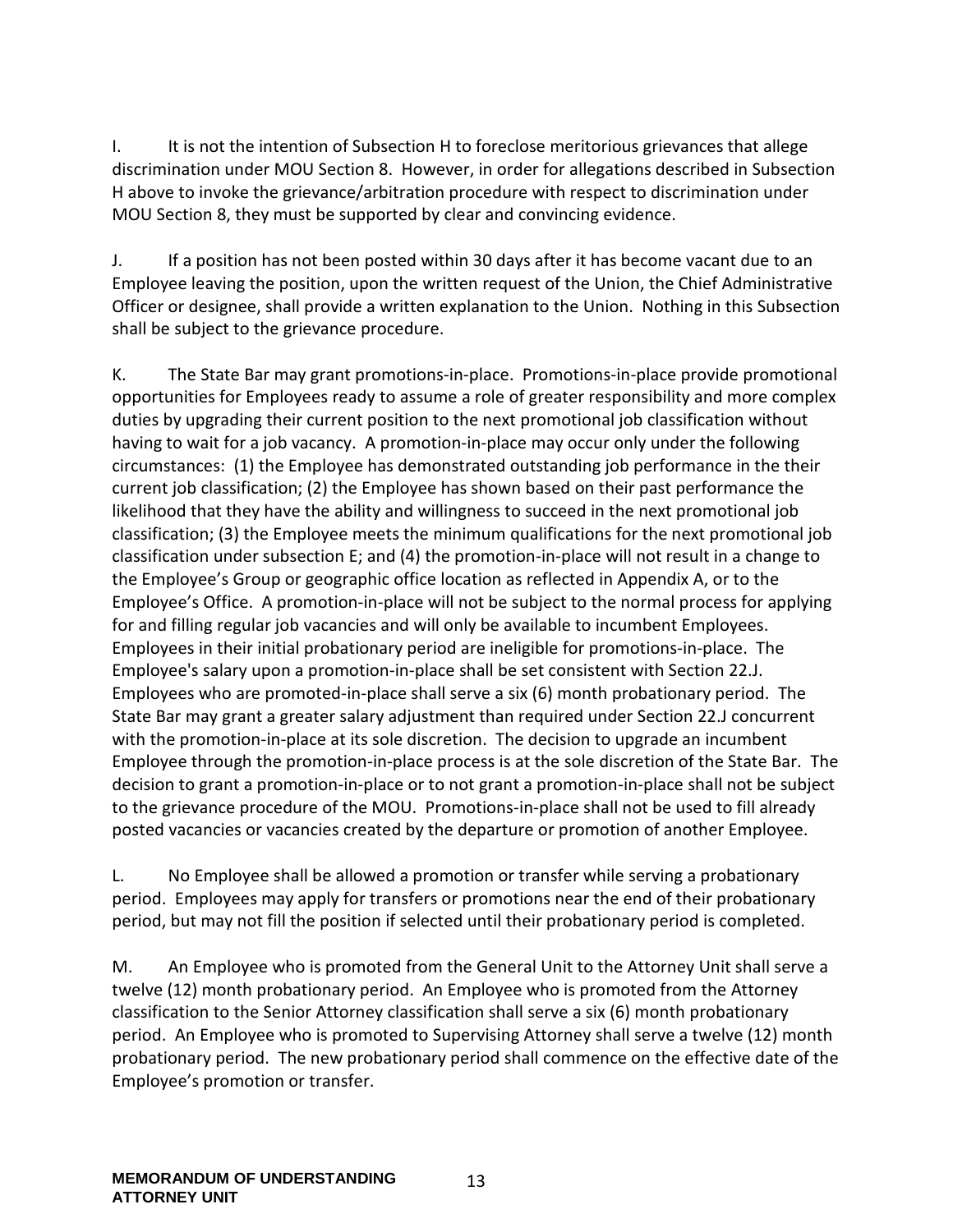N. An Employee who fails to succeed in their new position during the probationary period shall:

1. Return to their previous position and pay, without loss of seniority, if such position is still vacant provided, however, that if such position is not vacant the Employee shall:

2. Take a position in the same job classification from which they were promoted or transferred in the same geographical location and Unit of Representation, without loss of seniority or reduction in pay, if such a position is vacant and if the Employee meets the minimum qualifications for the position; provided, however, that if no such position is vacant, the Employee shall

3. Take a position in a different job classification that has the same salary range as the one from which they were promoted or transferred in the same geographical location and Unit of Representation, without loss of seniority or reduction in pay, if such a position is vacant and if the Employee meets the minimum qualifications for the position; provided, however, that if no such position is vacant, the Employee shall

4. Take a position in a different job classification with a salary range that is lower than the one from which they were promoted or transferred in the same geographical location and Unit of Representation without loss of seniority and be paid a salary consistent with Section 13.N.9, below, if the Employee meets the minimum qualifications for the position; provided, however, that if no such position is vacant, the Employee shall

5. Take a position in the Group from which they were promoted or transferred in the same job classification from which they were promoted or transferred in the same geographical location and Unit of Representation, without loss of seniority or reduction in pay if such a position is vacant and if the Employee meets the minimum qualifications for the position; provided, however, that if no such position is vacant, the Employee shall

6. Take a position in the Group from which they were promoted or transferred at a different job classification that has the same salary range as the one from which they were promoted or transferred in the same geographical location and Unit of Representation without loss of seniority or reduction in pay if such a position is vacant and if the Employee meets the minimum qualifications for the position; provided, however, that if no such position is vacant, the Employee shall

7. Take a position in the Group from which they were promoted or transferred at a different job classification with a salary range that is lower than the one from which they were promoted or transferred in the same geographical location and Unit of Representation without loss of seniority and be paid a salary consistent with Section 13.N.9, below, if such a position is vacant and if the Employee meets the minimum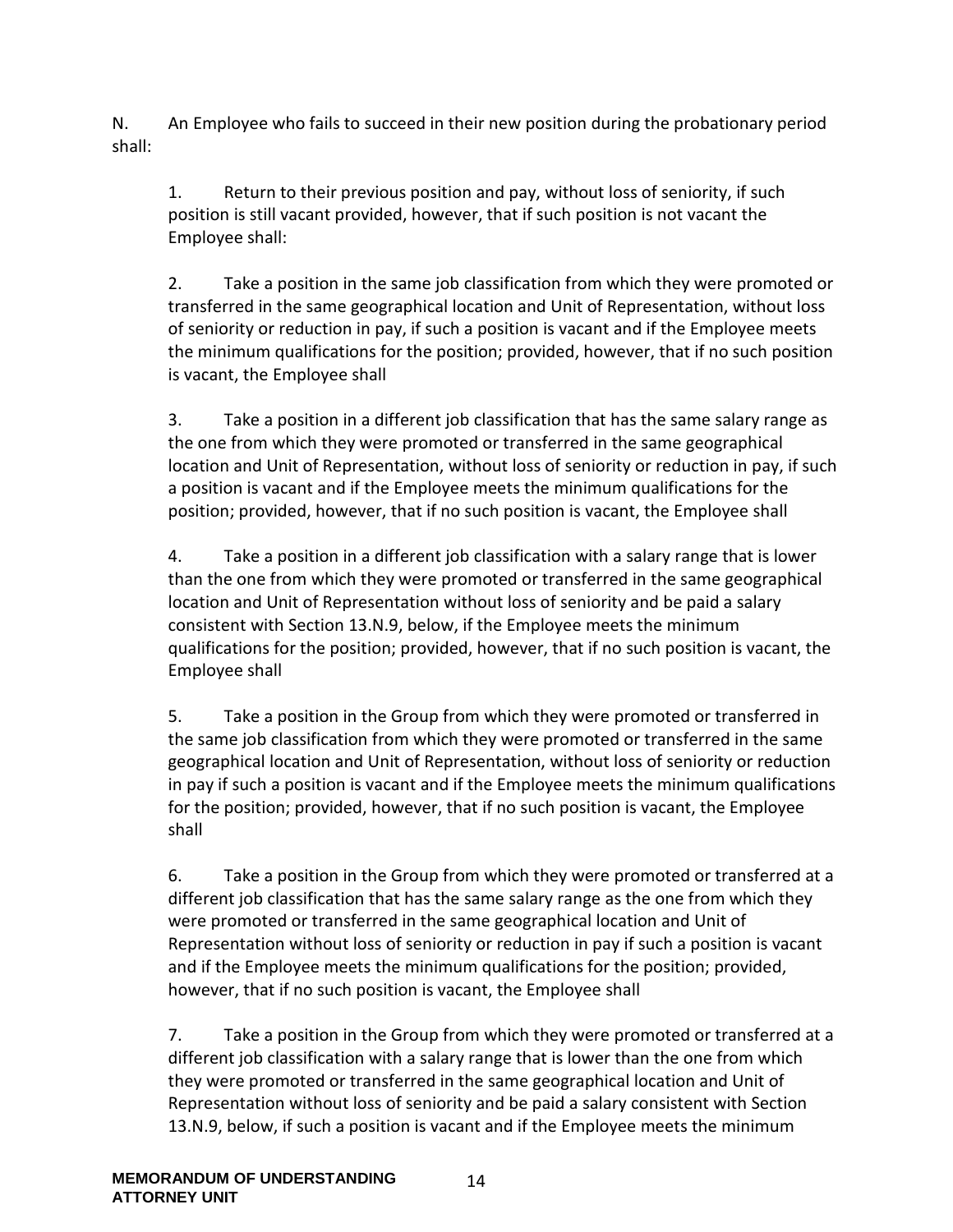qualifications for the position; provided, however, that if no such position is vacant, the Employee shall

8. Be laid off and shall receive applicable severance pay and be entitled to the same recall rights as set forth in the Layoff and Recall Section.

9. In those situations where an Employee has a right to return to a different job classification with a lower salary range than that from which they were promoted or transferred, the Employee shall be paid the same salary as they received just prior to their promotion or transfer, unless that prior salary exceeds the maximum salary range of the vacant position to which the Employee will return. In that case, the Employee will be placed within the salary range for their new position proportionally equivalent to the Employee's placement within the salary range of their prior position. For example, if this Employee was at the midpoint of their prior salary range, they will be placed in the midpoint of the salary range of the Employee's new position.

O. For the purpose of this Section, the terms "Group" and "Office" shall be as set forth in Appendix A. A geographical location shall include all State Bar offices within a given county.

P. An Employee who voluntarily transfers to a position in a different job classification with a salary range that is lower than their prior position will be placed within the salary range for their new position proportionally equivalent to the Employee's placement within the salary range of their prior position.

## <span id="page-14-0"></span>**SECTION 14. LAYOFF AND RECALL**

A. Layoff shall be defined as the implementation of a decision by the State Bar to reduce its workforce by terminating Employee(s). When deciding to implement a layoff as so defined, the State Bar may consider, as an option, making retirement and/or separation incentives available that Employees may accept on a voluntary basis, thus avoiding the need for layoffs under the procedures which follow.

B. Subject to Appendix E, in the event of a layoff, the State Bar shall provide thirty (30) calendar days' notice to the Union and to affected Employee(s). An affected Employee is an Employee who may be terminated as the result of a layoff.

C. Within fifteen (15) calendar days' after receiving notice of potential layoff, each potentially affected Employee must advise the Office of Human Resources, in writing, of their intent to exercise bumping rights pursuant to Subsection G, below. Failure to advise the Office of Human Resources within the required time period shall constitute a forfeiture of all bumping rights under this Section for the layoff in question.

D. In the event that the State Bar gives an affected Employee less than ten (10) working days' notice of an actual layoff, the State Bar shall pay the affected Employee a day's pay, computed at the Employee's straight-time hourly rate, for each working day less than ten (10)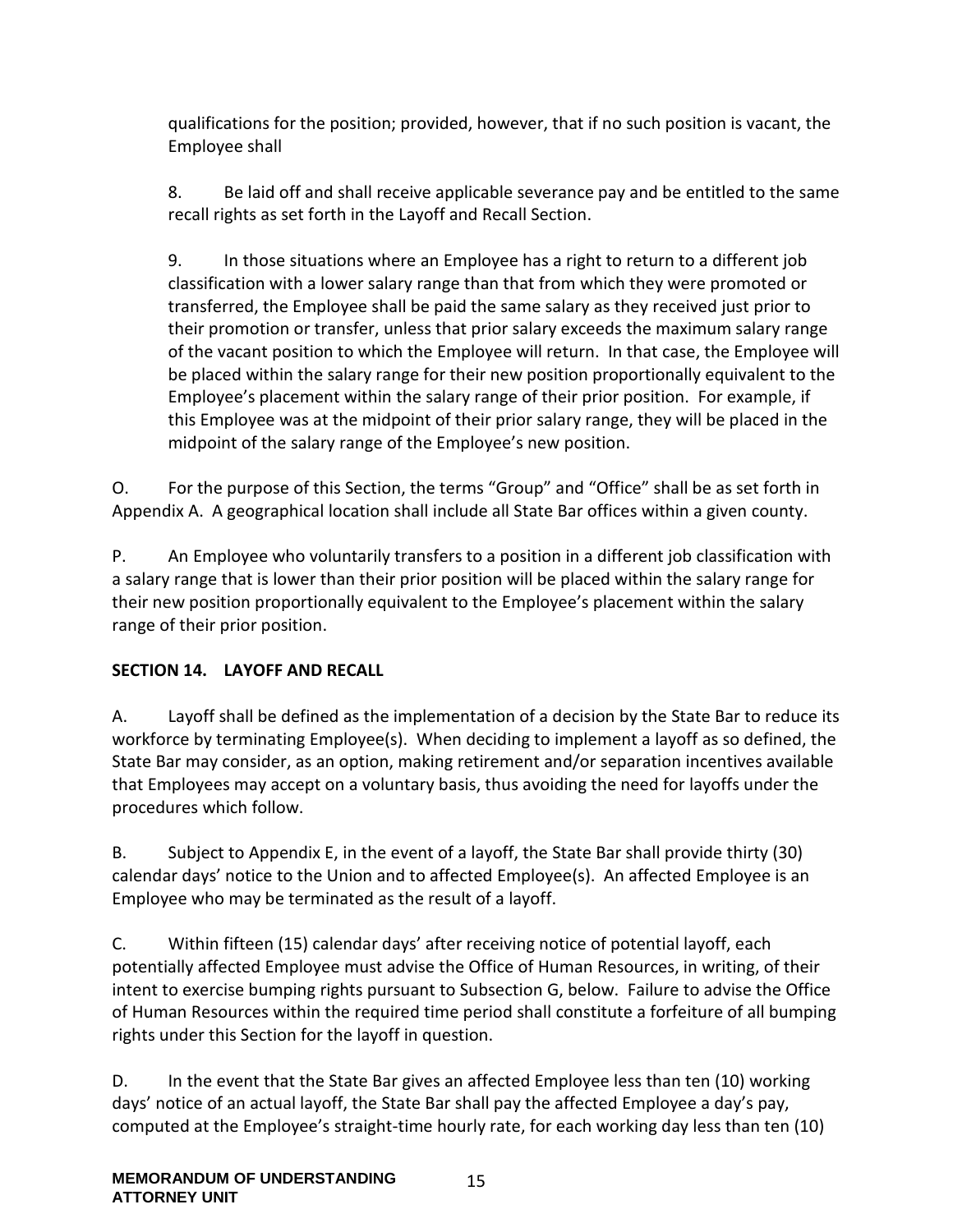working days of notice given; that is, if, for example, the State Bar gives an affected Employee seven (7) working days' notice, the State Bar shall pay to the affected Employee a sum equal to three (3) working days' pay, computed at the Employee's straight-time hourly rate.

E. Concurrent with notice of potential layoff, the State Bar shall provide the Union with a current seniority roster for the affected Group.

F. Layoffs in a classification within a Unit of Representation will occur in inverse order by seniority within an Office and geographical location; that is, the least senior Employee in the affected classification within the Unit of Representation, geographical location and Office in which the layoff occurs shall be the first laid off. Nothing in this Subsection shall be construed to create inter-Unit bumping rights.

G. Any Employee laid off shall have the following bumping rights within the Unit of Representation, geographical location, Office and Group in which the layoff occurs:

1. An Employee who is notified that they will be laid off ("Notified Employee") and who wishes to exercise their bumping rights shall bump into any vacant position in the same job classification in the Group in which the layoff occurs for which the Notified Employee meets the minimum qualifications; or if there is no such position available, shall bump the least senior Employee in the same job classification within the Group in which the layoff occurs for which the Notified Employee meets the minimum qualifications provided that (a) such position exists; and (b) the incumbent Employee has less seniority than the Notified Employee;

2. A Notified Employee who does not qualify to bump another Employee pursuant to Subsection G.1. shall occupy any vacant position in any job classification that has the same salary range as the Notified Employee's position at the time of the layoff notice in the same Group in which the layoff occurs for which the Notified Employee meets the minimum qualifications, or if there is no such position available, shall bump the least senior Employee within the Office in which the layoff occurs in any job classification that has the same salary range as the Notified Employee's position at the time of the layoff notice, so long as (a) the Notified Employee meets the minimum qualifications for the position, (b) such position exists; and (c) the incumbent Employee has less seniority than the Notified Employee;

3. A Notified Employee who does not qualify to bump another Employee pursuant to Subsections G.1. or G.2. shall bump the least senior Employee within the same Group in which the layoff occurs, in any job classification that has the same salary range as the Notified Employee's position at the time of the layoff notice, so long as (a) the Notified Employee meets the minimum qualifications for that position (b) such position exists; and (c) the incumbent Employee has less seniority than the Notified Employee;

4. A Notified Employee who does not qualify to bump another Employee pursuant to Subsections G.1., G.2. or G.3. shall bump into any vacant position in any job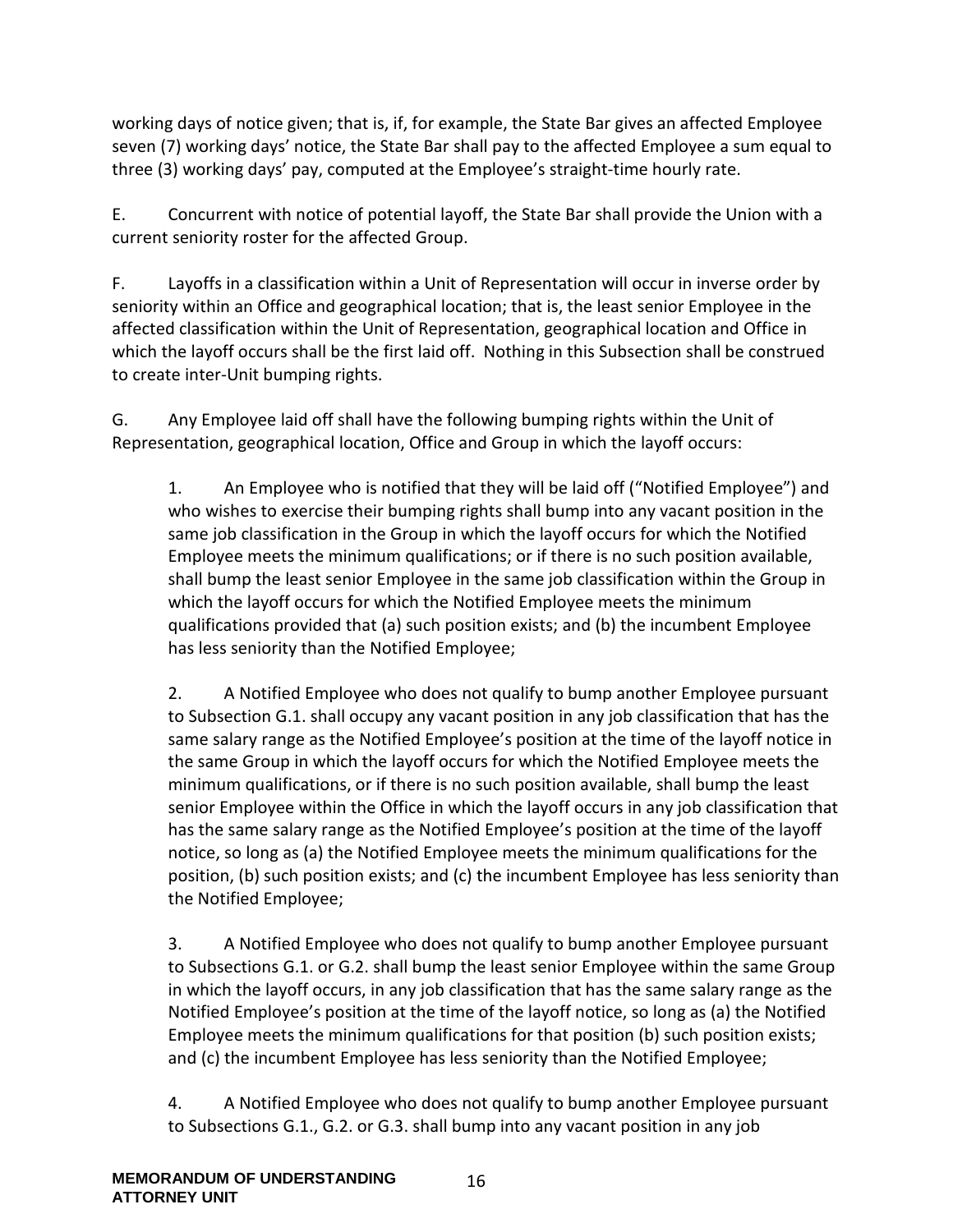classification that has a salary range that is up to 10% less than the Notified Employee's position at the time of the layoff notice within the Group in which the layoff occurs for which the Notified Employee meets the minimum qualifications, or if there is no such position available, shall bump the least senior Employee within the Office in which the layoff occurs in any job classification that has a salary range that is up to 10% less than the Notified Employee's position at the time of the layoff notice, so long as (a) the Notified Employee meets the minimum qualifications for the position; (b) such position exists; and (c) the incumbent Employee has less seniority than the Notified Employee;

5. A Notified Employee who does not qualify to bump another Employee pursuant to Subsections G.1., G.2, G.3 or G.4., shall bump the least senior Employee within the same Groups in which the layoff occurs in any job classification that has a salary range that is up to 10% less than the Notified Employee's position at the time of the layoff notice, so long as (a) the Notified Employee meets the minimum qualifications for the position; (b) such position exists; and (c) the incumbent Employee has less seniority than the Notified Employee;

6. The exercise of bumping rights shall proceed in the aforementioned sequence, but expanding the job classification potentially available for bumping in decreasing 10% salary ranges, until an Employee who is laid off is able to bump another Employee or until the available job classifications within the Group are exhausted, in which case the Employee who is laid off shall be terminated subject to recall rights hereinafter set forth.

7. A geographical location shall include all State Bar offices within a given county.

H. A Notified Employee who bumps the least senior Employee shall maintain the salary of their position at the time of the layoff notice; an Employee who bumps the least senior Employee in a job classification that has a lower salary range than the Notified Employee's position at the time of the layoff notice shall be placed within the salary range for their new position proportionally equivalent to the Employee's placement within the salary range of their position at the time of the layoff notice. For example, if the Notified Employee was at the midpoint of their prior salary range, they will be placed in the midpoint of the salary range of the new position.

I. If an Employee is subject to a layoff pursuant to this Section 14 and a vacant position is available in another geographic location which otherwise meets the criteria for each step of the bumping process in Section 14.G, that Employee subject to layoff shall have the option to take such a position. For the purposes of this Section 14.I, the term "vacant position" shall mean a position that is both unoccupied at the time and will not become occupied by another Employee as a result of that other Employee's exercise of their bumping rights. Rejection of the offer to transfer geographic location pursuant to this subsection shall not mean the Employee has in any way waived their bumping rights under Section 14.G. An Employee who accepts a transfer to a vacant position in another geographic location shall not be eligible for any relocation benefits, and must bear all costs associated with their acceptance of this move of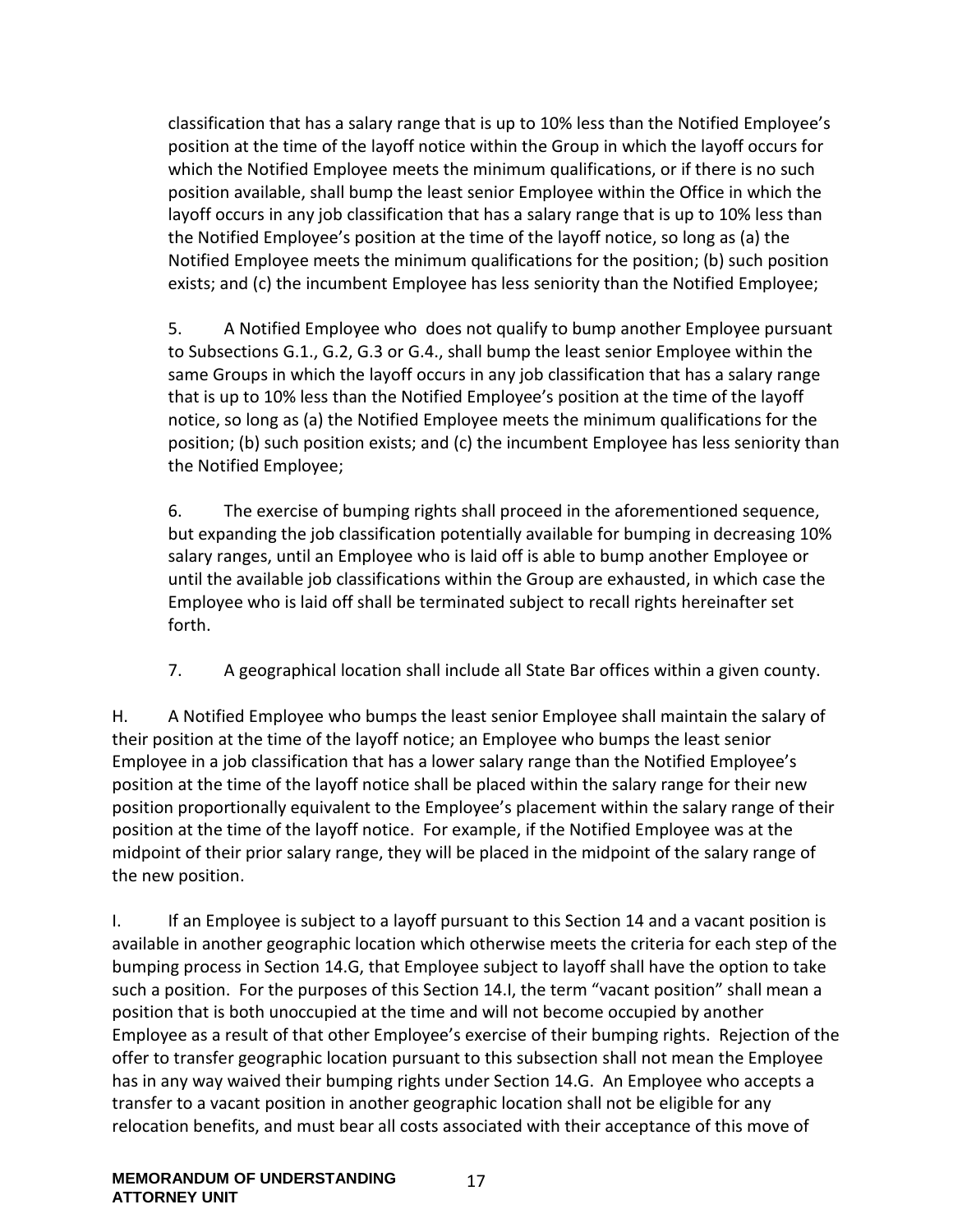geographic locations.

J. Recall shall be to the Group and job classification from which the affected Employee was laid off and shall be carried out in inverse order of layoff, provided that the right to be recalled to such classification shall not exceed a period of twelve (12) months following the layoff and may be terminated prior to the expiration of the twelve (12) month period if the affected Employee does not respond to a notice to return following a layoff within five (5) calendar days of receipt of such notice or if the affected Employee does not actually return to employment within fourteen (14) calendar days of receipt of such notice to return following a layoff.

K. In the event that all Employees eligible for recall to a job classification within a unit, location and Group have been recalled under Subsection J above and there remain vacant positions not filled by recall, prior to the State Bar posting the positions under Section 13, recall shall continue within the 12 month recall period in the following order:

1. Employees in the Supervising Attorney job classifications eligible for recall shall be recalled to positions within the Supervising Attorney, Senior Attorney and Attorney job classifications, limited by the unit and location from which the Employee was laid off and by unit-wide seniority without regard to Group or job classification. In no event shall a Supervising Attorney be recalled to a Senior Attorney vacant position when there is a Senior Attorney with more seniority subject to recall. In no event shall a Supervising Attorney be recalled to an Attorney vacant position when there is an Attorney with more seniority subject to recall.

2. Employees in Senior Attorney job classifications eligible for recall shall be recalled to positions within Senior Attorney and Attorney job classifications limited by the unit and location from which the Employee was laid off and by unit-wide seniority without regard to Group or job classification. In no event shall a Senior Attorney be recalled into an Attorney vacant position when there is an Attorney with more seniority subject to recall.

3. Employees in Attorney job classifications eligible for recall shall be recalled to positions within Attorney job classifications limited by unit and location from which the Employee was laid off and by unit-wide seniority without regard to Group.

4. No employee shall be recalled unless the Employee meets the minimum qualifications for the position.

5. An Employee recalled under this Subsection shall be subject to an initial probationary period in the position consistent with Section 9. Should the Employee fail the probationary period, the Employee shall be returned to the recall list and treated under this Section 14 as if the Employee had not been recalled to the position.

L. For the sole purpose of this Section, the terms "Group" and "Office" shall be as set forth in Appendix A.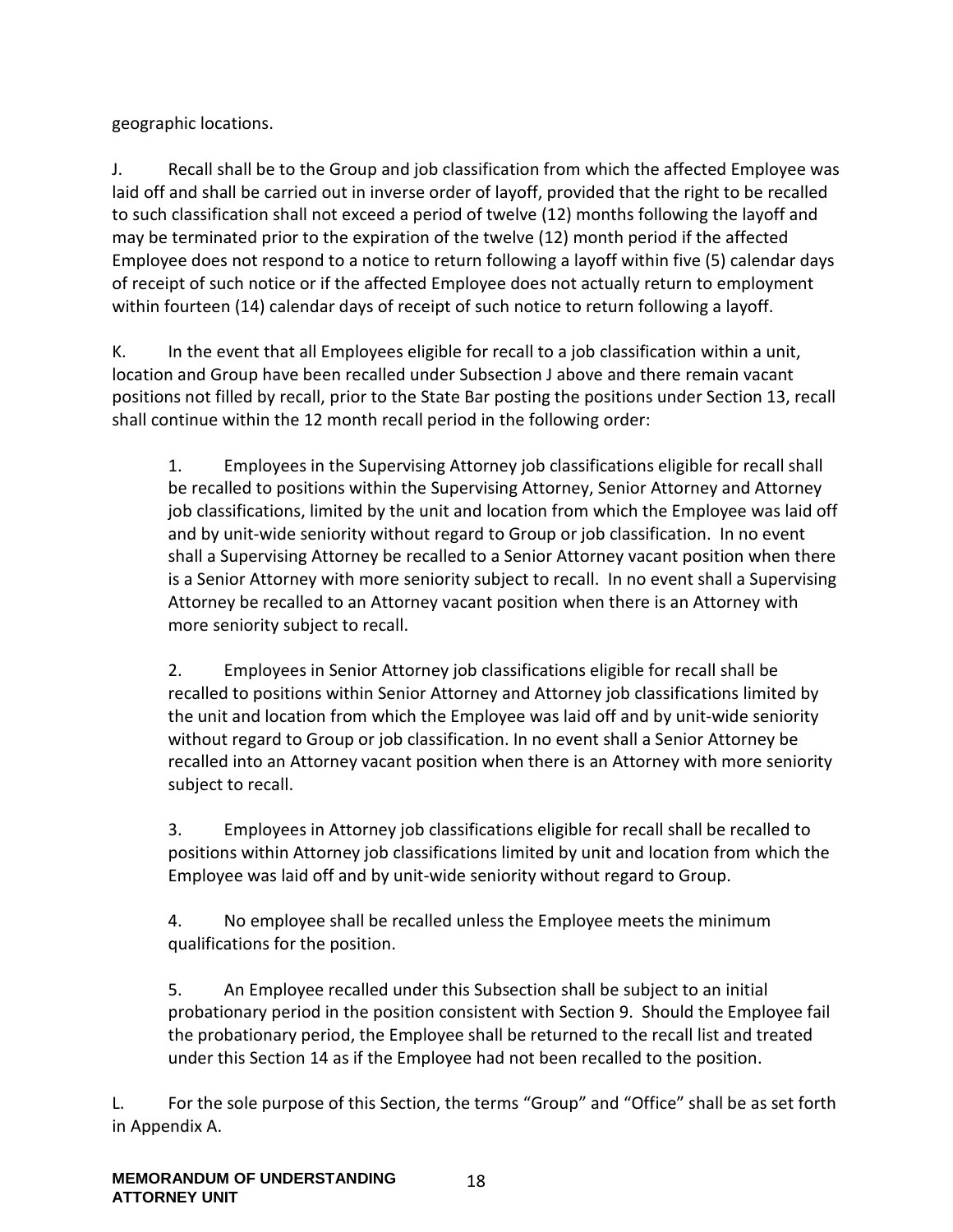#### <span id="page-18-0"></span>**SECTION 15. SEVERANCE PAY**

A. Severance pay is a payment made to an Employee who is actually terminated as the result of a layoff.

B. Subject to Appendix E, the State Bar will pay severance pay of one week's salary for each completed year of employment as a regular full-time or regular part-time Employee. The maximum amount of severance pay shall be two weeks. This severance pay shall be payable on the Employee's final day of employment as set forth in the Employee's notification of layoff.

C. An Employee who has been recalled following a layoff shall accrue severance pay credit at the rate of .42 workdays per month (5 workdays per year) until the Employee has accrued the maximum severance pay to which they are entitled pursuant to Subsection B of this Section.

#### <span id="page-18-1"></span>**SECTION 16. DISCIPLINE**

A. As used in this Memorandum of Understanding, "discipline" shall mean dismissal, involuntary demotion, suspension without pay or a written warning administered on a form to be provided by the State Bar.

B. The State Bar adheres to the principle of progressive discipline. Normally, progressive discipline involves one or more verbal warnings, one or more written warnings, one or more suspensions of increasing length, and then termination. However, deviations from the normal progression may occur if the conduct at issue is sufficiently serious to warrant that one or more of the progressive steps be skipped. In particularly serious matters, termination may occur in the first instance.

C. Each of the following constitutes independent cause for the discipline of an Employee who has completed their probationary period:

- 1. Fraud in securing employment;
- 2. Incompetence;
- 3. Failure to perform work in a prompt, courteous and efficient manner;
- 4. Inexcusable neglect of duty;
- 5. Insubordination;
- 6. Dishonesty;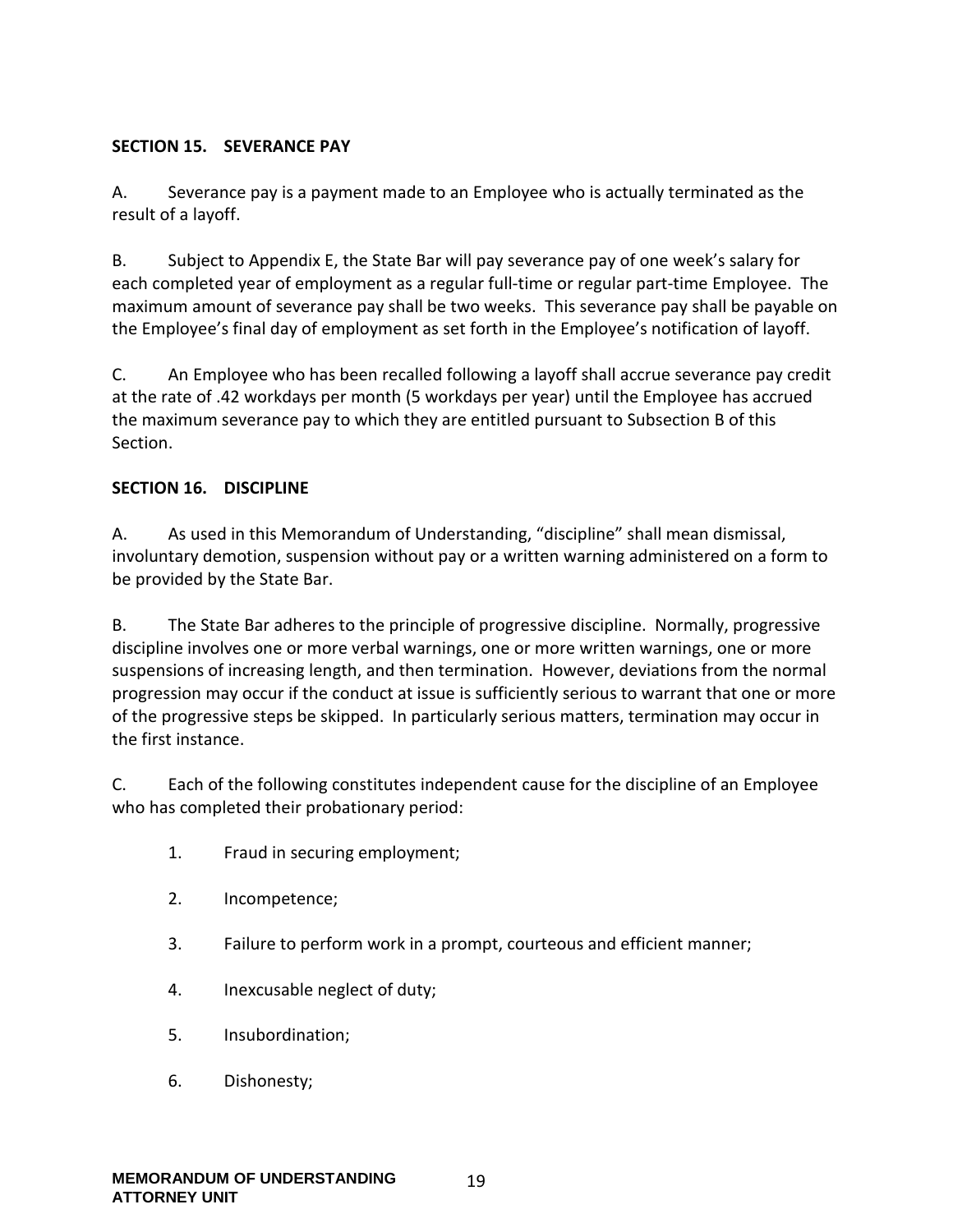7. Inability to perform duties due to use of alcohol on duty or being under the influence of alcohol on duty;

8. Use or possession of illegal narcotics or substances on duty or being under the influence of illegal narcotics or substances on duty;

9. Unexcused absence without leave;

10. Conviction of a felony or conviction of a misdemeanor involving moral turpitude (a plea or verdict of guilty, or a conviction following a plea *of nolo contendere*, to a charge of a felony or any offense involving moral turpitude constitutes a conviction within the meaning of this Section);

11. Imposition of attorney discipline by the California Supreme Court or the State Bar Court;

12. Inappropriate treatment of the public, members of the State Bar or other Employees;

13. Willful disobedience;

14. Misuse of State Bar property;

15. Violation of the provisions of this Memorandum of Understanding;

16. Refusal to take and subscribe any oath or affirmation, which is required by law in connection with State Bar employment;

17. Excessive absenteeism and tardiness;

18. Other just cause.

D. All State Bar Employees shall have the right to have a Union representative present at any and all meetings, which are conducted for the purpose of investigating Employee misconduct and which the Employee reasonably believes may lead to possible disciplinary action against them.

E. Upon the dismissal, involuntary demotion or suspension without pay of an Employee, written notice of the proposed action, the reasons therefore, a copy of the charges and a copy of the materials upon which the action is based shall be delivered to the Employee. The Employee shall be afforded the opportunity to respond, either orally or in writing, to the individual initially imposing the discipline prior to the effective date of imposing said discipline.

F. The Employee may have a representative present at the proceedings set forth in Subsection E.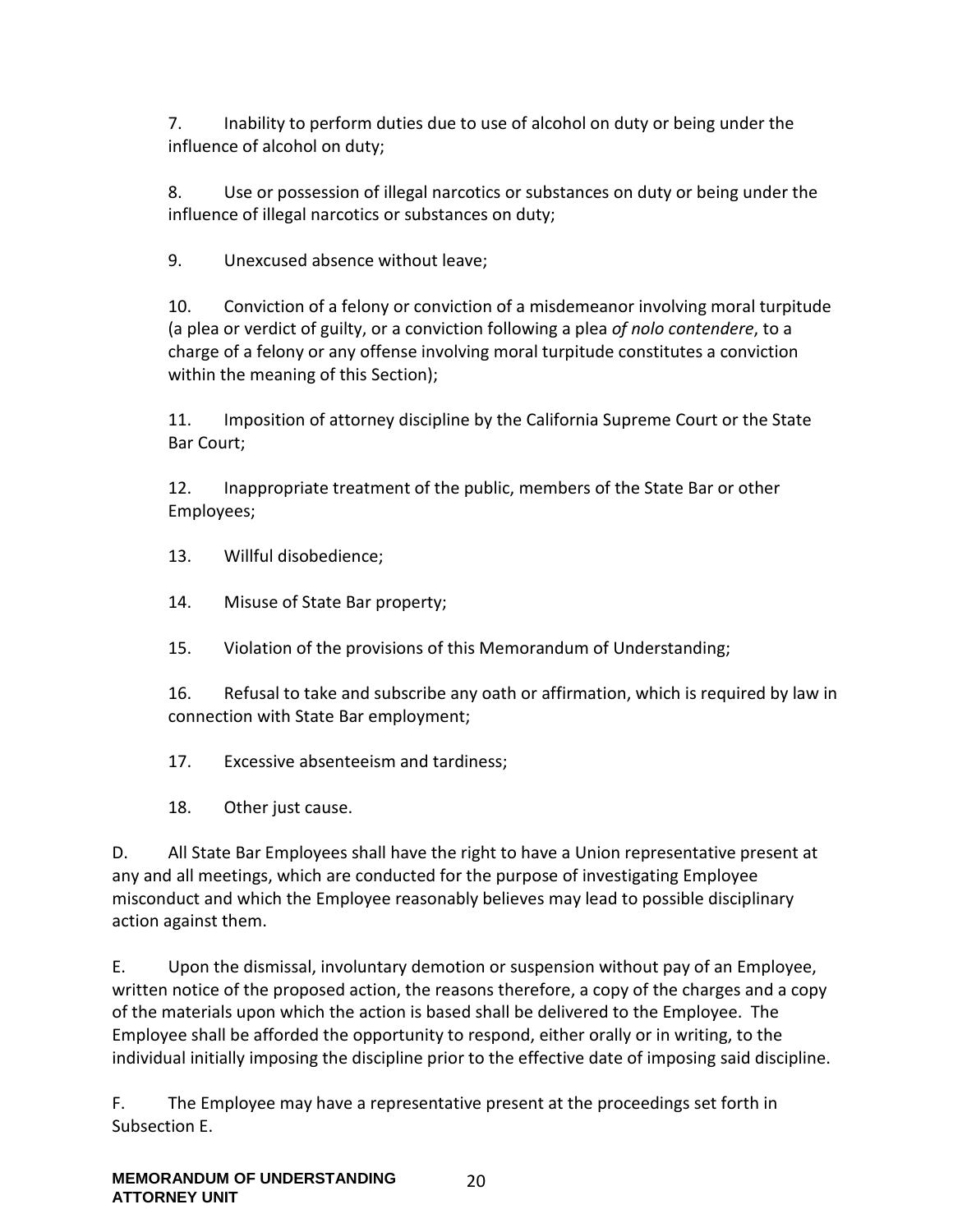G. In the case of an investigatory suspension with pay, the Employee shall be provided in advance with a written summary of the allegations or charges being investigated.

H. The State Bar shall provide the Union with a copy of all disciplinary notices unless the Employee who is the subject of a disciplinary notice objects in writing to the delivery of such notice to the Union. In the absence of a written objection by the subject Employee, the State Bar shall provide the Union with a copy of the disciplinary notice within one (1) working day.

#### <span id="page-20-0"></span>**SECTION 17. GRIEVANCES**

A. The State Bar and the Union agree that prompt settlement of grievances is of mutual interest.

B. Only matters involving interpretation, application or enforcement of the terms of this Memorandum of Understanding shall constitute a grievance.

C. Both the State Bar and the Union pledge their continuing efforts to secure prompt disposition of all requests, complaints and grievances, and agree that most disputes can be and should be resolved in informal discussions prior to the filing of a formal grievance.

D. If any Employee or group of Employees has a grievance concerning the interpretation, application or enforcement of the terms of this Memorandum of Understanding, said grievance shall be taken up in the following manner:

1. The Employee(s) shall initially take up the dispute with the first level manager or designee in an attempt to settle the matter on an informal basis.

2. Step I - If the grievance cannot be resolved on an informal basis, the grievance shall be reduced to writing by the Employee(s) and the Union and submitted to the first level manager involved or designee and also shall be submitted to the Chief Administrative Officer or designee. Such written grievance shall contain the following:

- a. A clear statement of the nature of the grievance;
- b. The date of the act giving rise to the grievance;

c. The Section(s) of the Memorandum of Understanding on which the grievance is based;

d. The proposed remedy;

e. The signature of the grievant(s), or if the grievance involves a group of similarly situated Employees, one Employee shall sign as a class grievant on behalf of all such similarly situated Employees;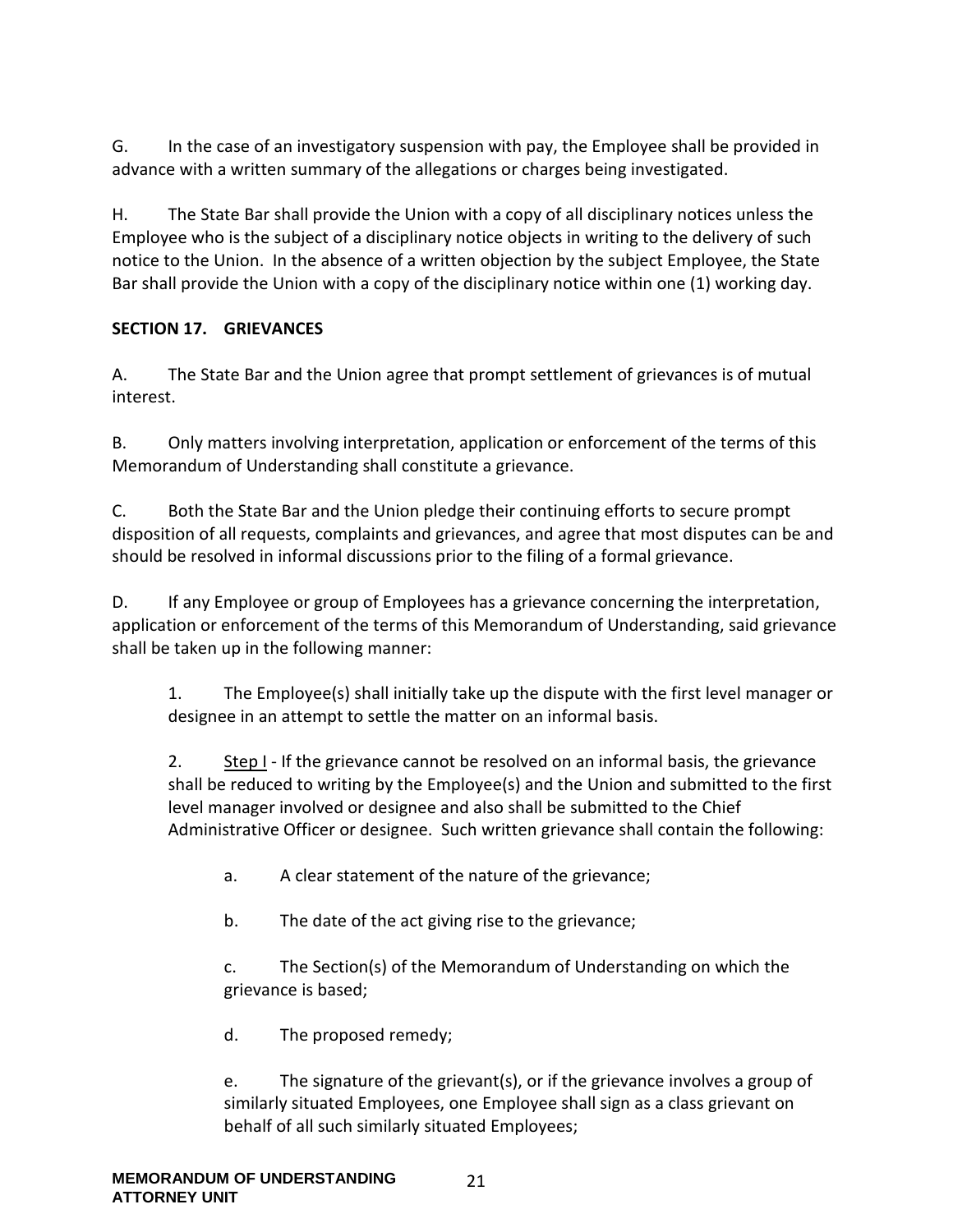- f. The signature of the Union Steward;
- g. The date of submission of the grievance.

In order to be valid, the grievance must include the aforementioned information and must be submitted to the first level manager or designee and also shall be submitted to the Chief Administrative Officer or designee within thirty (30) calendar days of the date the act giving rise to the grievance occurred or could reasonably be known to have occurred, provided, however, that grievances involving dismissal, suspension without pay or involuntary demotion must be submitted in accordance with the provisions of Subsection O hereof.

The first level manager or designee, the Employee(s), and the Union Steward, will meet within seven (7) working days of such submission.

A written response will be made by the first level manager or designee within seven (7) working days of such meeting.

3. Step II - If the grievance is not satisfactorily resolved at Step I and the Employee(s) and the Union wish to proceed to Step II, a written request to proceed signed by the Employee(s) and the Union Steward shall be submitted to the Office Director involved or designee and also shall be submitted to the Chief Administrative Officer or designee within seven (7) working days after the Step I response is rendered.

The Office Director or designee, the Employee(s), and the Union Steward or Field Representative, will meet within seven (7) working days of such submission.

A written response will be made by the Office Director or designee within seven (7) working days of such meeting.

4. Step III - If the grievance is not satisfactorily settled at Step II and the Employee(s) and the Union wish to proceed to Step III, a request to proceed to Step III shall be reduced to writing, signed by the Employee(s) involved in the grievance and by the Field Representative and submitted to the Chief Administrative Officer or designee within seven (7) working days after the Step II response is rendered.

The appropriate Office Director or designee, Chief Administrative Officer or designee, the Employee(s) involved in the grievance and the Field Representative will meet within fifteen (15) working days of such submission.

A written response will be made by the appropriate Officer Director or designee or Chief Administrative Officer or designee within ten (10) working days of such meeting.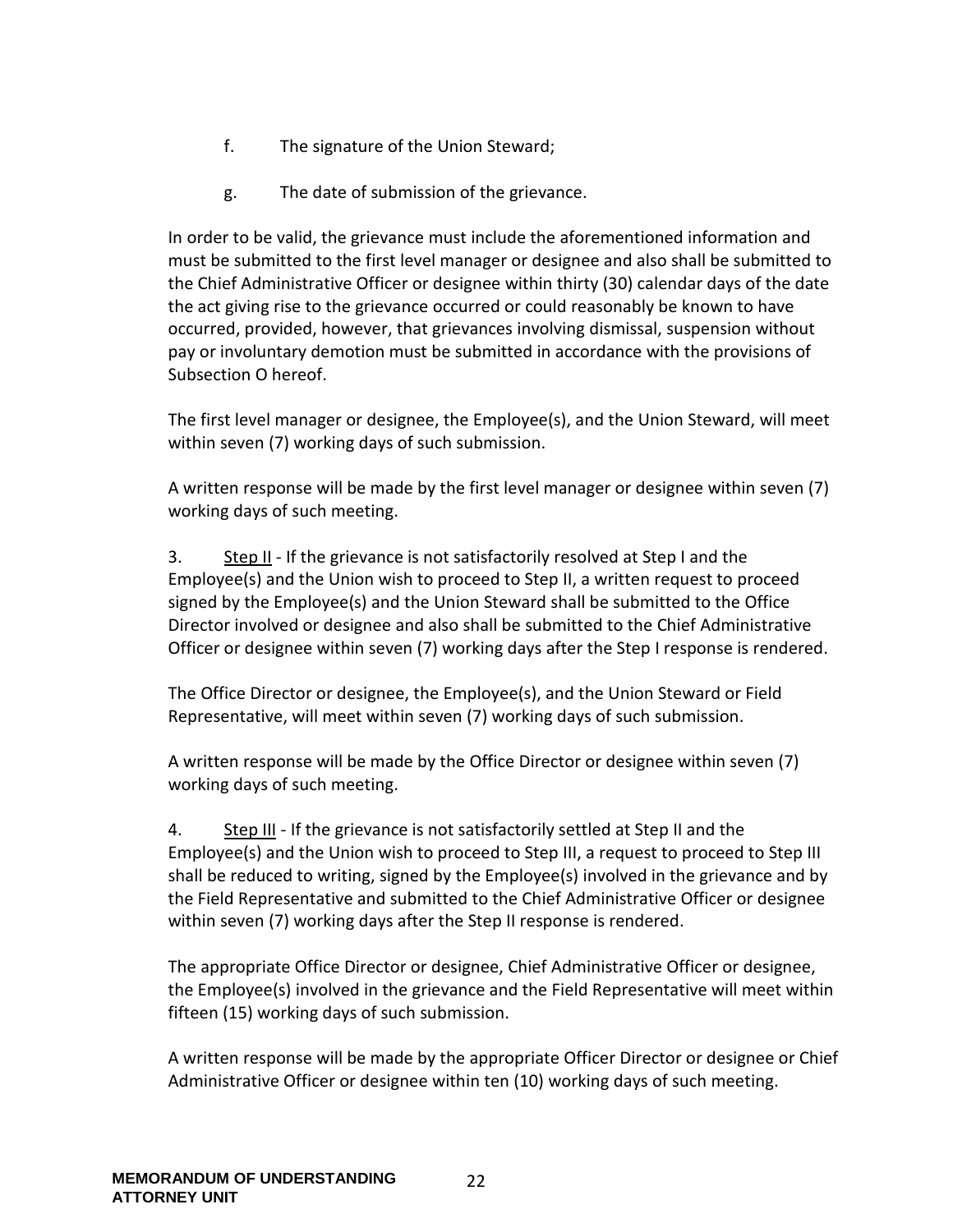5. Arbitration - If the grievance cannot be resolved at Step III, either the Employee(s) and the Union or the State Bar may make a written request for arbitration. Such written request signed by the Employee(s) and the Field Representative or the State Bar shall be submitted by the party requesting arbitration to the other party. A request by the Employee(s) and the Union shall be submitted to the Chief Administrative Officer or designee within ten (10) working days after the date of the Step III written response. Upon receipt of a written request for arbitration, the State Bar and the Union shall select a mutually agreeable, impartial arbitrator. In the event that the parties cannot agree on an impartial arbitrator within seven (7) working days after receipt of the written request for arbitration, either party may request the Federal Mediation and Conciliation Service to submit a list of nine (9) representative arbitrators. Each party may alternately scratch names from the list, the first scratch being selected by lot, and the person remaining after each party has scratched four (4) names shall be the arbitrator. It is the intent of the parties that the selection process shall be completed within thirty (30) calendar days of the receipt of the written request for arbitration.

E. The arbitrator shall hold a hearing in the manner provided by Code of Civil Procedure Sections 1282.2-1284. The arbitrator shall issue a written decision with findings of fact and conclusions of law.

F. The arbitrator's decision shall be final and binding upon the State Bar, the Union and the Employee(s).

G. The arbitrator shall have no power to add to, subtract from, or change any of the provisions of this Memorandum of Understanding.

H. The fees and expenses incidental to the arbitration including the fees and expenses of the arbitrator and excluding each party's attorneys' fees and costs shall be borne equally by the parties.

I. The parties may by mutual agreement waive one or more of Steps I through III of this Section.

J. In grievances arising from the imposition of discipline pursuant to Section 16, the burden of proof is on the State Bar, and the State Bar shall proceed first at all stages of the grievance procedure. In all other grievances, the burden of proof is on the Union, and the Union shall proceed first at all stages of the grievance procedure.

K. The term "grievance" as used in this Section shall not include:

1. The contents of an evaluation and performance ratings of "Meets Requirements" or better;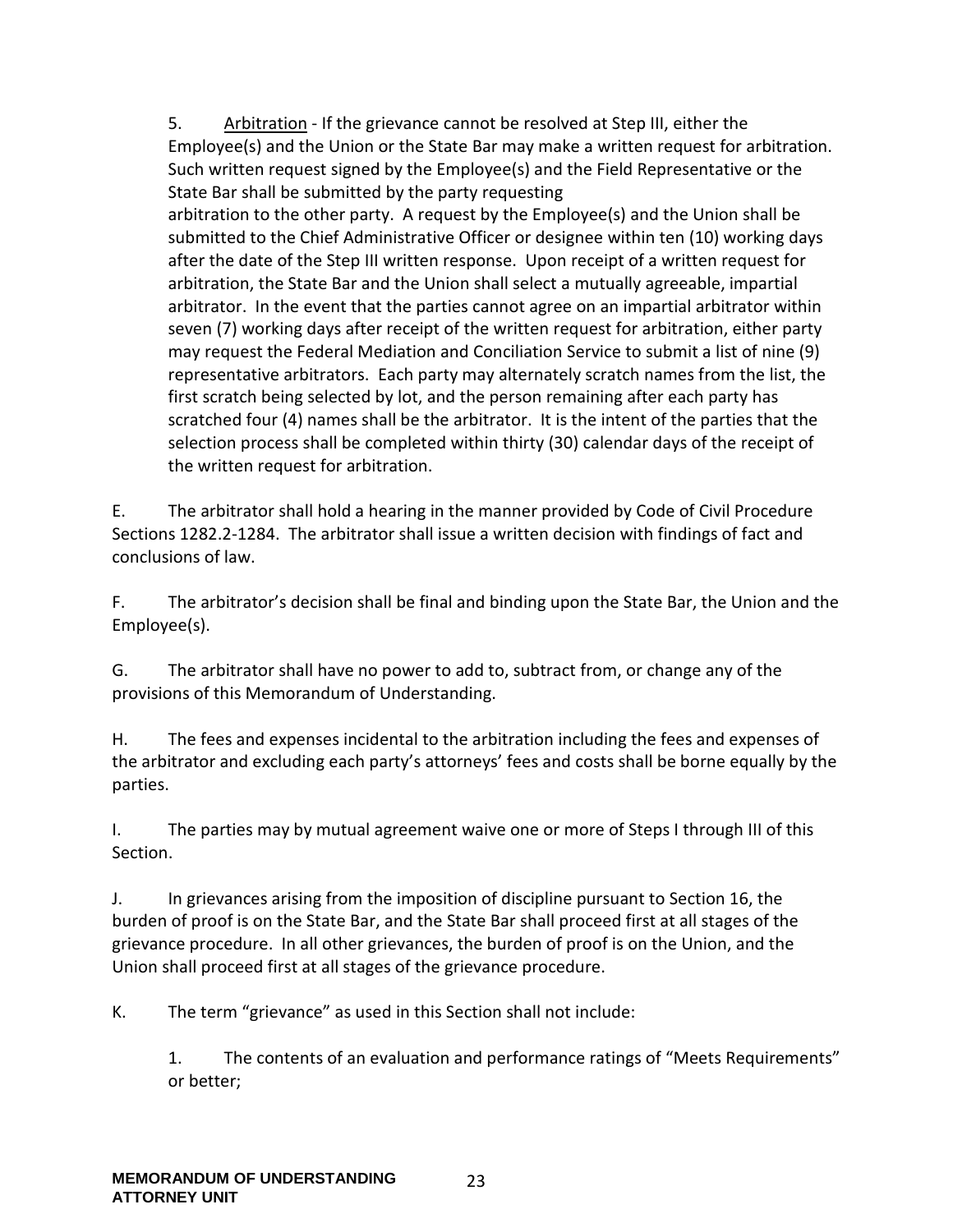2. The salaries assigned to particular classifications;

3. Work assignments and the distribution of work;

4. Any matter pertaining to the interpretation or application of the Board Powers provision of this Memorandum of Understanding;

5. Any matter which does not involve the interpretation, application or enforcement of a term of this Memorandum of Understanding;

6. The denial of promotional or transfer opportunities to internal applicants as set forth in Section 13.H and I.

7. Any other matter, which is expressly excluded from the grievance/arbitration procedure.

L. In grievances involving a determination of whether an Employee has been assigned job duties that are set forth in the position description of a higher classification and that are not contained in the position description of the Employee's present classification, the arbitrator shall have the authority only to:

1. Determine that the assigned duties are within the position description for the Employee's present classification; or

2. Determine that such assigned duties are duties of a higher classification that are not contained with the position description for the Employee's present classification. In such event, the arbitrator shall direct that such assigned duties be withdrawn and may grant a temporary increase in compensation to the Employee from the time that they submitted the grievance to their first level manager in accordance with Subsection D.1 above until the assigned duties are withdrawn; provided, however, that such temporary increase in compensation shall not exceed five percent (5%) in excess of the Employee's present salary.

M. Any grievance regarding whether an Employee has been assigned job duties that are set forth in the position description of a higher classification and that are not contained in the position description of the Employee's present classification shall be deemed abandoned unless initiated within 30 calendar days of receiving the assignment.

N. A grievance shall be deemed abandoned unless initiated and appealed within the time limits specified in this Section. Time limits provided for in this Section may be extended or waived only by mutual agreement.

O. An Employee who has been dismissed, involuntarily demoted or suspended without pay as a result of the proceedings set forth in Subsection 16.E. and who wishes to seek review of such action, shall file a written grievance (as set forth in Step I) under Step II of the Grievance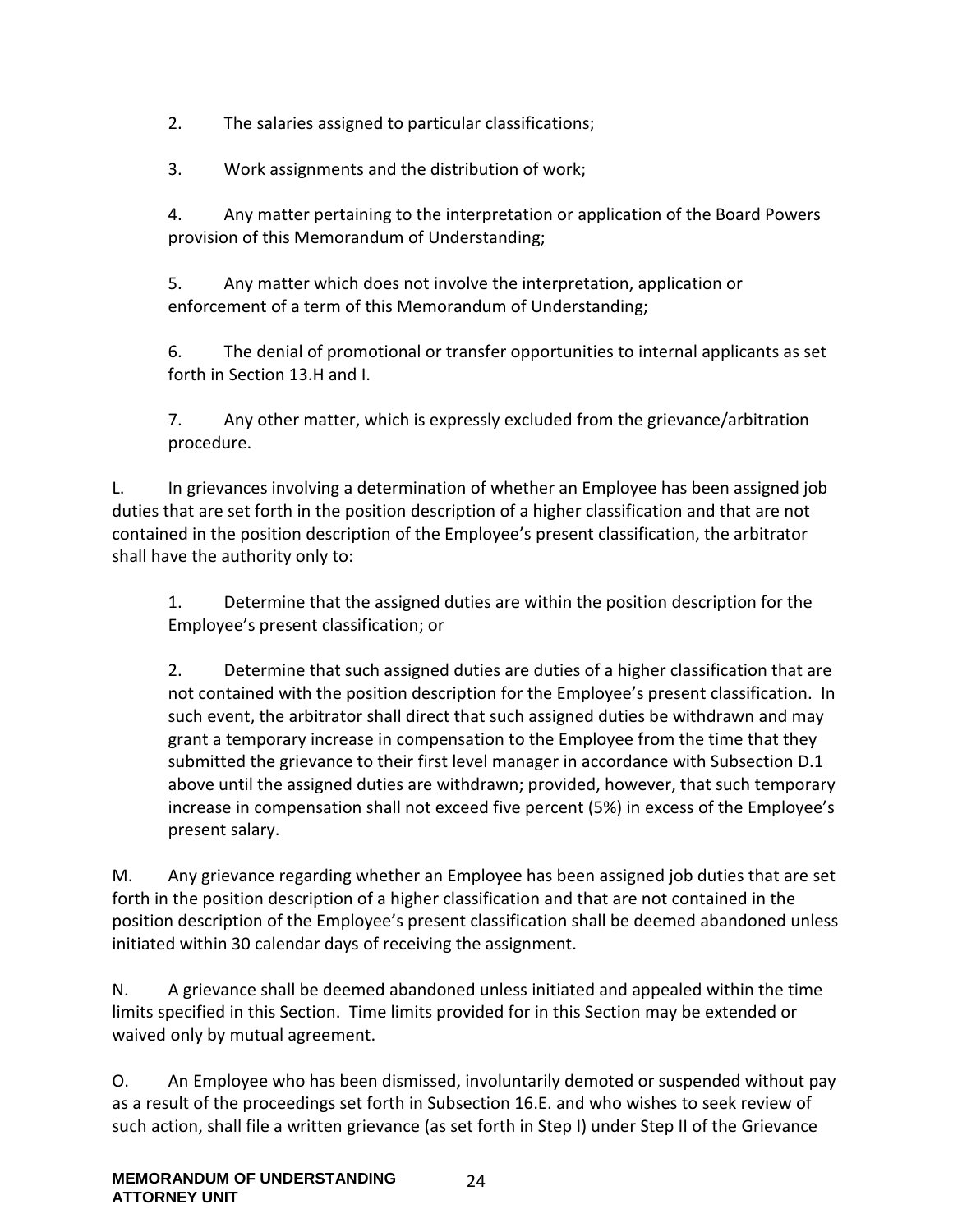Section and proceed under the provisions of Step II; provided, however, that, if the proceedings set forth in Subsection 16.E were conducted by the Employee's Office Director, such grievances shall be filed directly in Step III of the Grievance Section. In order to be valid, such grievance must be filed in the appropriate step within ten (10) working days of the conclusion of the proceedings set forth in Section 16.E.

P. Grievances regarding the imposition of discipline other than dismissal, involuntary demotion or suspension without pay shall be initiated under Step I of the Grievance Section.

Q. Grievances regarding the issuance of a written warning shall be reviewed only up to Step III of the grievance process, and shall not be submitted to Arbitration.

#### <span id="page-24-0"></span>**SECTION 18. EMPLOYMENT STATUS**

A. For the purposes of this Memorandum of Understanding, an Employee's employment status shall be: regular full-time; regular part-time; or casual.

B. Regular full-time status designates an Employee who is employed on a continuous fulltime basis, i.e., at least forty (40) hours per week for Employees in the Attorney Unit.

C. Regular part-time status designates an Employee who is employed on a regular and continuous basis but whose actual work schedule is less than full-time.

The State Bar shall consider requests submitted by regular full-time Employees who have been employed for at least one year to convert to part-time work schedules of no less than twenty (20) hours per week under the following conditions:

1. Conversion to part-time status shall be approved only for compelling reasons such as family care, recovery from injury or illness, special advanced education in order to qualify for other State Bar positions, or for other urgent personal reasons.

2. At least one full-time Employee in each Group, collectively counting Employees in both bargaining units, shall be permitted to convert to a part-time work schedule at a time.

3. Conversion to part-time status shall in all instances be temporary and shall not exceed six (6) months' duration. Extensions beyond six months may be considered in instances when no other full-time Employee within the relevant Group seeks conversion to a part-time schedule.

4. Wages paid to part-time Employees under this Section will be prorated to reflect the percentage that their part-time schedule is to a full-time work schedule. Part-time Employees under this Section shall be entitled to insurance benefits consistent with Section 35 of this Memorandum of Understanding.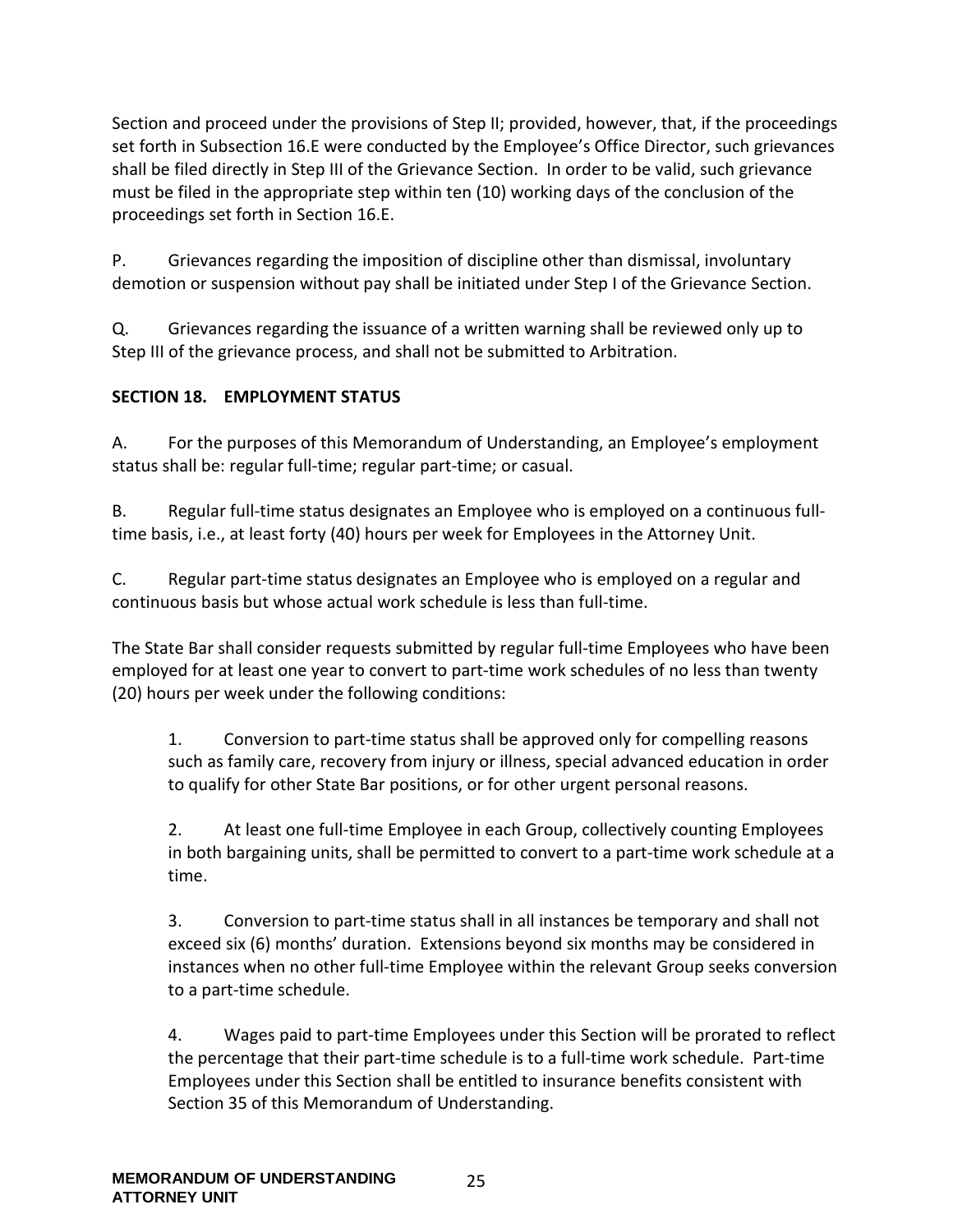5. Accumulation of and entitlement to other benefits shall be on a prorated basis.

6. The granting or denial of a regular full-time Employee's request to convert to a part-time work schedule under this Section, or to extend said schedule beyond six months, shall be within the sole discretion of the Employee's Office Director, and shall not be subject to the grievance procedure.

D. Casual status designates an employee who is employed on a temporary or intermittent basis. Such person may be employed for a specific period or may be employed intermittently, as their services are required.

E. Individuals employed on regular full-time or regular part-time status shall be terminable at will during their initial probationary period. Individuals employed on casual status shall be terminable at will by the State Bar. Any such terminations shall not be subject to the grievance procedure.

F. A casual employee shall be terminated from employment with the State Bar on or before the completion of 1,000 hours of employment over the term of this Memorandum of Understanding unless they have applied and have been selected for a position as a regular fulltime or regular part-time Employee. This Subsection F shall not apply where the casual employee is employed to replace a regular full-time or regular part-time Employee who is on a leave of absence, or on part-time status under Subsection C, above.

G. No vacant position covered by this Memorandum of Understanding shall be filled by agency temporary employees for more than ninety (90) days. In the event that the State Bar notifies the Union that it is actively recruiting for the position occupied by the agency temporary employee, this period shall be extended to one hundred and eighty (180) days. This Subsection G shall not apply where the temporary agency employee is employed to replace a regular full-time or regular part-time Employee who is on a leave of absence. The State Bar shall continue to provide to the Union a weekly report identifying all temporary workers assigned to work at the State Bar. Such weekly reports shall contain position control numbers ("PCNs") whenever temporary workers are filling a vacant job position. No PCNs will be reported when temporary workers are assigned to special projects or perform overflow work.

#### <span id="page-25-0"></span>**SECTION 19. HOURS OF EMPLOYMENT**

A. Subject to Subsection C, each Employee shall work not less than forty (40) hours per Calendar Week in the Attorney Unit.

B. Except to the extent otherwise provided in Subsection C of this Section and in Section 20, Subsection C, an Employee in the Attorney Unit shall work a minimum of eight (8) hours per day, Monday through Friday, between the hours of 7:00 a.m. and 7:00 p.m.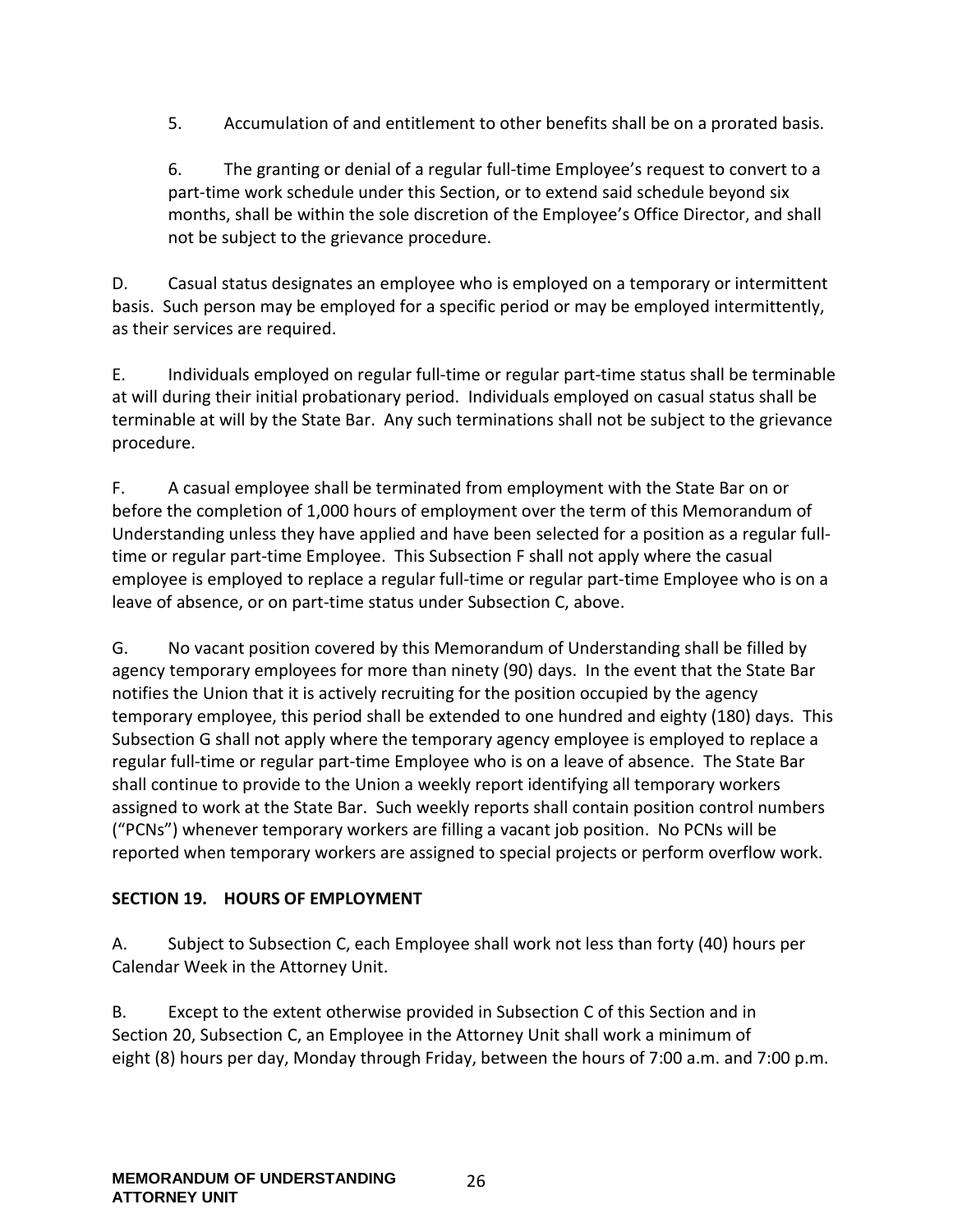Notwithstanding that hours of work for Employees shall be from 7:00 a.m. to 7:00 p.m., all Attorney Unit Employees shall be required, as deemed necessary by the State Bar, to perform work during hours designated by the State Bar.

C. The State Bar, at its sole discretion, shall set reasonable work schedules with start and end times within the normal working hours. Such work schedules may include, but not be limited to, alternative work schedules such as part-time, compressed work week, job share, telecommuting which, with the Employee's agreement, may alter the normal working hours. Participation in alternative work schedules is not an Employee benefit nor subject to the grievance procedure. It is entirely voluntary and either party (the Employee or the State Bar) may discontinue participation at any time for any reason.

In the event that an Employee believes a denial of their request to work on an alternative work schedule is inequitable or unreasonable, because access to the grievance procedure is not permitted under the MOUs the Employee may discuss the matter with their immediate supervisor or first level manager. If the concern has not been resolved in a timely manner and to the Employee's satisfaction, the matter may be raised with higher management including the Chief Administrative Officer. The Employee will have the right to Union representation during any of the above discussions. This procedure is intended to be informal. Therefore, there is no requirement to reduce complaints or responses to writing, and the Employee or the Employee's supervisor or first level manager may skip steps in the above procedure. See Appendix C.

D. The Calendar Day is defined as the 24-hour period beginning 12:01 a.m. and ending the following evening at 12:00 midnight.

E. The Individual Workday is defined as that period of time an Employee normally works during the Calendar Day.

F. The Calendar Week is defined as the period of 168 hours beginning on Monday at 12:01 a.m. and ending 12:00 midnight the following Sunday.

G. The Individual Workweek is defined as those five Individual Workdays that an Employee is scheduled to work during the Calendar Week, normally a period of forty (40) Hours.

## <span id="page-26-0"></span>**SECTION 20. OVERTIME/COMPENSATORY TIME**

A. It is the intent and the policy of the State Bar that overtime be kept to a minimum and that personnel planning and staffing be handled in such a way as to reflect this intent. However, in the conduct of the State Bar's business it is reasonable to expect that overtime will be required from time to time. Therefore, when an Employee must necessarily work beyond the individual workweek, the provisions outlined below will apply.

B. An Exempt Employee is any Employee covered by this Memorandum of Understanding employed by the State Bar in a bona fide executive, professional or administrative capacity as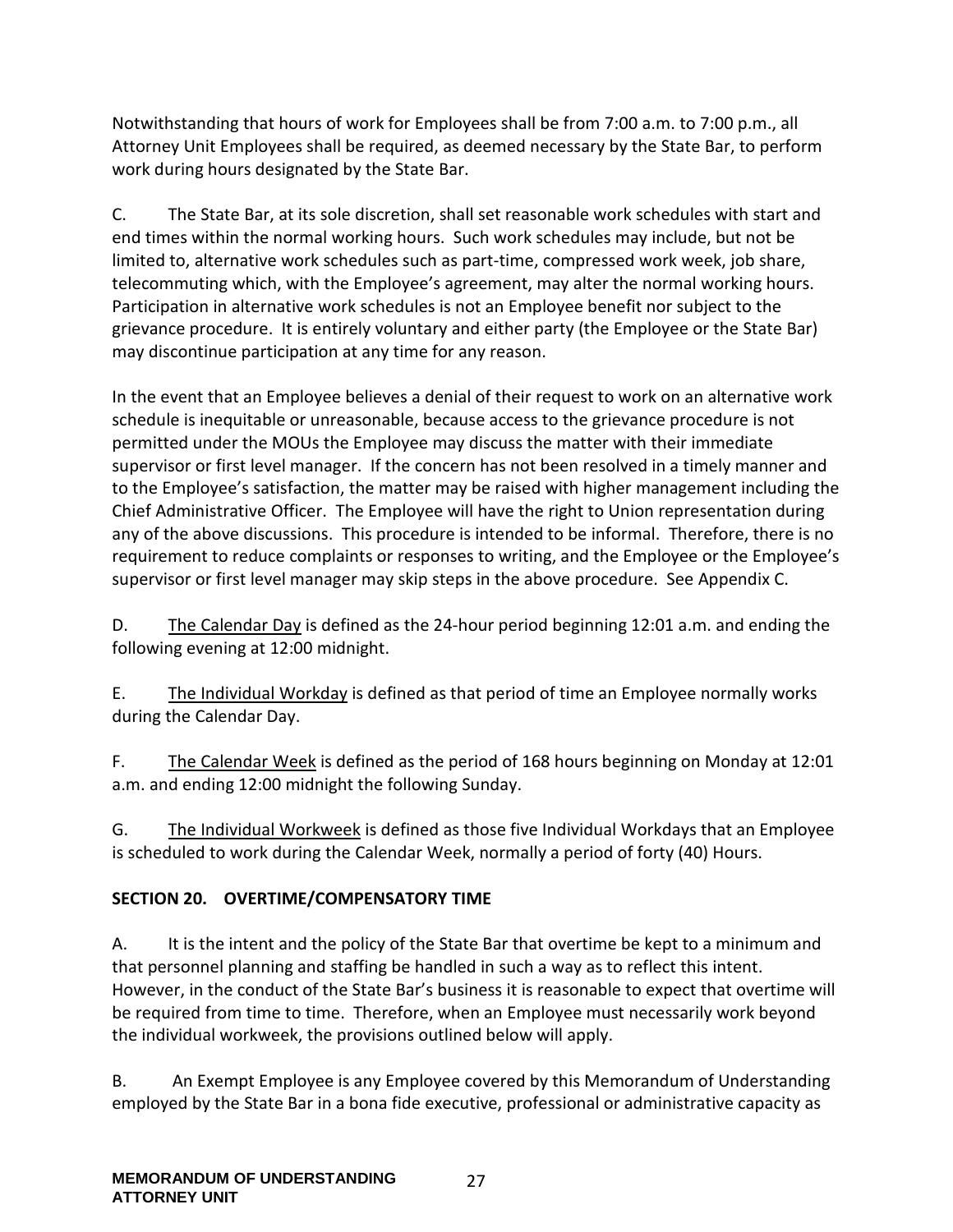those terms are defined in the Fair Labor Standards Act. As set forth in Appendix F, Exempt Employees are not eligible for overtime compensation.

C. Where an Exempt Employee is notified at least one (1) week in advance that they are required to attend a State Bar meeting or function on a weekend, they shall be accorded, where practicable, an equal amount of time off within seven (7) working days of the weekend meeting or function. Where it is not practicable to schedule such time off within seven (7) working days of the meeting or function, the time off shall be scheduled at a mutually convenient time.

# <span id="page-27-0"></span>**SECTION 21. OUTSIDE EMPLOYMENT**

An Employee may engage in outside employment so long as prior written approval is given by the Employee's Office Director and such employment neither conflicts with the performance of the Employee's duties nor presents an actual or substantial potential conflict of interest for the Employee or the State Bar. Employer approval will not be unreasonably denied.

# <span id="page-27-1"></span>**SECTION 22. WAGES AND CLASSIFICATIONS**

A. The job classification and associated salary ranges covered by this Memorandum of Understanding shall be as set forth in Appendix B attached hereto and made a part hereof.

B. The general rule is that the State Bar will offer newly hired Employees starting salaries at the minimum of the applicable salary ranges for the vacant positions they will be occupying. The State Bar has the discretion to deviate from this general rule under the following circumstances:

1. An applicant has, in the judgment of the State Bar, exceptional qualifications (such as advanced education, job experience, licensure/certification or special skills that the State Bar deems relevant for a vacancy); or

2. Recruitment difficulties in the job classification to which the applicant is being hired; or

3. A former State Bar Employee returning to the State Bar into a position they previously held.

The State Bar shall provide the Union with a monthly statement listing the names of all Employees that have been newly hired at above the minimum salary for their job classification, the dates of hire, their starting salaries, and a brief statement identifying the circumstances supporting deviating from the general rule. If the hire above minimum salary is based on advanced education, the statement shall specify the school, the type of degree, and the minimum education level (for the job description hired into). If the hire above minimum salary is based on years of experience, the statement shall specify the number of years of experience above the minimum required for the job description and the nature of that work experience. If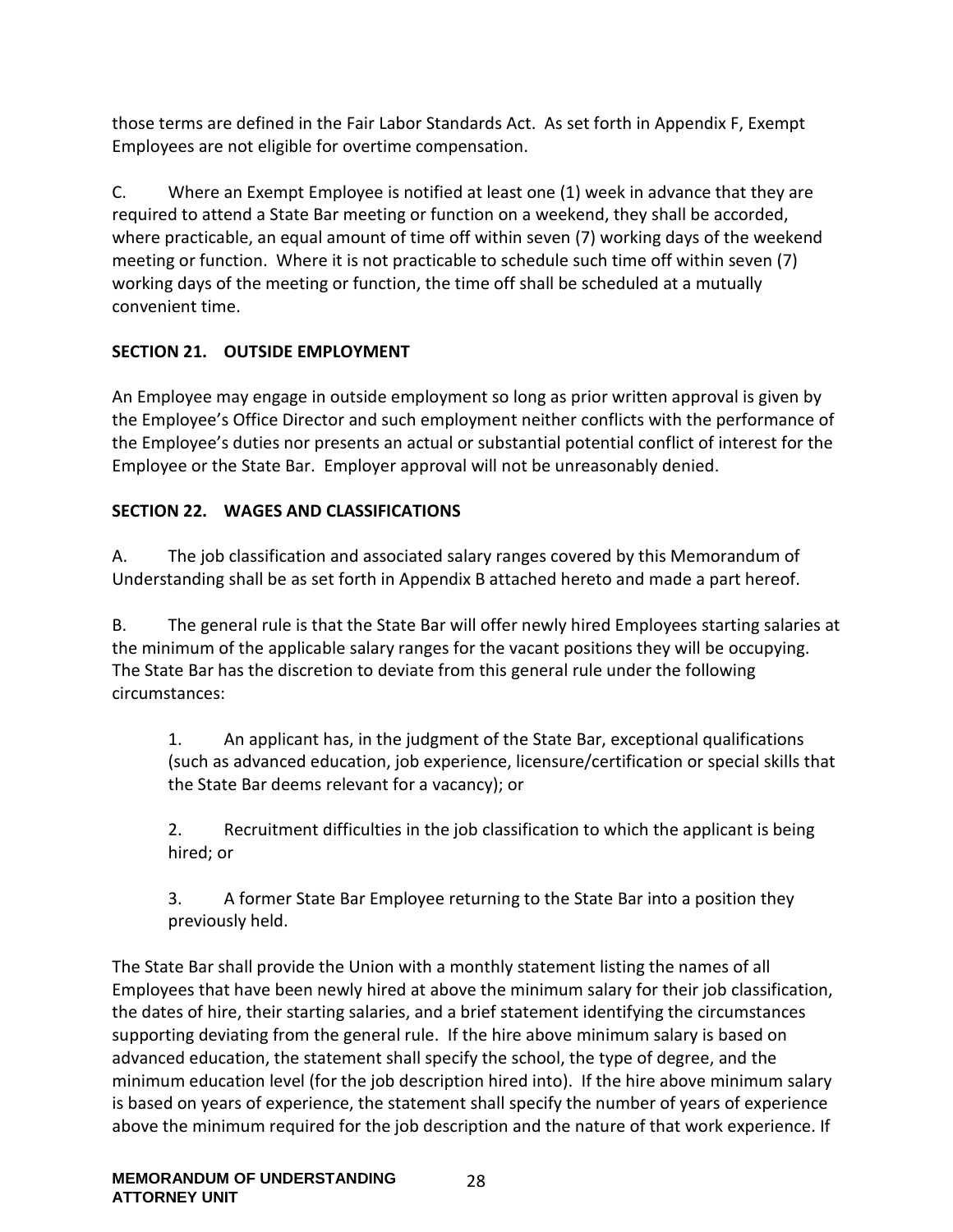the circumstances are based on licensure/certification or special skills, the statement shall specify the type of license or special skill.

The State Bar's decision to hire at above minimum of the applicable salary range shall not be subject to the grievance process. However, the State Bar's failure to provide the abovedescribed monthly reports of those hired at above the minimum shall be subject to the grievance process. No other aspect of Section 22.B shall be subject to the grievance process.

C. Employees are working "out-of-class" when they spend a majority (i.e., more than fifty percent [50%]) of their time over the course of at least two (2) consecutive work weeks performing duties and responsibilities associated with a higher level existing classification that do not overlap with the job classifications said Employees hold.

Training and Development assignments are not deemed out-of-class work.

For purposes of this section, a job classification is at a "higher level" if its salary range has a higher maximum salary than the salary range of the classification said Employee holds.

1. When Employees are assigned out-of-class work, they shall be paid a pay differential for out-of-class work equal to the minimum salary of in the salary range of that higher level position, or five percent (5%) in excess of their current State Bar salary, whichever is greater.

2. Out-of-class work may be discontinued by Offices at any time; however, Offices may not rotate employees in and out of out-of-class assignments to avoid payment of out-of-class compensation.

3. No position covered by this Memorandum of Understanding shall remain unposted for more than sixty (60) days while filled on an acting basis. In no event shall the position continue to be filled on an acting basis for more than six (6) months. In the event that the State Bar and Union disagree on whether Employees are performing outof-class work, these time periods regarding posting of positions or the filling of positions on an acting basis shall run from the date the State Bar and the Union agree, during the grievance process, that the out-of-class work is being performed or from the date of an arbitral award finding that out-of-class work occurred. The time period regarding the posting of positions or the filling of positions shall not apply when out-of-class work is being performed due to a leave of absence of Employees holding higher level job classifications.

4. Out-of-class pay shall not be considered as part of an Employees' base pay when computing the rate due upon promotion to a higher level, as set forth in Section 22.J, below.

5. Employees who believe they are working out-of-class without additional compensation may file a grievance.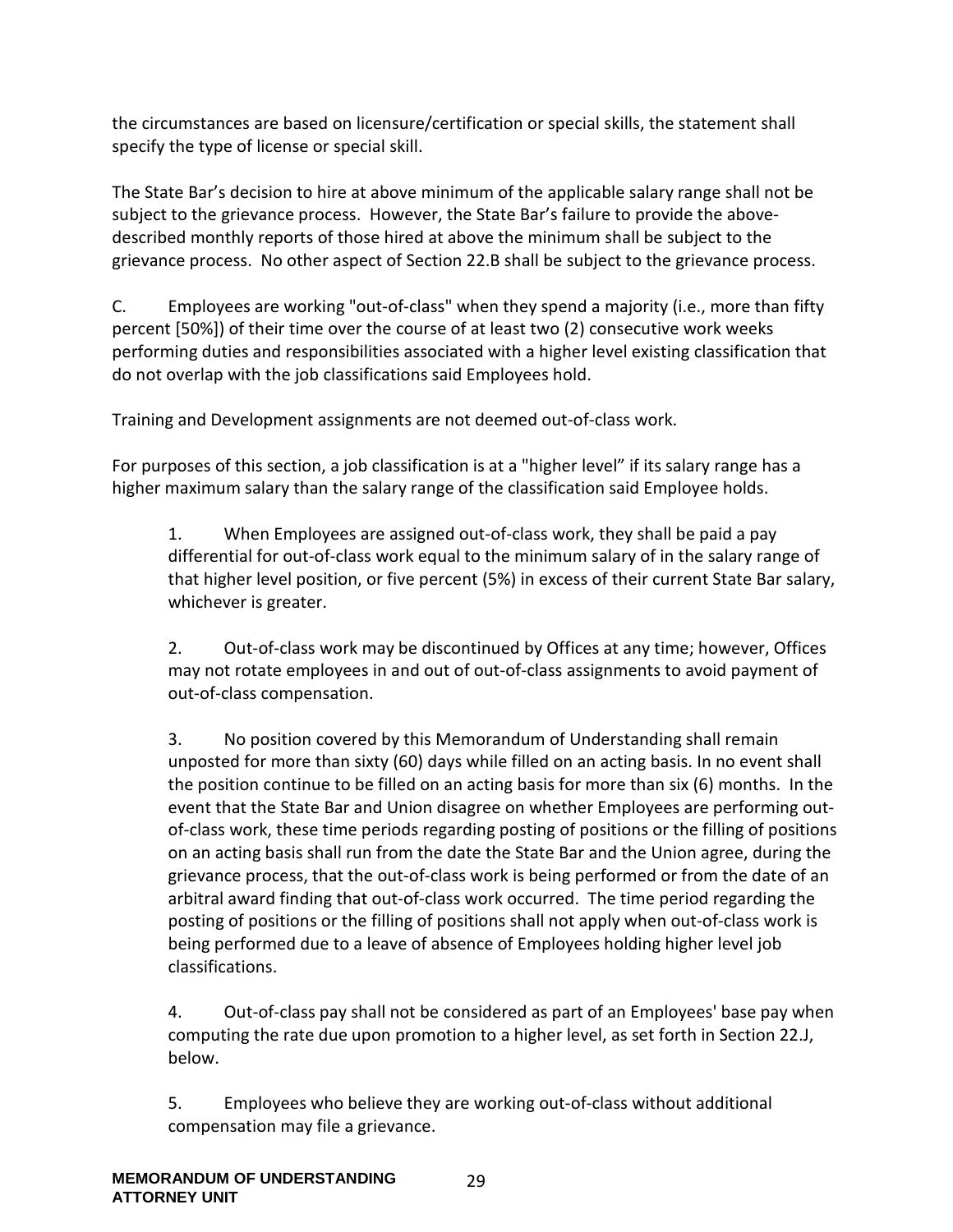6. The only remedy that shall be available is retroactive pay for out-of-class work. Said pay shall be limited to out-of-class work performed (a) during the one (1) year calendar period before the Employee's grievance was filed; and (b) the time between when the grievance was filed and finally resolved by either an informal agreement or under the grievance process. Thus, Arbitrators may only have the authority to determine whether grievants are working out-of-class and if so, the amount of out-ofclass compensation they are owed. Arbitrators shall have no authority to order reclassification of grievants' positions or discontinuance of out-of-class work assignments.

7. This Subsection shall not apply to Employees assigned to work or who perform work in job classifications that have a maximum salary to its salary range that is lower than said Employees' official job classification.

D. Employees shall receive the following salary adjustments:

1. On January 1, 2021, all salary range minimums and maximums for State Bar job classifications shall be adjusted upward by 2%. All salary ranges adjusted by this 2% are reflected in Appendix B.2. Beginning January 1, 2021, all Employees shall receive 2% salary increases, except that no Employee may receive a salary increase that exceeds the maximum of their adjusted salary range.

2. On January 1, 2022, all salary range minimums and maximums for State Bar job classifications shall be adjusted upward by 1%. All salary ranges adjusted by this 1% are reflected in Appendix B.3. Beginning January 1, 2022, all Employees shall receive 1% salary increases, except that no Employee may receive a salary increase that exceeds the maximum of their adjusted salary range.

3. The State Bar will grant Employees regular merit salary increases for satisfactory performance. To effectuate this, effective on the Employee anniversary dates in 2020 and after, and assuming a "Meets Requirements" or better overall performance rating on annual performance evaluations, Employees shall be granted a 5% increase to their salaries, except that any such increase shall be capped if it would cause the employee's salary to exceed the maximum of their job classification's salary range.

E. Employees shall receive no less than the minimum of the salary range for the job classification in which they are being employed, as reflected in Appendix B.

F. Except as set forth in Section 20.G below, in no event shall an Employee receive a salary, salary increase, lump sum or bonus in excess of the maximum of the salary range for the job classification in which they are employed.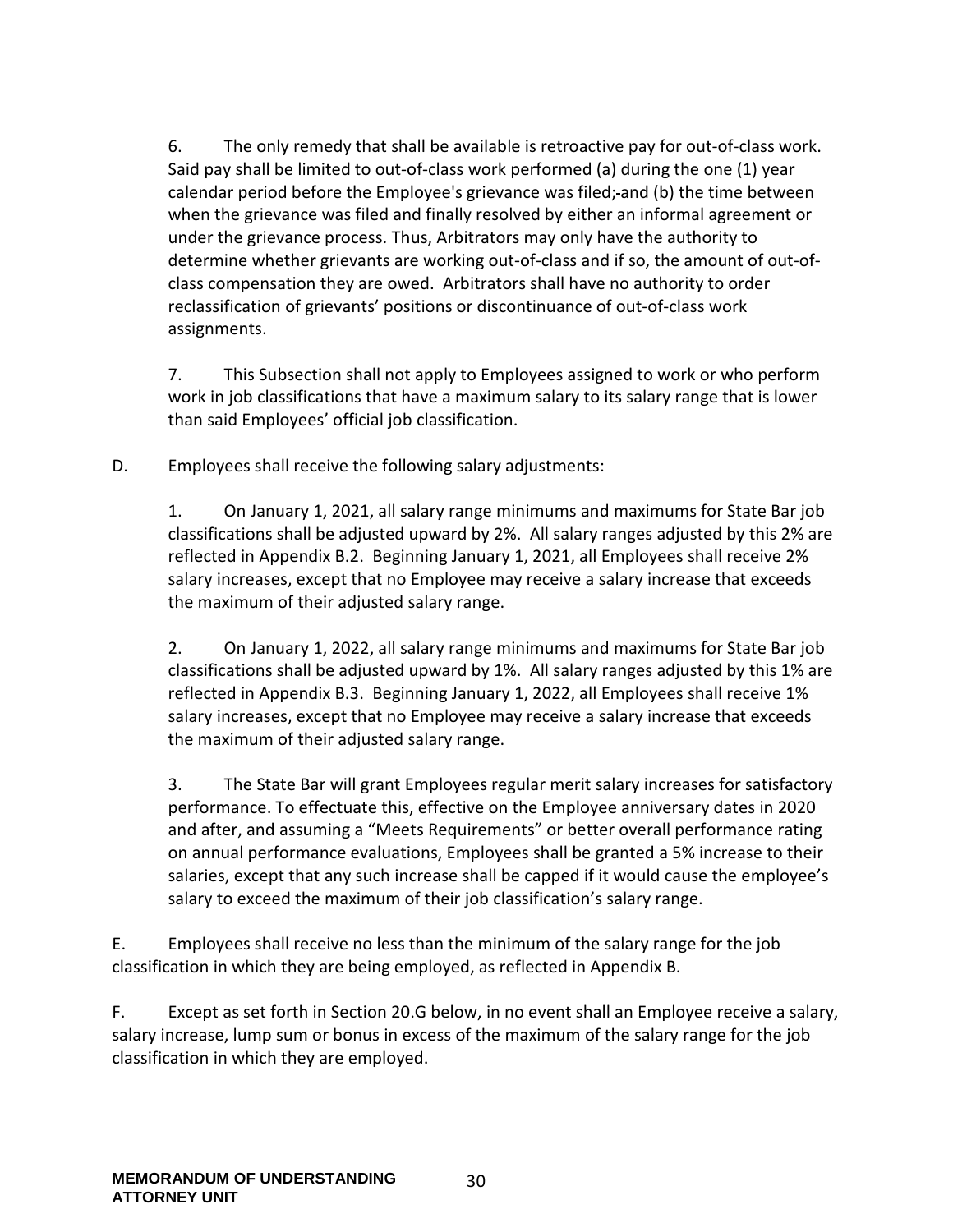G. Employees may receive wages in excess of the maximum of the salary range for their position in the following instances:

1. Any Employee who has a salary that exceeds the current maximum salary of their job classification, due to prior Memoranda of Understanding or prior applications of Subsections 22.G.2 or 22.G.3, are considered "red circled." A red-circled Employee shall receive no future salary adjustment unless Subsections 22.G.2 or 22.G.3 apply

2. If a red-circled Employee is granted a promotion to a job classification with a higher salary range, but their red-circled salary still exceeds the salary maximum for the promotional position, that Employee shall receive a 5% salary increase at the time of the promotion.

3. Every Employee who expressly has and routinely exercises supervisory authority over subordinate Employees shall earn at least a 5% wage differential over their highest paid subordinate Employee. This standard applies even when a supervising Employee is red-circled.

H. Each Employee shall receive an annual written performance evaluation from their first level manager on or about the anniversary date of their employment in their current position. Only performance issues within the given evaluation period may be mentioned in the performance evaluation. An overall rating of "Exceeds Requirements" shall be available to Employees who exceed requirements.

I. An Employee who transfers or is promoted to another job classification shall receive an interim performance evaluation from their former first level manager on or about the effective date of their promotion or transfer. On transfers, the interim performance evaluation will not result in any pay increase or change in anniversary date.

J. An Employee who is promoted to a position in a job classification with a salary range that is at least 5% higher than their prior position shall receive a salary increase of not less than five percent (5%). If an Employee is promoted to a position that has a salary range that is less than five percent (5%) higher than their prior position, the Employee shall be placed within the salary range for their new position proportionally equivalent to the Employee's placement within the salary range of their prior position. For example, if this Employee was at the midpoint of their prior salary range, they will be placed in the midpoint of the salary range of the Employee's new position. On promotions, the anniversary date shall thereafter be the anniversary date of the promotion.

K. The performance rating given to an Employee may only be reviewed in accordance with the following procedure:

1. An Employee who disagrees with their overall performance rating on a performance evaluation shall initially take up such disagreement with their first level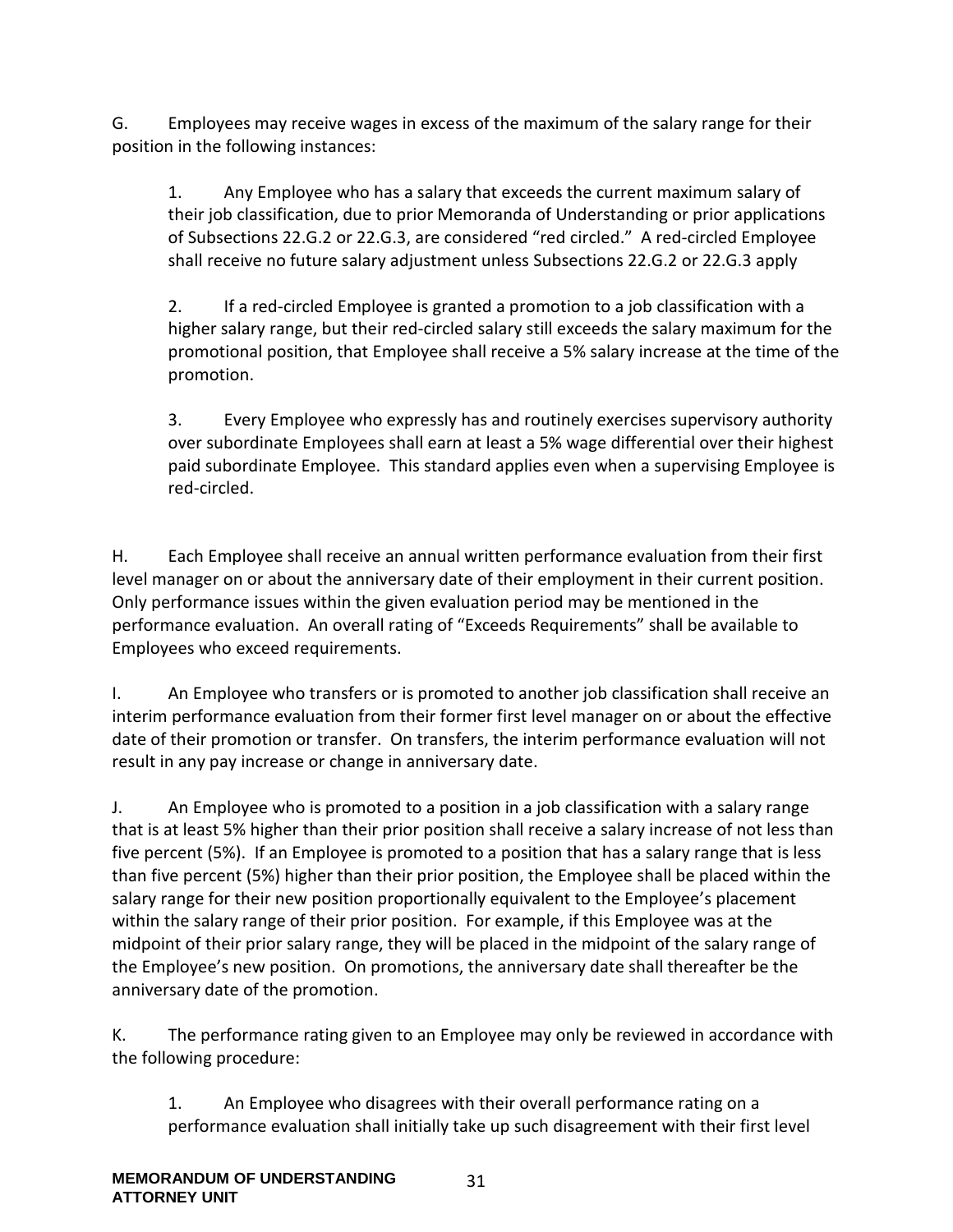manager or designee in an attempt to settle the matter on an informal basis. An Employee's disagreement with a performance rating of "Meets Requirements" shall not proceed beyond this stage.

2. Step I - If the Employee's disagreement with an overall performance rating of "Needs Improvement" is not satisfactorily resolved through informal discussion, the Employee may file a complaint at Step I of this Subsection.

Such complaints shall be reduced to writing by the Employee and the Union and submitted to the Employees' first level manager or designee. Such written statement of disagreement shall contain the following:

a. A clear statement of the matter(s) contained in the performance rating with which the Employee disagrees;

b. The Employee's anniversary date;

c. The date of the Employee's receipt of the evaluation containing their performance rating;

- d. The signature of the Employee;
- e. The signature of the Union Steward.

In order to be valid, the Employee's written statement of disagreement with their performance rating at Step I must include the aforementioned information and must be submitted to the first level manager or designee and also shall be submitted to the Chief Administrative Officer or designee within thirty (30) calendar days of the date of the Employee's receipt of their performance rating.

The first level manager or designee, the Employee and the Union Steward will meet within seven (7) working days of such submission.

A written response will be made by the first level manager or designee within seven (7) working days of such meeting.

3. Step II - If the Employee's disagreement with a performance rating of "Needs Improvement" is not satisfactorily settled at Step I and the Employee and the Union wish to proceed to Step II, a written request to proceed signed by the Employee and the Union Steward must be submitted to the Office Director involved or designee and also shall be submitted to the Chief Administrative Officer or designee within seven (7) working days after the Step I response is rendered.

The Office Director or designee, the Employee, and the Union Steward or Field Representative, will meet within seven (7) working days of such submission.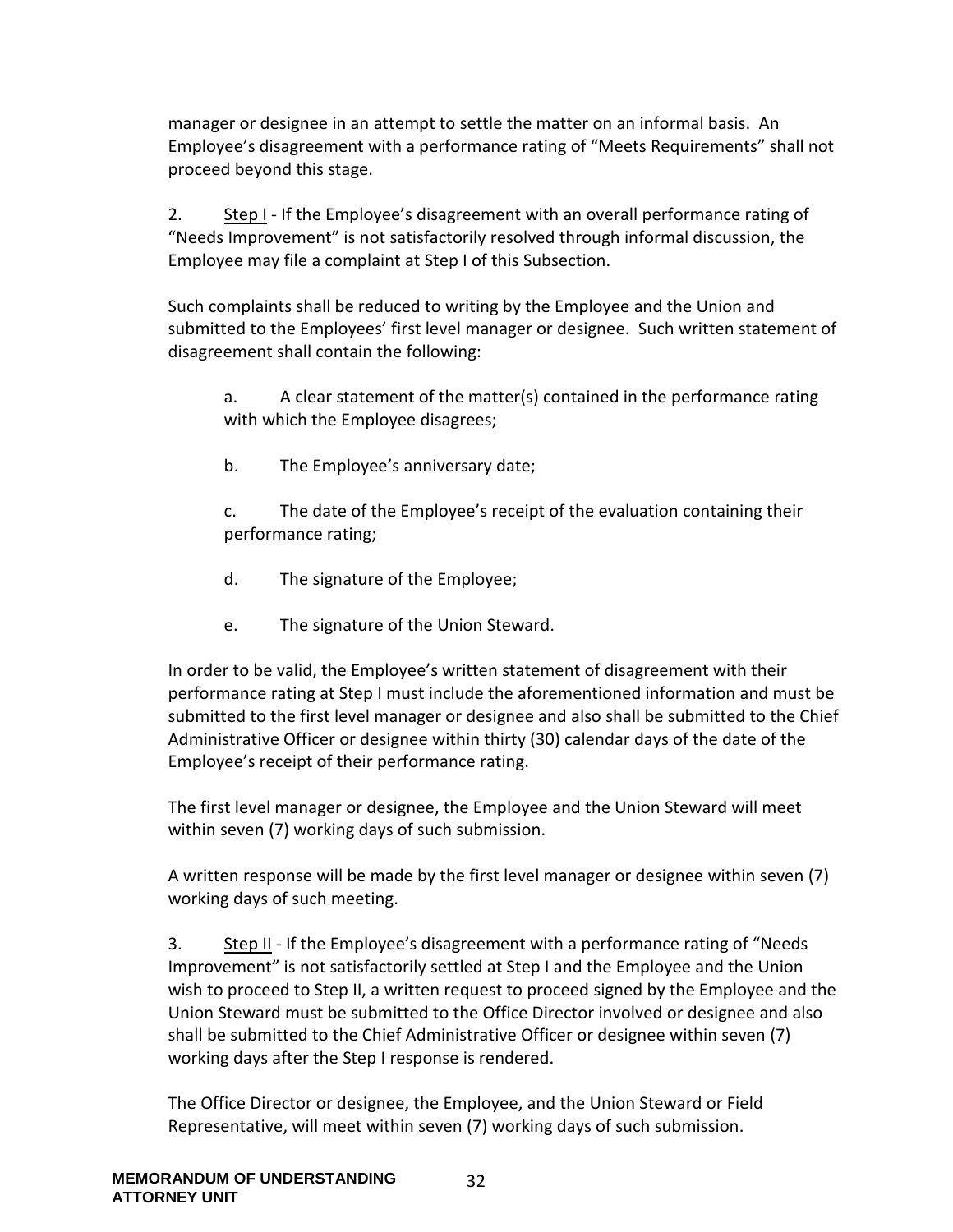A written response will be made by the Office Director or designee within seven (7) working days of such meeting.

4. Step III - If the Employee's disagreement with a performance rating of "Needs Improvement" is not satisfactorily settled at Step II, a request to proceed to Step III shall be reduced to writing, signed by the Employee involved and the Field Representative and submitted to the Chief Administrative Officer or designee within seven (7) working days after the Step II response is rendered.

The appropriate Office Director or designee, the Chief Administrative Officer or designee, the Employee and the Field Representative will meet within fifteen (15) working days of such submission.

A written response will be made by the appropriate Office Director or designee within ten (10) working days of such meeting.

5. Step IV - If the Employee's disagreement with a performance rating of "Needs Improvement" is not satisfactorily settled at Step III and the Employee and the Union wish to proceed to Step IV, the Employee and the Union may request review of the matter by an impartial arbitrator. Such written request shall be submitted, signed by the Employee and the Field Representative, to the Chief Administrative Officer or designee within ten (10) working days after the Step III written response is rendered.

6. The review of an Employee's performance rating by an impartial arbitrator pursuant to this Subsection shall proceed in the following manner:

a. Upon receipt of a written request for arbitration, the State Bar and the Union shall select a mutually agreeable, impartial arbitrator. In the event that the parties cannot agree on an impartial arbitrator within seven (7) working days after receipt of the written request for arbitration, either party may request the Federal Mediation and Conciliation Service to submit a list of nine (9) representative arbitrators. Each party may alternately scratch names from the list, the first scratch being selected by lot, and the person remaining after each party has scratched four (4) names shall be the arbitrator. It is the intent of the parties that the selection process shall be completed within thirty (30) calendar days of the receipt of the written request for arbitration.

b. The arbitrator shall hold a hearing in the manner provided by Code of Civil Procedure Sections 1282.2-1284. The arbitrator shall issue a written decision with findings of fact and conclusions of law.

c. The arbitrator's decision shall be final and binding upon the State Bar, the Union and the Employee.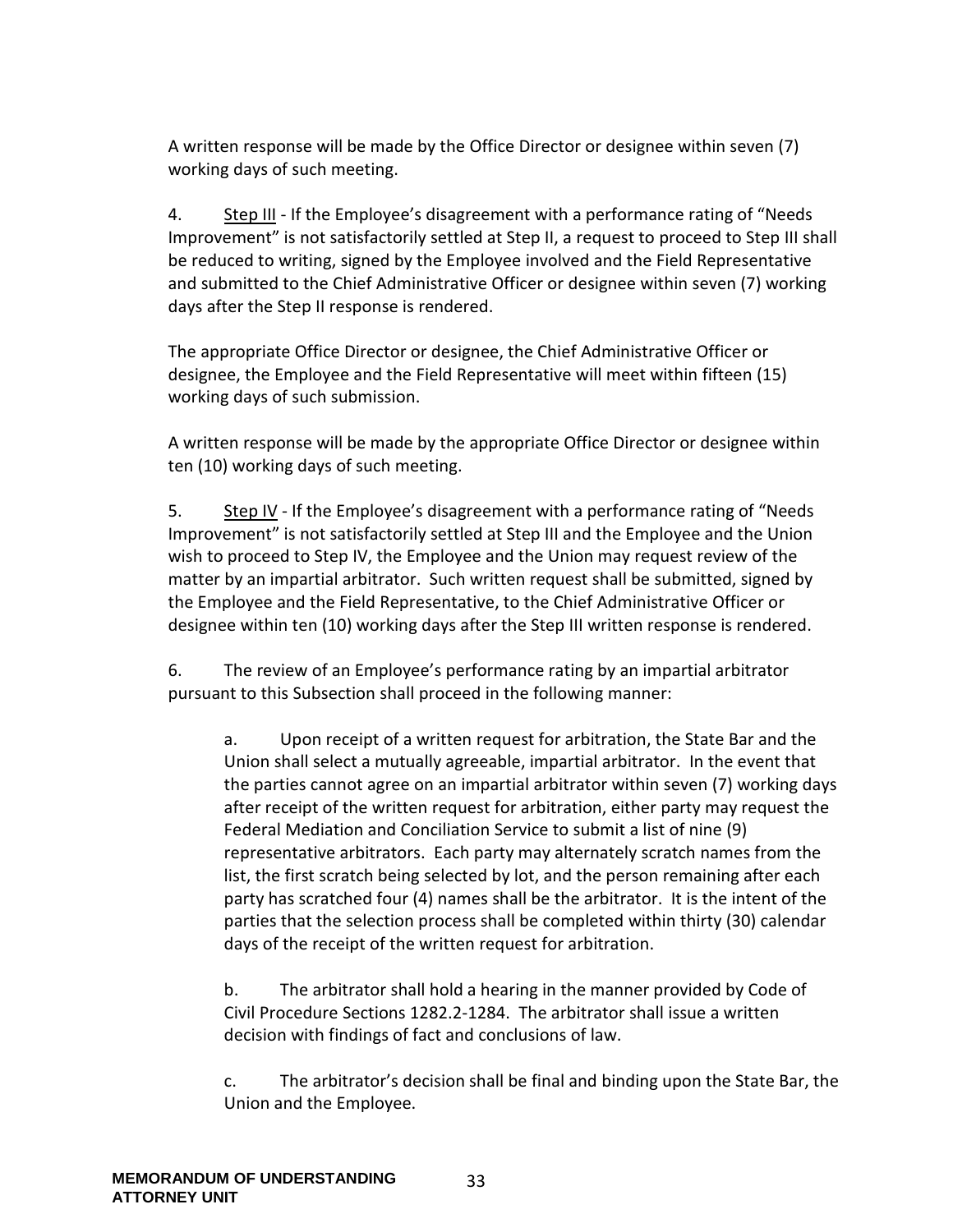d. The arbitrator shall have no power to add to, subtract from, or change any of the provisions of this Subsection or any other provision of the Memorandum of Understanding.

e. The fees and expenses incidental to the arbitration including the fees and expenses of the arbitrator and excluding attorneys' fees and costs shall be borne equally by the parties.

f. The arbitrator shall have the authority only to determine whether the State Bar has been arbitrary, capricious or discriminatory in its conduct of the Employee's performance evaluation.

g. The arbitrator shall have no power to independently evaluate an Employee's performance.

7. The review procedure set forth in this Subsection shall constitute the sole means by which an Employee may obtain review of their performance rating.

8. Any dispute regarding an Employee's performance rating shall be deemed abandoned unless initiated and appealed within the time limits specified in this Subsection. The time limits provided for in this Subsection may be extended or waived only by mutual agreement in writing between the State Bar and the Union.

L. Paydays shall be bi-weekly on alternating Fridays. If a payday falls on a holiday the payday shall occur on the preceding workday.

M. Copies of written descriptions of the job classifications identified in Appendix B shall be made available to the Union and/or Employee upon request. Copies of new or modified job descriptions shall be forwarded to the Union and shall be provided to affected Employees.

N. The State Bar shall comply with all provisions of the Meyers-Milias-Brown Act regarding designation of Management and Confidential Employees.

O. An Employee who is appointed to temporarily fill a position with a higher salary range shall be paid a differential equal to the starting salary of that job classification, or five percent (5%) in excess of their current State Bar salary, whichever is greater, during the period of time that they are temporarily filling such position provided that they are performing all of the major tasks and responsibilities of that job classification. This Subsection shall not apply to an Employee who is appointed to temporarily fill a position with the same or lower salary range than their current position. No position covered by this Memorandum of Understanding shall remain unposted for more than sixty (60) days while filled on an acting basis. In no event shall the position continue to be filled on an acting basis for more than six (6) months.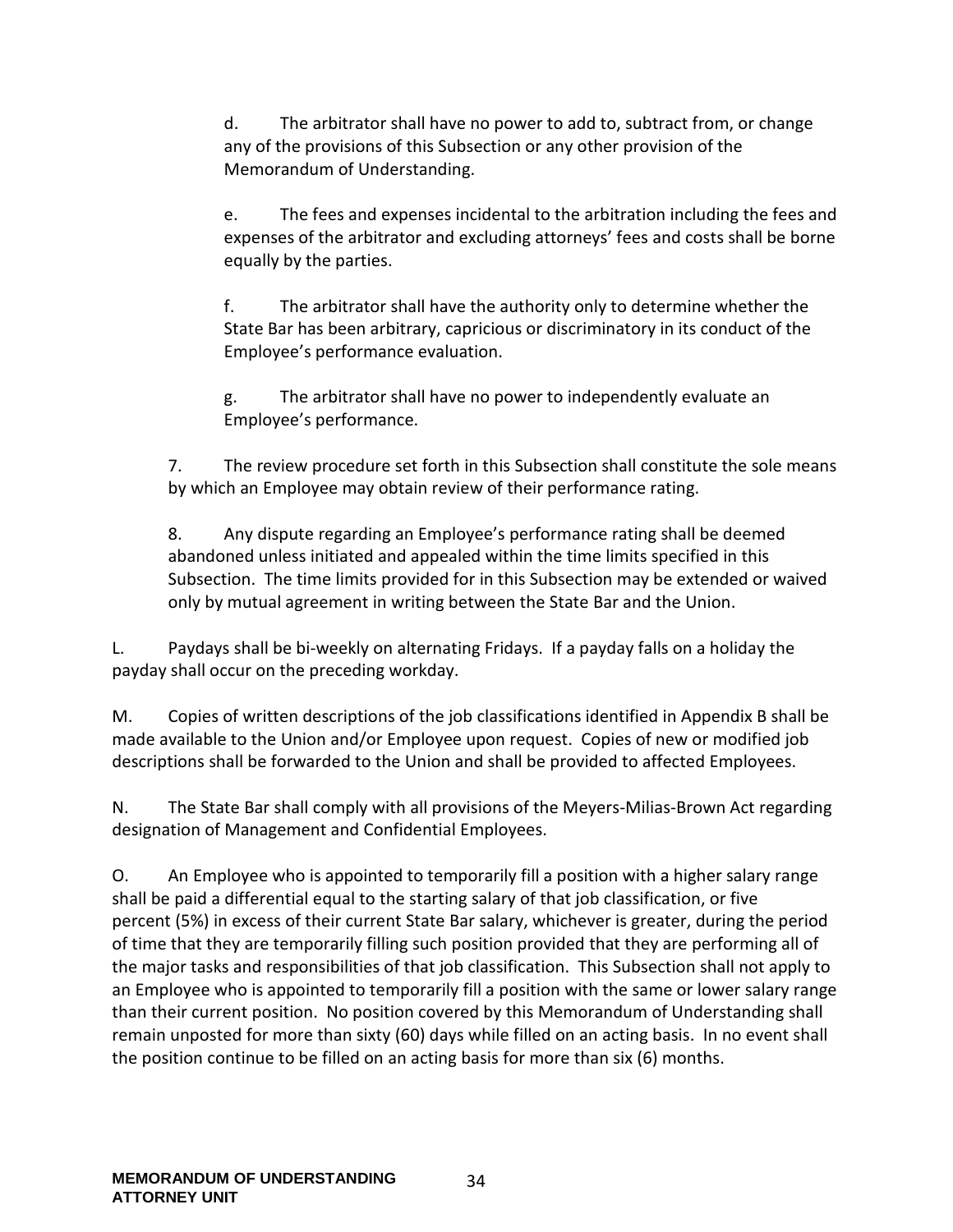P. Employees shall be eligible for a bilingual differential as follows:

Once an Employee has passed the certification requirements designated by Human Resources demonstrating ability in a language in addition to English, they will be placed on the State Bar's Bilingual List. Employees on this list will be eligible for rotational bilingual assignments. If an Employee has passed the verbal certification requirement, they will be eligible for a \$45 differential for each biweekly pay period they are approved to receive rotational bilingual assignments. If an Employee has passed the verbal and written certification requirements, they will be eligible for a \$90 differential for each biweekly pay period they are approved to receive rotational bilingual assignments. Employees receiving bilingual pay must perform translations or interpreting services upon the request of their managers.

#### <span id="page-34-0"></span>**SECTION 23. STATE BAR LICENSING FEES**

The State Bar agrees to pay annual State Bar attorney licensing fees as set forth in Business and Professions Code for all regular full-time Employees in the Attorney Unit.

#### <span id="page-34-1"></span>**SECTION 24. WORKING CONDITIONS**

A. The State Bar shall comply with all applicable local, state and federal laws regarding the health and safety of Employees.

B. The State Bar agrees that work assignments and the distribution of work insofar as practical will not be made in an inequitable and unreasonable manner. The Union agrees that work assignments and the distribution of work is solely the State Bar's prerogative and not subject to the grievance procedure.

C. In the event that an Employee believes their work assignment(s) to be inequitable or unreasonable, because access to the grievance procedure is not permitted under the MOU, the Employee may discuss the matter with their immediate supervisor or first level manager. If the concern has not been resolved in a timely manner and to the Employee's satisfaction, the matter may be raised with higher management including their Office Director or the Chief Administrative Officer. The Employee will have the right to Union representation during any of the above discussions. This procedure is intended to be informal. Therefore, there is no requirement to reduce complaints or responses to writing, and the Employee or the Employee's supervisor or first level manager may skip steps in the above procedure.

D. The delivery of State Bar services in an efficient, effective and courteous manner is of importance to the State Bar and its Employees. Such achievement is recognized to be a mutual obligation of the Union and the State Bar within their respective roles and responsibilities.

E. Dress Code. The Union and the State Bar agree that dress worn to work shall not be indecent or unsafe and shall present a professional image consistent with Employees' work assignments.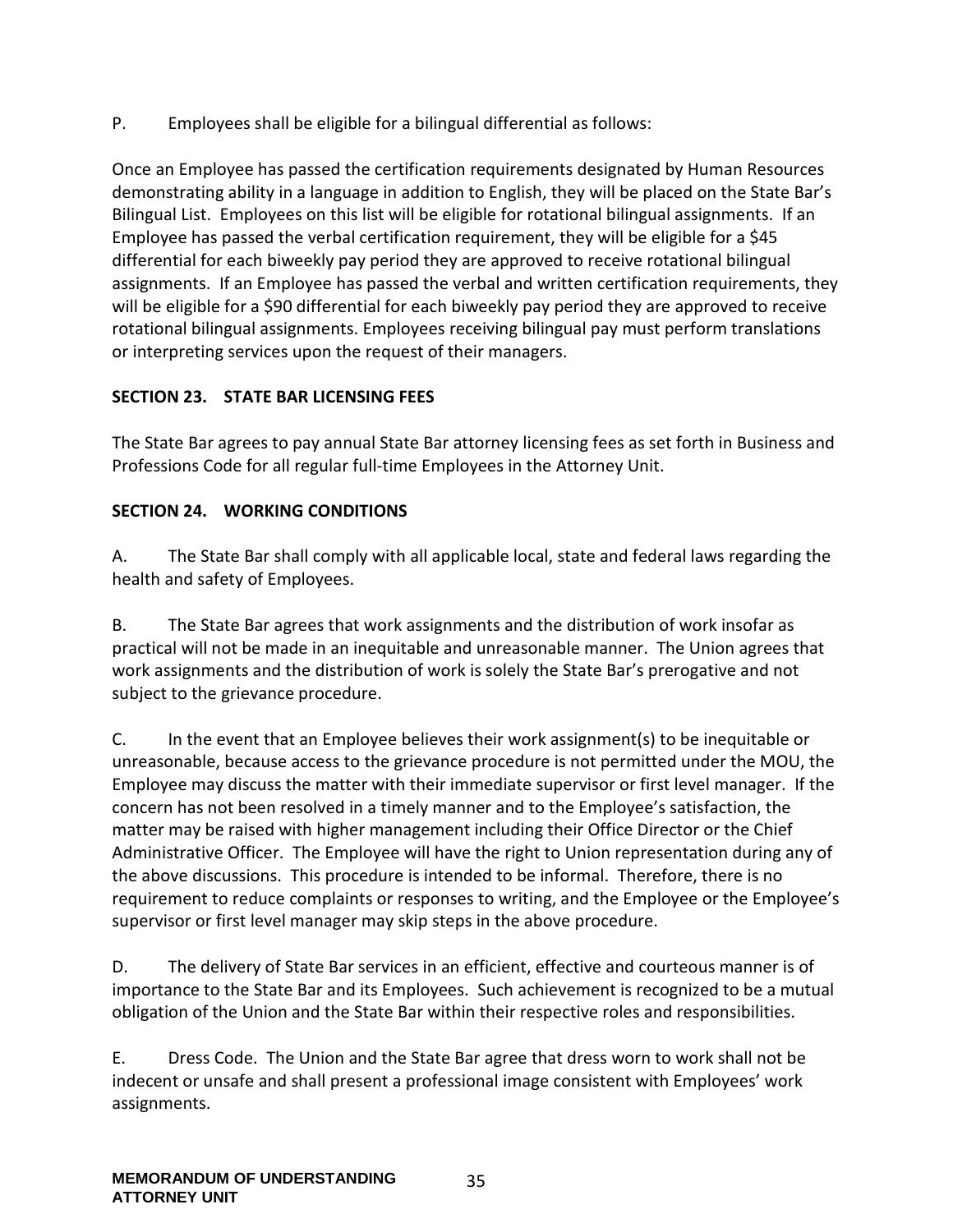1. At all times, Employees shall not wear to work any of the following: dress that reveals undergarments or is otherwise objectionable to the reasonable observer; flimsy shoes such as rubber flip flops, sneakers or tennis shoes, or other foot wear that creates safety risks; sweat clothes or gym wear, including sneakers or tennis shoes; overalls or utility pants designed for outdoor labor; or clothing that is soiled or has holes or rips. The prohibition on gym wear shall not apply for the period Employees are coming to or leaving a work station. Upon a first violation of these standards, Employees shall receive an oral counseling and may also be required to return home to change clothing with no loss of compensation. Subsequent to a first oral counseling, violations may result in progressive discipline under Section 16 [Discipline].

2. Beyond the above, Employee dress shall present a professional image consistent with the Employee's work assignments. The State Bar's standard professional image is business casual dress (which excludes jeans, T-shirts and tennis shoes). The State Bar's professional image for court and other professional appearances is formal business attire, such as a dress suit or a suit and tie. Employee dress is a component of the Annual Performance Evaluation rating category "Professionalism/Presentation" and is subject to evaluation consistent with the Employee annual performance evaluation process governed by Section 10 [Evaluations].

3. Every Friday, Employees shall be permitted to wear casual clothing, subject to the requirements of Subsection 24.E.1, above, when not engaged in work assignments that require formal business attire. Casual dress includes jeans that are neat, clean and otherwise consistent with Section 24.E, as well as sneakers or tennis shoes that are neat and clean.

#### <span id="page-35-0"></span>**SECTION 25. HOLIDAYS**

A. The following are recognized as paid holidays for all regular full-time and regular parttime Employees: New Year's Day, Martin Luther King's Birthday (as provided by federal law), President's Day, Cesar Chavez' Birthday, Memorial Day, Independence Day, Labor Day, Columbus Day, Veterans' Day, Thanksgiving Day, the day following Thanksgiving, Christmas Eve, Christmas Day, New Year's Eve.

B. Holidays shall be celebrated on the day designated by the State Bar.

C. Employees not on paid status will not receive holiday time off or holiday pay.

D. Any Employee required to work on a paid holiday will be given a day off with pay in lieu thereof within thirty (30) calendar days of that paid holiday.

#### <span id="page-35-1"></span>**SECTION 26. VACATIONS**

A. Regular full-time Employees shall accrue vacation from date of hire at the following rates: Employees with less than three (3) years of service: 5/6 workdays per month (10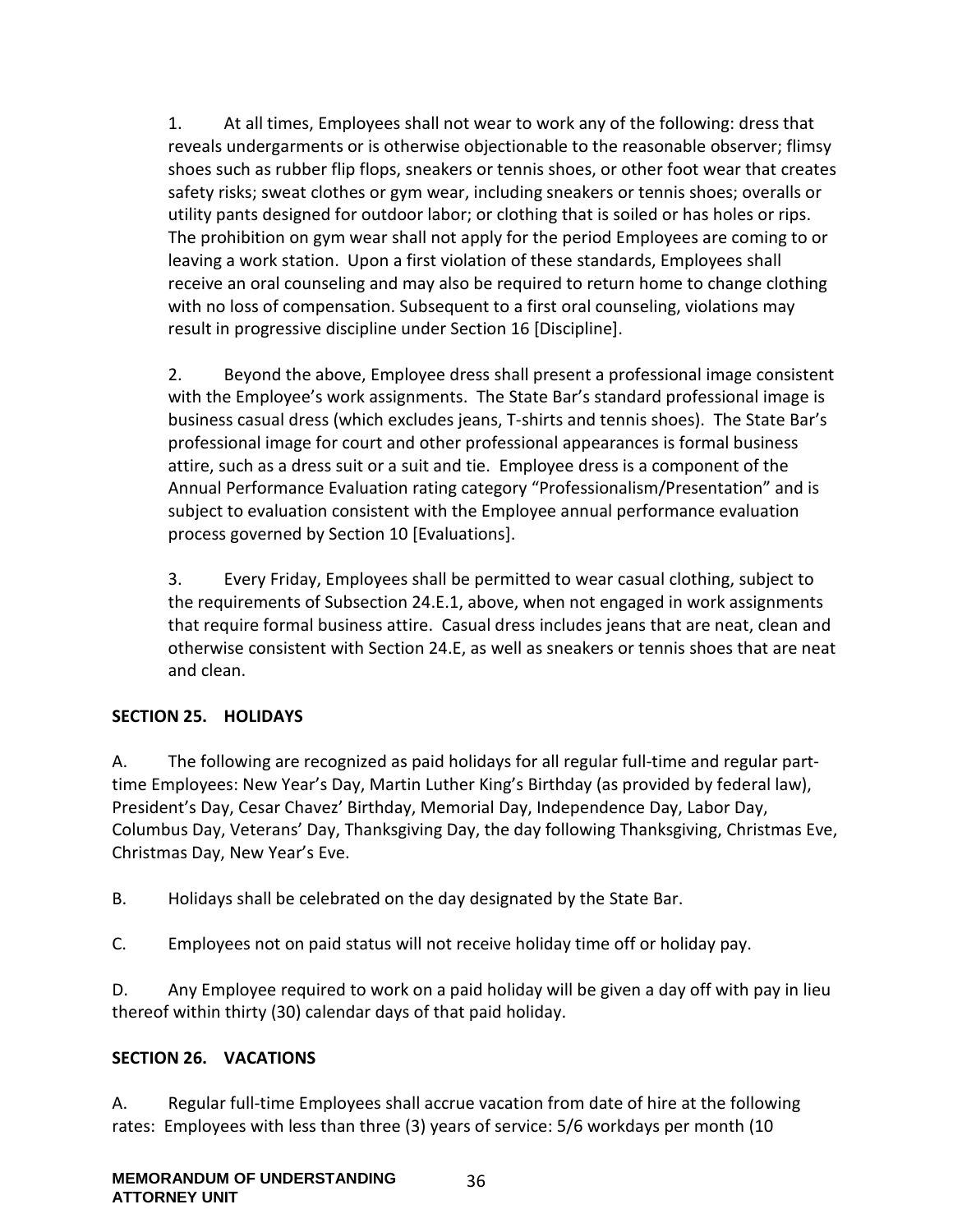workdays per year); Employees with at least three (3) but less than ten (10) years of service: 1- 1/4 workdays per month (15 workdays per year); Employees with at least ten (10) but less than fifteen (15) years of service: 1-2/3 workdays per month (20 workdays per year); Employees with fifteen (15) years of service or more: 2-1/12 workdays per month (25 workdays per year).

Regular part-time Employees shall accrue vacation on a pro rata basis.

B. Employees may request, and if approved, use accrued vacation time during their initial probationary period. However, using vacation time during an Employee's initial probationary period may extend that probationary period under Section 9.B. Extensions of an initial probationary period pursuant to Section 9.B will not alter an Employee's anniversary date.

C. If a paid holiday falls during an Employee's vacation, that day shall not be charged as a day of vacation.

D. Vacations are scheduled at a time mutually agreeable to the State Bar and the Employee. If a conflict in scheduling occurs that cannot be equitably resolved by other means, seniority will prevail.

E. Vacations may not be taken in segments of less than one-half (1/2) workday.

F. Accrued vacation days may be used in place of Paid Sick Leave days when the latter are exhausted.

G. An Employee shall not accrue more than thirty (30) days of vacation.

H. Employees who have fifteen (15) or more days of accrued and unused vacation, may, upon written notification to the Office of Human Resources, cash in accrued and unused vacation in increments of one week, not to exceed a total of three weeks per calendar year.

## **SECTION 27. PAID PERSONAL LEAVE AND PAID SICK LEAVE**

A. Paid Sick Leave is generally approved only for absences due to illness, medical care, dental care or eye care of the Employee or a member of their immediate family, including domestic partner, that cannot be accommodated at times other than during normal State Bar working hours.

B. Paid Personal Leave is approved for absences for personal business reasons including, but not limited to, family emergencies, legal proceedings to which the Employee is a party, religious holidays and school-related functions of minor children. Paid personal days cannot be used as vacation.

C. It is, in all cases, the obligation of the Employee to notify their immediate supervisor or manager when the Employee will be absent from work for any of the reasons set forth in Subsections A or B. Such notification should be made in advance of the absence if at all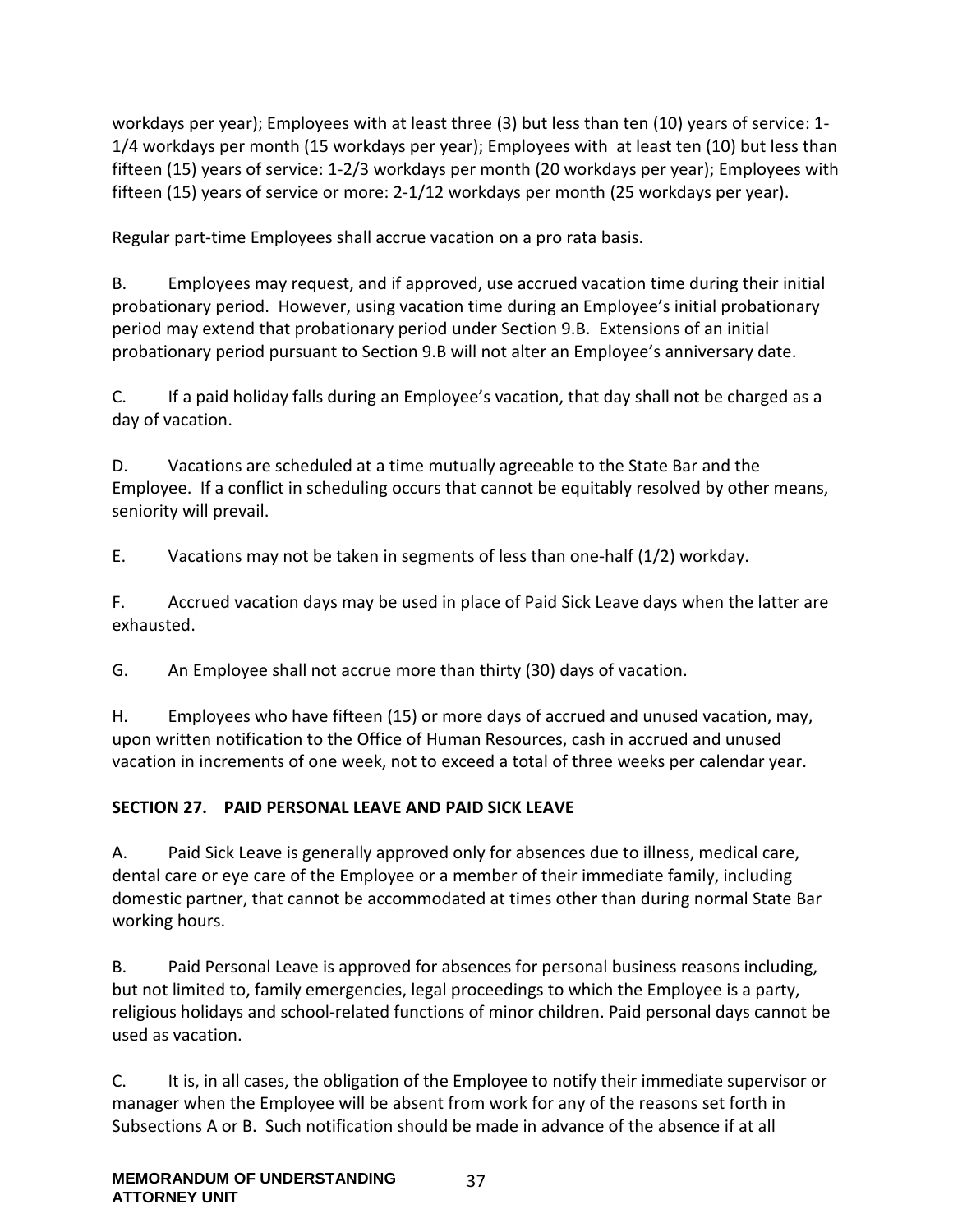possible. In general, such notification shall be made by 9:30 a.m. of the working day upon which the absence occurs.

D. Regular full-time and regular part time Employees may request, and if approved, use any Paid Sick Leave from the onset of employment. However, using Paid Sick Leave during an Employee's initial probationary period may extend that probationary period under Section 9.B. Extensions of an initial probationary period pursuant to Section 9.B by this subsection will not alter an Employee's anniversary date.

Regular full-time and regular part-time Employees are eligible for Paid Personal Leave when the conditions set forth in subsection 26.B have been met, except that Employees may not take their Paid Personal Leave until after three months of continuous service. The taking of Paid Personal Leave will not increase the duration of an initial probationary period.

E. Regular full-time Employees accrue Paid Sick Leave credit at the rate of .833 workdays per month (10 working days per year). Regular part-time Employees accrue Paid Sick Leave on a pro rata basis.

F. Medical proof of illness may be required if the Employee has a pattern of absences or a history of Sick Leave abuse or if there is other reasonable basis for doubt as to the legitimacy of the Employee's Sick Leave claim.

G. An Employee with less than five years of service may take a maximum of two (2) Paid Personal days per calendar year. An Employee with five or more years of service may take a maximum of four (4) Paid Personal days per calendar year. Regardless of years of service, any Employee who receives an "Exceeds Expectations" rating on their performance evaluation shall be awarded one additional Paid Personal day to be used within one year of receiving the qualifying performance evaluation. Employees will not be paid for Paid Personal days not taken within the timeframes set forth in this subsection, and unused Paid Personal days shall never be cashed out.

H. An Employee shall not carry over more than seventy (70) days of accrued Paid Sick Leave from one calendar year to the next.

I. Upon retirement, an Employee may obtain service credit for accrued and unused sick leave to the extent allowed by the California Public Employee Retirement System (CalPERS). In the alternative, upon retirement, voluntary resignation or layoff from employment with the State Bar, an Employee who has completed one (1) full year of continuous employment with the State Bar as a regular full-time or regular part-time Employee may request to be paid for up to a maximum of thirty (30) days of their accrued but unused Paid Sick Leave. Payment for such accrued but unused Paid Sick Leave shall be made by the State Bar at the rate of twenty-five percent (25%) of the Employee's daily salary at the time of their retirement, voluntary resignation or layoff.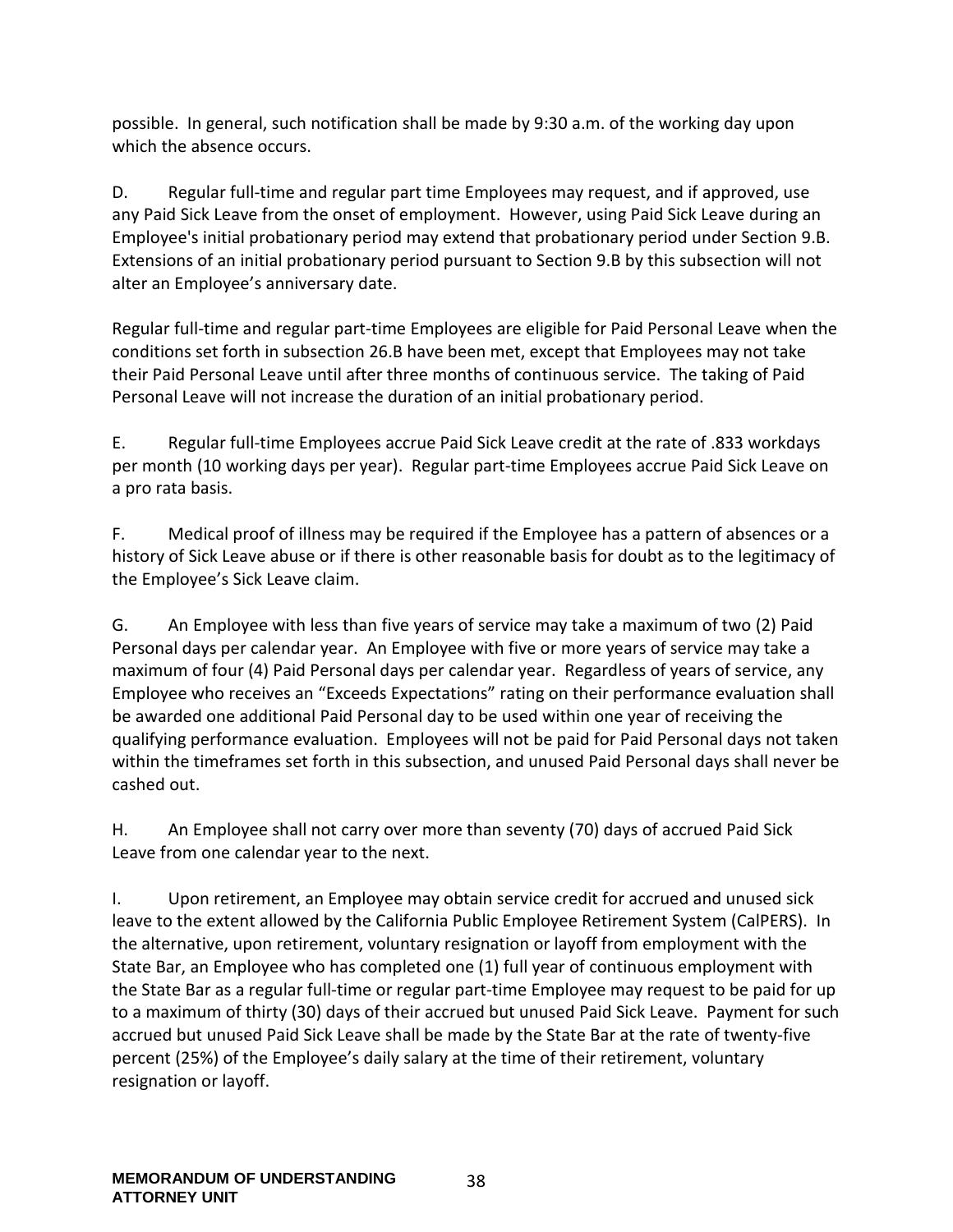J. Adoption of this Memorandum of Understanding by the Board shall constitute the election specified in Unemployment Code Section 710.5 for the participation of Employees in the State Disability Insurance Program.

K. An Employee who is eligible for Paid Sick Leave and for State Disability Insurance and who is absent from work pursuant to Subsection A of this Section may elect to receive compensation from the State Bar for each accrued Paid Sick Leave day which they take, less that amount which the Employee receives pursuant to State Disability Insurance benefits to which they are entitled.

L. An Employee who is absent from work pursuant to Subsection A of this Section shall have deducted from their accrued Paid Sick Leave only that portion of such Paid Sick Leave days for which they have been compensated by the State Bar.

## M. CATASTROPHIC LEAVE BANK

Each calendar year an Employee may elect to donate the value of up to a combined total of five (5) days' sick leave or vacation time in full day increments to the catastrophic leave bank. This bank will be available only to Employees when a non-work related catastrophic injury or illness occurs.

1. The following definitions shall be used in the application of this provision.

a. Catastrophic illness or injury is defined as a (1) non-work related illness or injury, (2) medically certified by a physician to be serious, debilitating and disabling and which in the opinion of the certifying physician is expected to incapacitate the Employee on a long term basis (no fewer than thirty (30) calendar days) precluding the Employee from working for that period and (3) which creates a financial hardship because the Employee has exhausted all of their sick bank and other paid time off.

b. The value of the donation shall be based upon the donor's current daily base salary rate or current base hourly rate.

2. An Employee who elects to donate the value of a paid time off day to the bank shall provide written notice to the Chief Administrative Officer or designee in December of each year. Such donations shall be deducted from the donor Employee's account.

- 3. If available, payments from the bank may be made:
	- a. Upon the request of the ill or injured Employee; and

b. Upon determination by the Chief Administrative Officer that the Employee is unable to work due to a medically verified non-work related catastrophic illness or injury; and after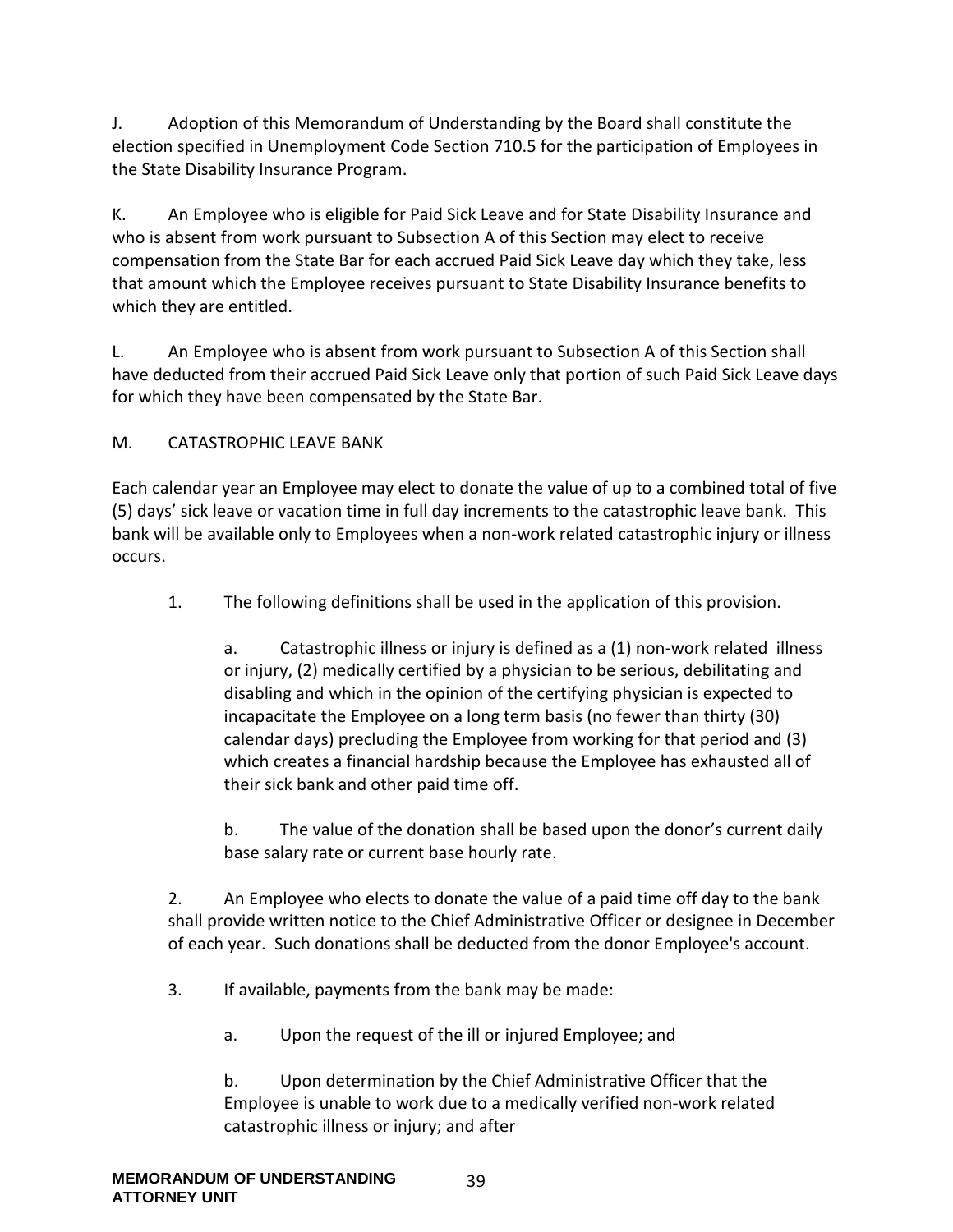c. The Employee has exhausted all paid and other time off.

4. Upon receipt of a request for catastrophic leave payments, the Chief Administrative Officer or designee, will ensure the applicant meets the criteria set forth above. Distributions from the catastrophic leave bank will be used solely to:

a. Maintain in effect the ill or injured Employee's State Bar health insurance at the time the Employee became incapacitated;

b. Replenish the ill or injured Employee's exhausted sick leave bank with paid sick leave up to an amount not to exceed the twelve (12) weeks an Employee is on medically approved (FMLA) medical leave due to the Employee's illness or injury;

c. Distributions to any Employee from the bank under Subsection 4.a above shall not be for a period in excess of eighteen (18) continuous months for any one catastrophic illness.

5. The State Bar will make distributions from the catastrophic leave bank equally to all who apply and are eligible to receive. Should the demand be greater than funds in the bank, the bank will not make further distributions until either the leave bank is replenished or demand can be accommodated.

6. The State Bar will provide all Employees seeking any long term leave of absence, including FMLA qualified and ADA/FEHA leaves, with written notice that Catastrophic Leave is available and that they may apply for such leave.

7. Any dispute regarding this Subsection M of the Memorandum of Understanding will not be subject to the grievance procedure.

8. Notwithstanding any language to the contrary in this subsection M, the State Bar and the Union agree that Employees who are medically separated, and for whom the State Bar had submitted or will submit an Employer Originated Disability Retirement Application to CalPERS, are eligible to apply for and eligible to receive up to twelve (12) weeks of Catastrophic Leave pursuant to Section 33.H.

### **SECTION 28. BEREAVEMENT LEAVE**

In the event of a death in the immediate family (i.e., spouse, including domestic partner; child, including foster, step or adopted; parent; brother; sister; father-in-law, including father of domestic partner; mother-in-law, including mother of domestic partner; grandparent; grandchild; aunt; uncle; niece; or nephew), Employees shall be entitled to bereavement leave of five (5) days with pay to attend a funeral. Such leave shall not be charged to vacation, paid personal leave or paid sick leave.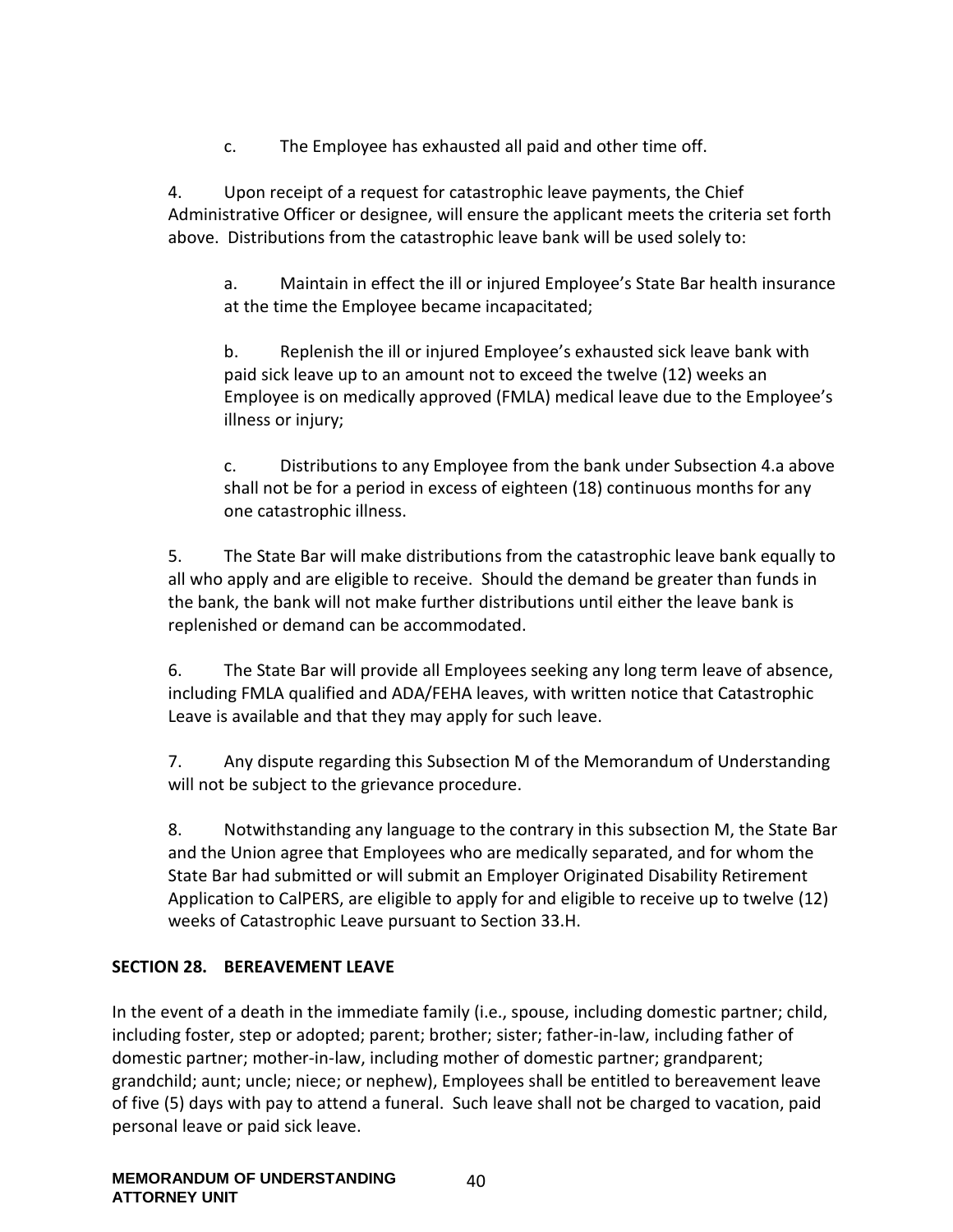### **SECTION 29. JURY/WITNESS DUTY**

In the event that an Employee is called for Jury Duty or is subpoenaed to appear as a witness in a state or federal court proceeding in which the Employee is not a party nor has an economic interest, the Employee will receive their salary, less that amount to which the Employee is entitled as "juror's compensation" or "witness fees." In no instance will the Employee realize less salary than they would have otherwise received, had the Employee not been called for Jury Duty or subpoenaed to appear as a witness.

### **SECTION 30. PAID CHILD BONDING LEAVE**

Employees who have been employed with the State Bar for at least one calendar year and who have worked at least 1250 hours in the preceding 12 months, shall be eligible to receive, in a lump sum amount, 160 hours of paid leave to be used after the birth, adoption, or foster care placement of a child of the Employee, and/or being unable to work due to pregnancy or child birth (paid bonding leave). Employees eligible for paid bonding leave need not exhaust any of their other accrued paid leave balances before accessing or using the 160 hours of paid bonding leave. Employees remain eligible to use available paid sick leave, paid vacation and paid personal days for child bonding purposes or not, at their option. While Employees may coordinate the use of paid bonding leave to supplement their salaries while receiving State Disability Insurance payments, there is no requirement that they do so. Eligible Employees may use the 160 hours of paid bonding leave intermittently, although not in increments of less than a full eight (8) hour workday. Eligible Employees must use the 160 hours of paid bonding leave within twelve (12) months of either the day of birth, adoption or foster-placement of the child, or the day the Employees take leave from work due to a pregnancy or child-birth related condition. Paid bonding leave not used at the end of this twelve month period will expire and be lost. Any remaining paid bonding leave that an Employee may have will not be paid upon termination of employment, but will be lost.

Employees shall also be permitted to use paid sick leave, vacation leave, and personal days to cover leave taken for the same reasons the paid bonding leave may be taken, either to supplement state benefits or to take additional time for bonding with a new child.

#### **SECTION 31. MILITARY LEAVE**

Military leave and accompanying rights will be granted as provided by law.

### **SECTION 32. LEAVES OF ABSENCE/SERVICE LEAVE**

A. A leave of absence or service leave shall be defined as an approved absence from work without pay.

B. A leave of absence shall not exceed a period of twenty-six (26) workweeks.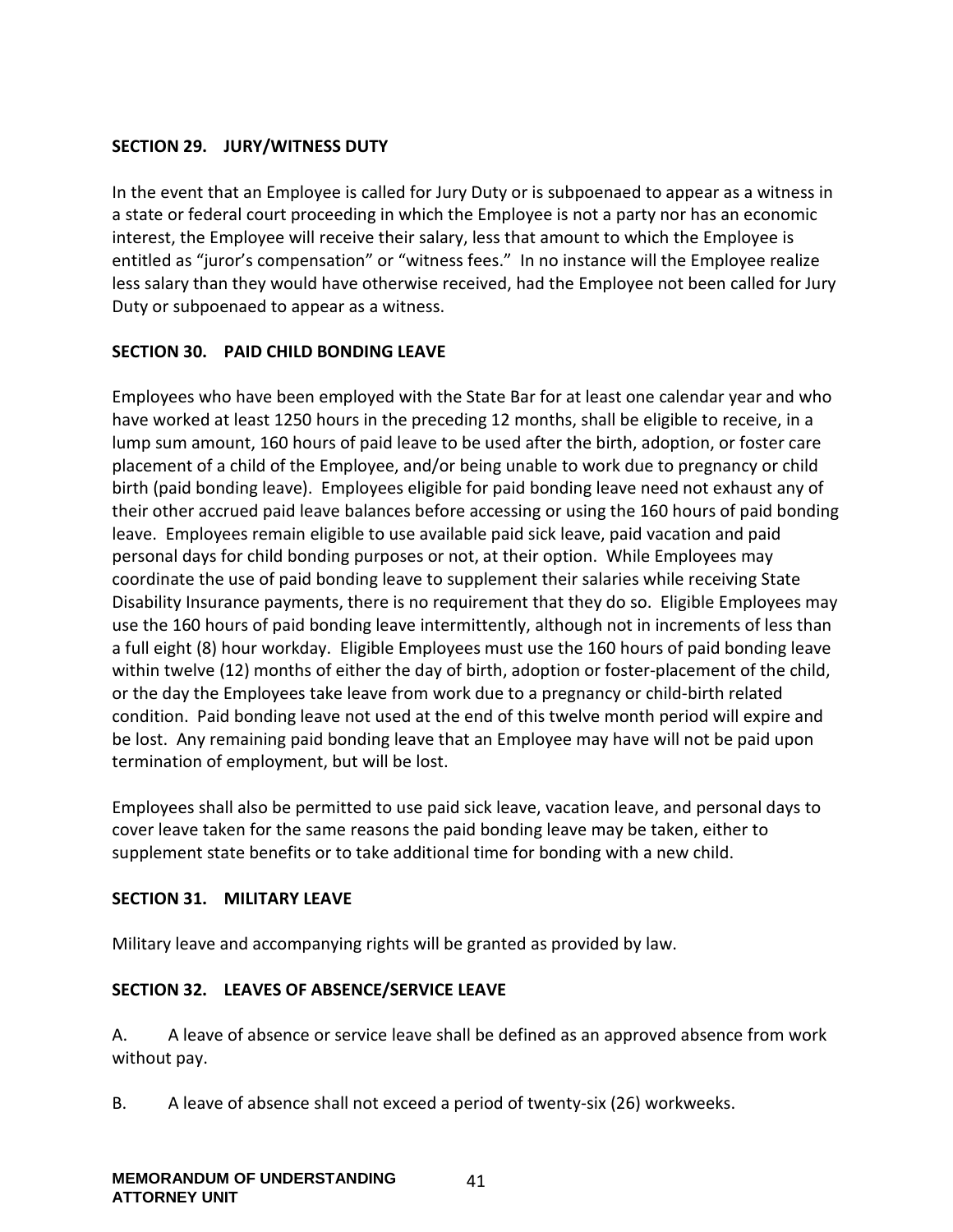C. Leaves of absence will be approved only for compelling reasons such as prolonged illness, recovery from surgery or accidental injury, maternity/paternity following the birth or adoption of a child, family or personal emergencies or other similar instances. Leaves of absence shall not be unreasonably denied.

D. Employees shall be entitled to a service leave of three (3) months after each five (5) years of continuous service with the State Bar. An eligible Employee may elect, however, to take a service leave of less than three (3) months. All service leaves shall be scheduled at a time mutually agreeable to the State Bar and the Employee.

E. Any request for a leave of absence or a service leave must be submitted in writing by the Employee to their first level manager. The request shall state the reason the leave of absence or service leave is being requested and the maximum length of time off the Employee desires. Except where the circumstances do not reasonably permit, requests for leaves of absence or service leaves shall be made at least one (l) month in advance.

F. There shall be no accrual of vacation or paid sick leave during a leave of absence of thirty (30) days or more or during a service leave.

G. An Employee returning from a leave of absence or service leave shall be entitled to return to the position they held at the time the leave was granted, if such position still exists. Should the Employee's position be eliminated during a leave, the Employee shall be entitled to the bumping and recall rights set forth in Section 14.

H. Employees taking any extended leaves of absence, whether paid or unpaid, are required to continue paying their Employee contribution toward the State Bar-sponsored health, dental and vision insurance plans they have selected, if any, during the duration of their leave of absence. Employees who do not return to State Bar employment from an unpaid leave of absence granted under the Family Medical Leave Act or the California Family Rights Act shall reimburse the State Bar for the employer contribution the State Bar made to continue such Employees' health, dental and/or vision coverage during their protected leave of absence.

## **SECTION 33. FITNESS FOR DUTY EXAMINATION**

A. The State Bar may medically separate an Employee who becomes unable to perform the essential functions of their position because of a disability as defined under the California Fair Employment and Housing Act or the federal Americans with Disabilities Act. Prior to initiating the medical separation procedures described in this Section, the State Bar and the Employee will engage in the interactive process, as appropriate, and the State Bar will have determined that no reasonable accommodation can be provided to the Employee that will allow them to perform the essential functions of the position without undue hardship to the State Bar.

B. Except as provided in Subsection C, below, a medical separation shall be based on:

1. A statement from the State Bar describing the essential job functions that the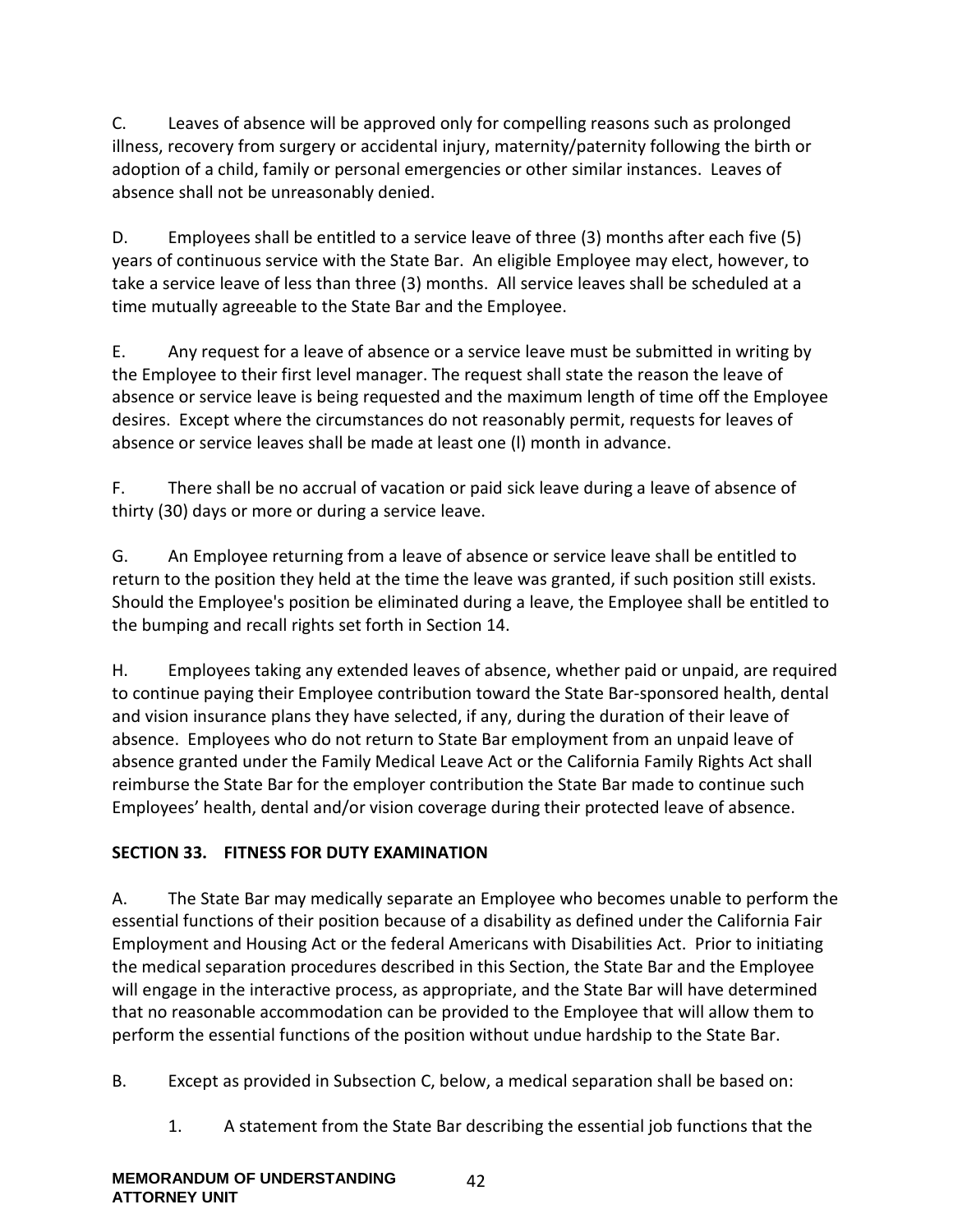Employee is not able to perform satisfactorily, with or without reasonable accommodation;

2. The results of the interactive process; and

3. Any medical or other pertinent information provided by the Employee, the Employee's licensed health care provider and/or the written report from the State Bardesignated physician described in Subsection D, below, and/or other work-related information provided from appropriate State Bar personnel.

C. The Notice of Medical Separation shall inform any CalPERS vested Employee that the State Bar will file an application for disability retirement with CalPERS on behalf of the Employee unless the Employee opts out of said application. The Employee shall notify the State Bar no later than five (5) working days after the effective date of the medical separation whether the Employee opts out of the Employer-Originated Disability Retirement Application. An Employee's failure to opt out of the Employer-Originated Disability Retirement Application shall not be considered in a consideration of any grievance challenging the Medical Separation. If the Employee does not opt out of the Employer-Originated Disability Retirement Application, the State Bar shall file an Application for Disability Retirement no later than the (10) working days after the effective date of the Medical Separation.

D. In determining whether an Employee should be medically separated, the State Bar may require an Employee to submit to a medical examination by a physician(s) designated by the State Bar to evaluate the capacity of the Employee to perform the essential functions of the position. In designating the examining physician, the State Bar will limit itself to those physicians associated with and approved by California Medical Examiners. The State Bar will pay all fees and costs for such a medical examination. The Employee is required to provide an authorization for release of necessary medical records and information, either directly to the examining physician or to the State Bar, to forward to the examining physician. The examining physician will make a written report to the State Bar and the State Bar will share this report with the Employee and, at the Employee's written request, their representative.

E. The State Bar shall give the Employee written notice that it will medically separate the Employee. Such notice shall be provided by either personal delivery or mailing the notice to the employee's last known address via U.S. Mail or overnight courier. The notice of medical separation will include:

- 1. A statement that the Employee will be medically separated from work;
- 2. A statement of the reason(s) for the medical separation;

3. The effective date of the separation, which will be at least ten (10) working days from the date of the notice of medical separation;

4. A statement of the Employee's right to respond to the notice of medical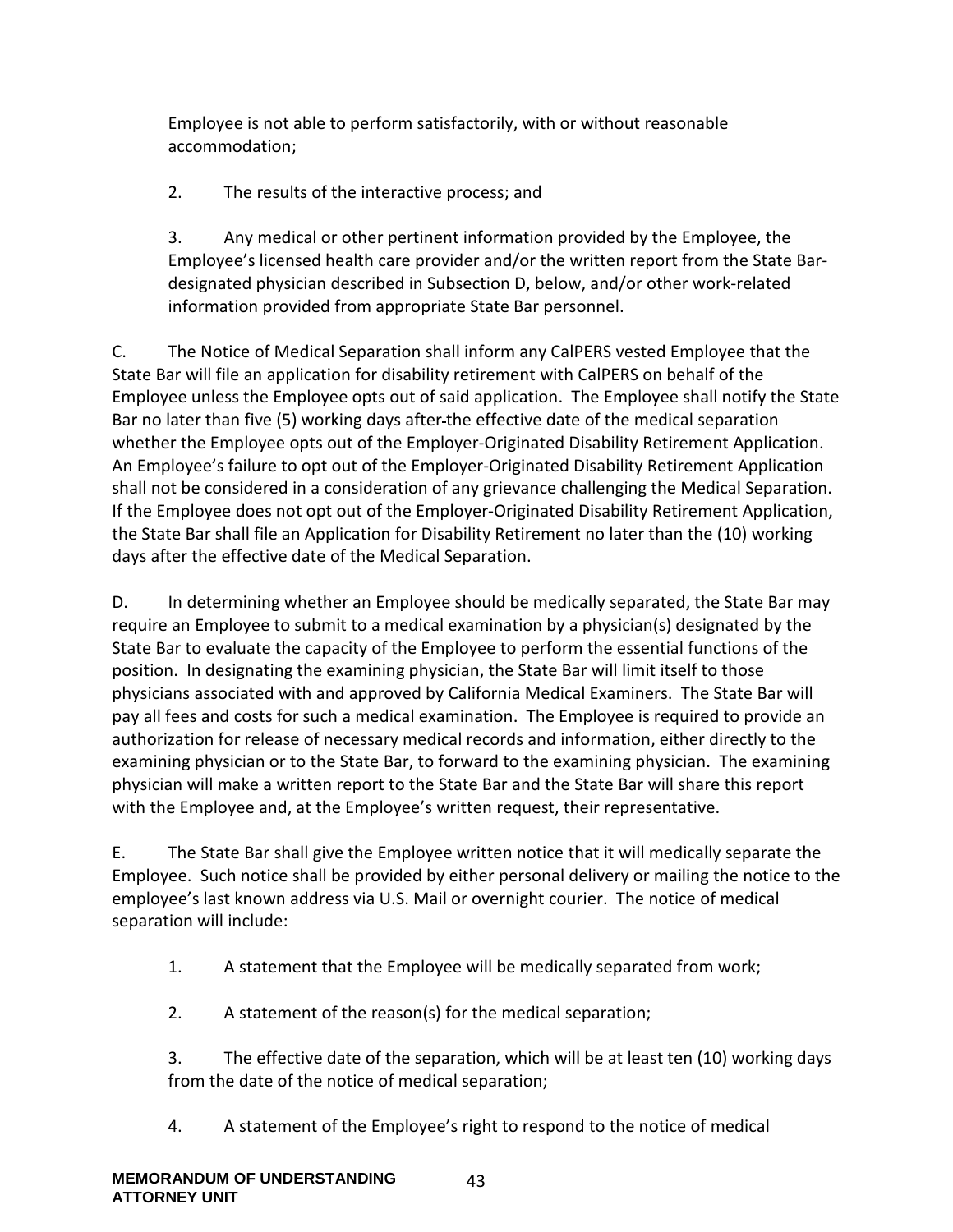separation within ten (10) working days from the date of that notice;

5. The individual to whom the Employee should direct their response.

F. The Employee will have a right to respond, either orally or in writing, to the State Bar's medical separation decision before the effective date of the medical separation to the individual identified in the notice of medical separation.

G. The Employee may challenge the State Bar's medical separation decision by filing a grievance under Section 17 of the MOU within seven (7) working days of the effective date of the medical separation. Grievances of medical separations proceed directly to arbitration under the terms of the MOU. The sole issue for the arbitrator to decide is whether the Employee can, with or without reasonable accommodation, perform the essential functions of the position without undue hardship to the State Bar.

H. Employees who are medically separated, and for whom the State Bar has submitted or will submit an Employer Originated Disability Retirement Application, are eligible to apply for and eligible to receive up to twelve (12) weeks of Catastrophic Leave. Catastrophic Leave granted to medically separated Employees shall be provided in the form of post medical separation severance pay, which shall be periodically disbursed to such Employees on the State Bar's regular pay days. This post medical separation severance pay, funded by the Catastrophic Leave Bank, will end either when CalPERS grants disability retirement or after twelve (12) calendar weeks, whichever is earlier in time.

I. Employees who do not have fifteen (15) years of CalPERS service credit are ineligible to receive retiree health benefits under the State Bar's retiree health benefit plan described in Section 38.E. Employees with less than five years of State Bar service are ineligible to receive the minimum statutory retirement benefit under the Public Employees' Medical and Hospital Coverage Act ("PEMHCA"). Employees who are otherwise not eligible for retiree health benefits under the State Bar's retiree health benefit plan or the minimum statutory retiree health benefit under PEMHCA, may receive a retiree health benefit if they can identify a current or subsequently enacted CalPERS statute, regulation or rule that mandates the provision that that specific retiree benefit.

## **SECTION 34. COMPULSORY LEAVES OF ABSENCE**

A. The State Bar may require an Employee who has been formally charged in a court of competent jurisdiction with the commission of any felony or of a misdemeanor involving moral turpitude or an Employee against whom a Notice to Show Cause has been issued to take a compulsory leave of absence pending determination by way of plea, finding or verdict at the trial court level as to the guilt or innocence of said Employee or, in the case of an attorney disciplinary proceeding, a recommendation for imposition of discipline by the State Bar Court or approval by a judge of the State Bar Court of a stipulation as to facts and discipline.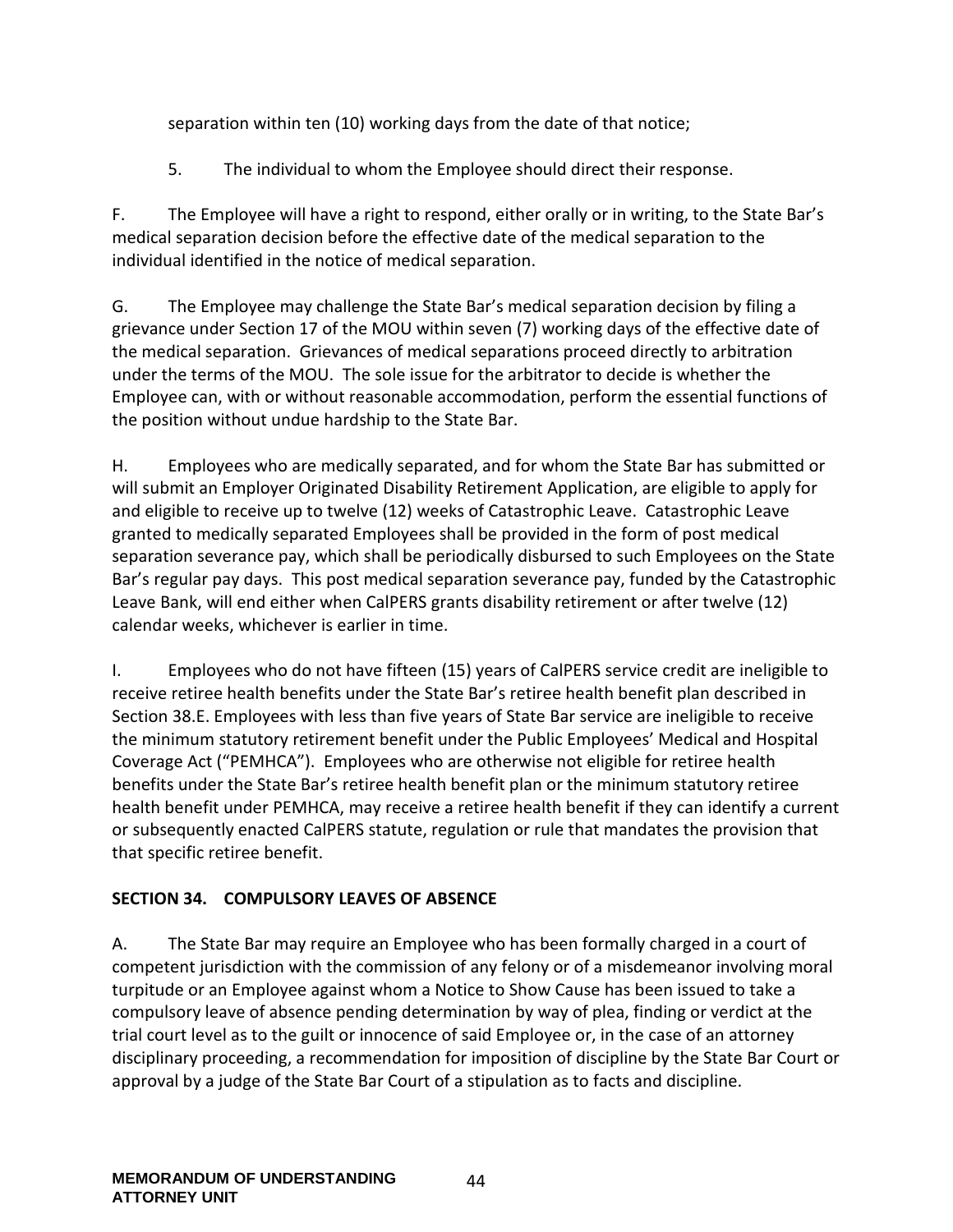B. Such compulsory leave shall be with pay for the first three (3) months of such leave but shall, thereafter, be without pay.

C. If there is a finding of not guilty or the charges are dropped, the Employee shall be reinstated to their position, if such position still exists, with return of all benefits; subject, however, to appropriate disciplinary action if warranted under the circumstances. Such disciplinary action shall not be warranted where there has been a finding of "no culpability" in a prior State Bar attorney disciplinary proceeding.

D. If there is a determination of guilt, the State Bar may take appropriate disciplinary action.

## **SECTION 35. EDUCATION AND TRAINING**

A. Employees required by the State Bar to attend job-related educational or training sessions shall do so without loss of pay or any out-of-pocket expense. The term "required" as used herein does not apply to Minimum Continuing Legal Education requirements for attorneys and nothing in this Section shall be deemed to require the State Bar to allow Employees to attend any program for Minimum Continuing Legal Education credits without loss of pay or any out-of-pocket expense.

B. Employees attending non-required job-related educational or training sessions may do so without loss of pay or any out-of-pocket expense upon prior written approval by the Employees' Office Director.

## **SECTION 36. EXPENSE REIMBURSEMENT**

A. Employees who are on travel status and are required to travel in the course of performing their duties or who incur other authorized costs in the transaction of State Bar business shall be reimbursed in accordance with the State Bar's Travel and Business Expense Policy, as adopted by the Board of Trustees.

B. On those occasions when an Employee is not on "travel status" but is required by the State Bar to attend a meeting or function at which they purchase a meal, or is required by the State Bar to stay overnight away from their home, the Employee shall be reimbursed in accordance with Subsection A above. This provision shall apply to those Employees who are required to administer the California Bar Examination.

C. Nothing in Subsection B shall prohibit the State Bar from taking such prospective action as may be necessary to remedy or prevent abuse of the meal reimbursement set forth in that Subsection.

D. Reimbursements will be made within 10 days upon submission of proper forms, together with receipts and documentation.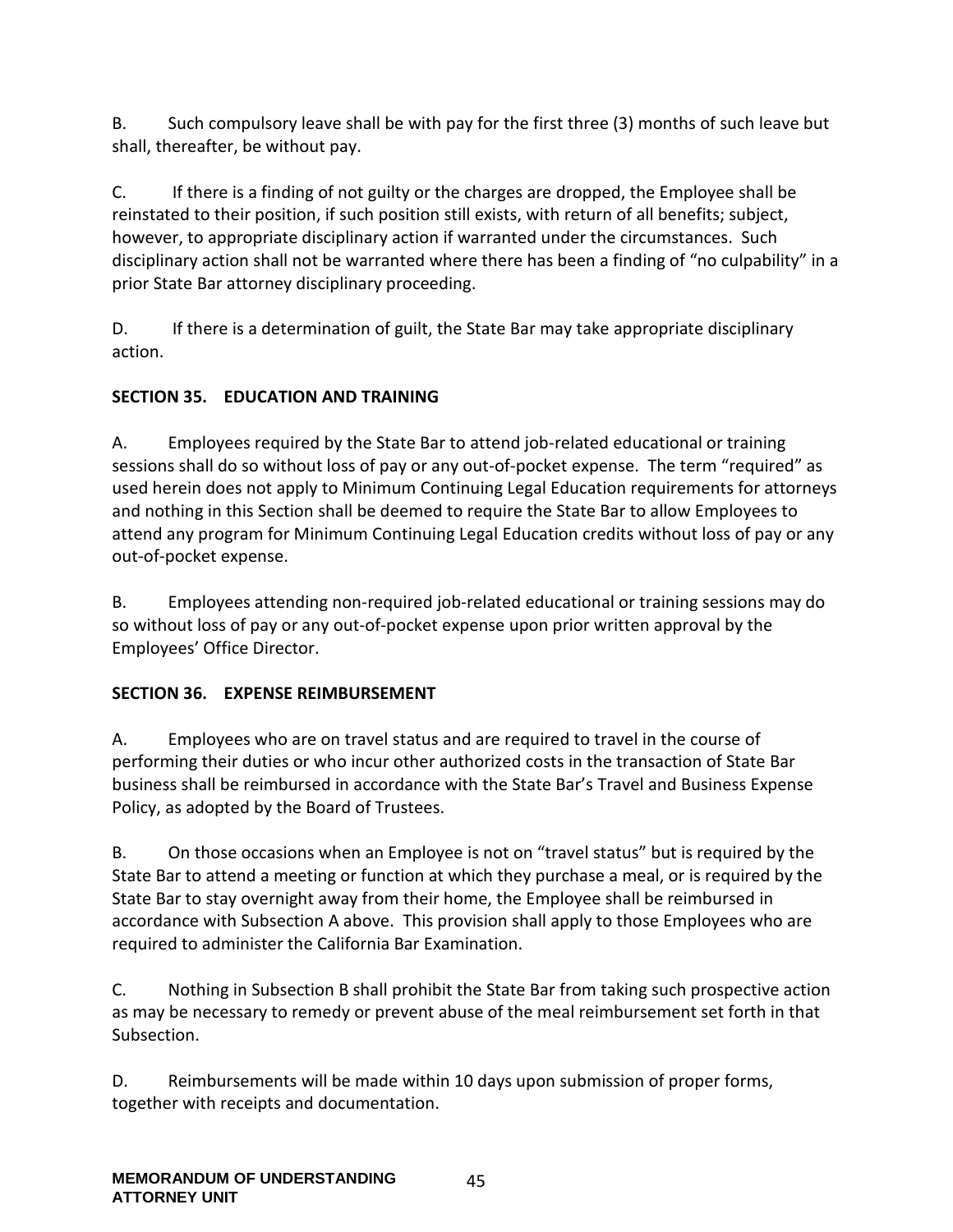E. In no case shall reimbursements for Employees' travel expenses be less than the amounts paid to members of the Board of Trustees under overall State Bar policy regarding reimbursements for State Bar travel.

F. Except where advance approval is specifically required by the Travel and Business Expense Policy adopted by the Board of Trustees, reimbursement for expenses under this Section shall not be denied to an Employee based solely on failure to secure advance approval where it is not possible for the Employee to secure such approval.

## **SECTION 37. INSURANCE BENEFITS**

A. During the term of this Memorandum of Understanding, the State Bar agrees that Employee medical benefits shall be provided through medical plans negotiated and administered by CalPERS under the authority of the Public Employees' Medical & Hospital Care Act ("PERS Medical"). Dental and Vision insurance benefits offered to Employees will continue to be negotiated for directly by the State Bar.

B. Each Employee will contribute to the cost of their medical health insurance and dental insurance coverage as follows:

Twenty percent (20%) of the total monthly premium cost for the coverage selected by the Employee. The premium cost will vary among three levels of coverage: 1) single party; 2) two-party; and 3) family coverage.

C. During the term of this Memorandum of Understanding, vision and life insurance benefits will be maintained at levels comparable to those in effect on December 31, 2002.

D. Any Employee who elects not to participate in the medical insurance benefits sponsored by the State Bar and who can provide written proof of alternative and acceptable medical insurance coverage through another source shall receive a monthly cash payment of One Hundred-Thirty Dollars (\$130), less applicable taxes if any. Employees may elect to receive the \$130 cash payment in lieu of medical insurance benefits either at the onset of employment with the State Bar or during subsequent open enrollment periods.

E. The State Bar will maintain an Employee Assistance Program (EAP) during the term of this Memorandum of Understanding.

F. Domestic Partner health insurance coverage shall be offered to Employees.

G. Employee paid long-term disability insurance coverage shall be offered to Employees at no expense to the State Bar.

H. The State Bar will offer an Internal Revenue Code (IRC) Dependent Care Reimbursement Account Program to Employees.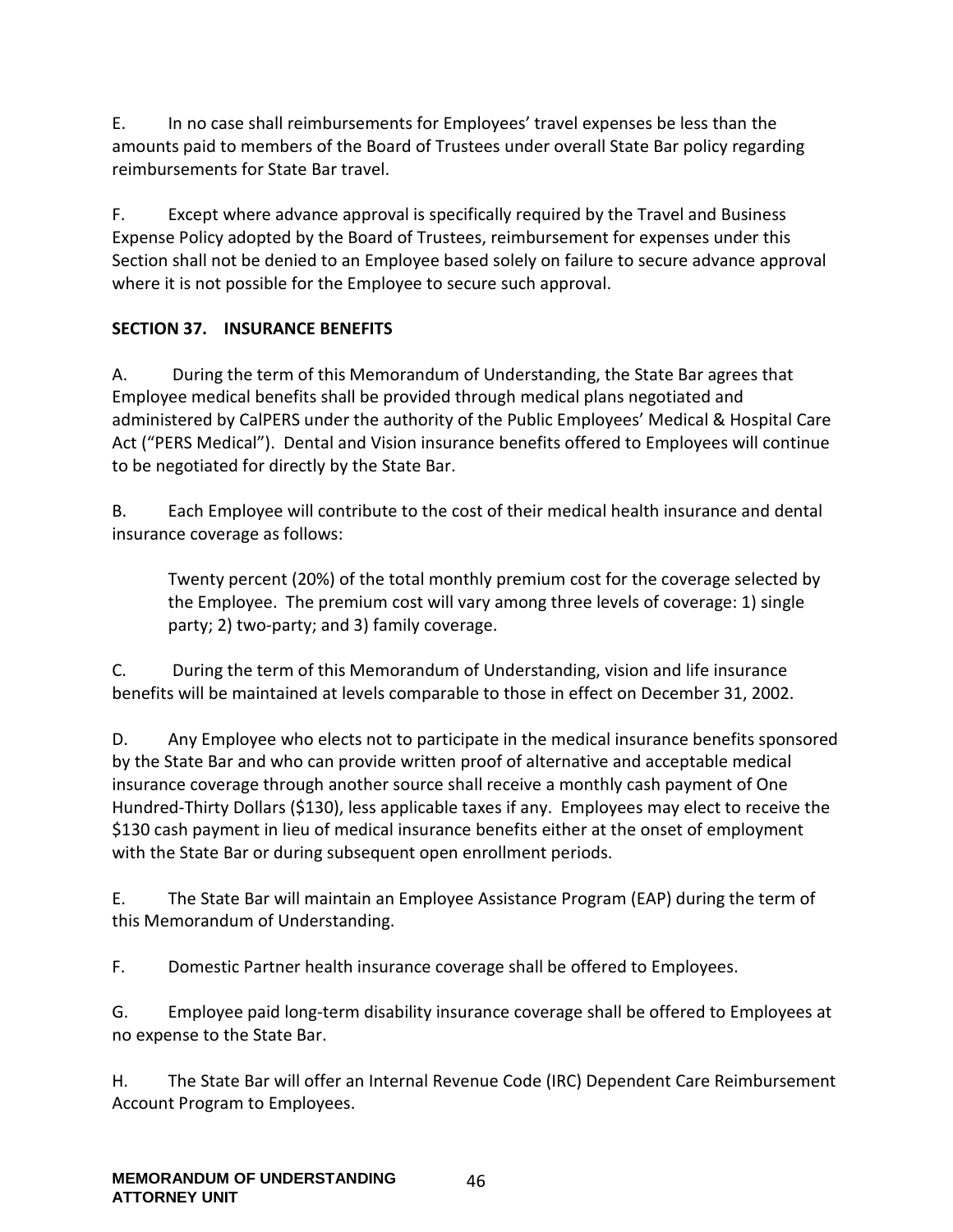I. The State Bar will offer an Internal Revenue Code (IRC) Health Care Reimbursement Account Program to Employees.

## **SECTION 38. RETIREMENT**

A. The State Bar shall pay to CalPERS the full amount of the State Bar Employer contribution for each Employee who is or becomes a member of CalPERS pension system.

B. Effective with the payday completing the first full payroll period in January 2014, for each Employee who is or becomes a member of CalPERS pension system, the Employee contribution to CalPERS shall be deducted from the Employee's salary and paid to CalPERS on behalf of the Employee.

C. Unit Employees shall be entitled to participate in an Internal Revenue Code (IRC) Section 457B deferred compensation plan.

D. The State Bar shall provide to those bargaining unit retirees deemed eligible by CalPERS the statutory minimum retiree medical benefit required under Public Employees Medical & Hospital Care Act ("PEMHCA"). All eligibility decisions are to be made by PERS. Generally, CalPERS requires that retirees be drawing a retirement warrant and have worked for a contracting agency for at least five years to be eligible for PEMHCA minimum retiree medical benefit.

E. In addition to the PEMHCA minimum retirement benefit described above, the State Bar shall provide to Employees who are members of CalPERS and who retire under CalPERS as State Bar Employees a retiree health benefit on the terms described in the State Bar of California Post-Retirement Welfare Benefits Plan (the "Plan"). The Plan presently provides eligible retirees with a comparable percentage contribution to the purchase of health insurance and vision benefits as the State Bar provides to its then active, regular, full-time Employees. Under the Plan, Employees must meet the following criteria in order to be eligible for the State Bar's contribution toward retiree health and vision benefits:

1. Employees must retire from employment by the State Bar on or after January 1, 2020;

2. Employees must be eligible to receive medical/hospital coverage from CalPERS at the time of their retirement from employment with the State Bar;

3. Employees must, at the time of their retirement from the State Bar, have earned at least 15 years of service credit from any state or public agency whose retirement benefits are administered by CalPERS, excluding any purchased service credit, as determined solely by CalPERS;

4. Employees must also elect to receive CalPERS retirement benefits within one hundred twenty (120) days of retirement from State Bar employment.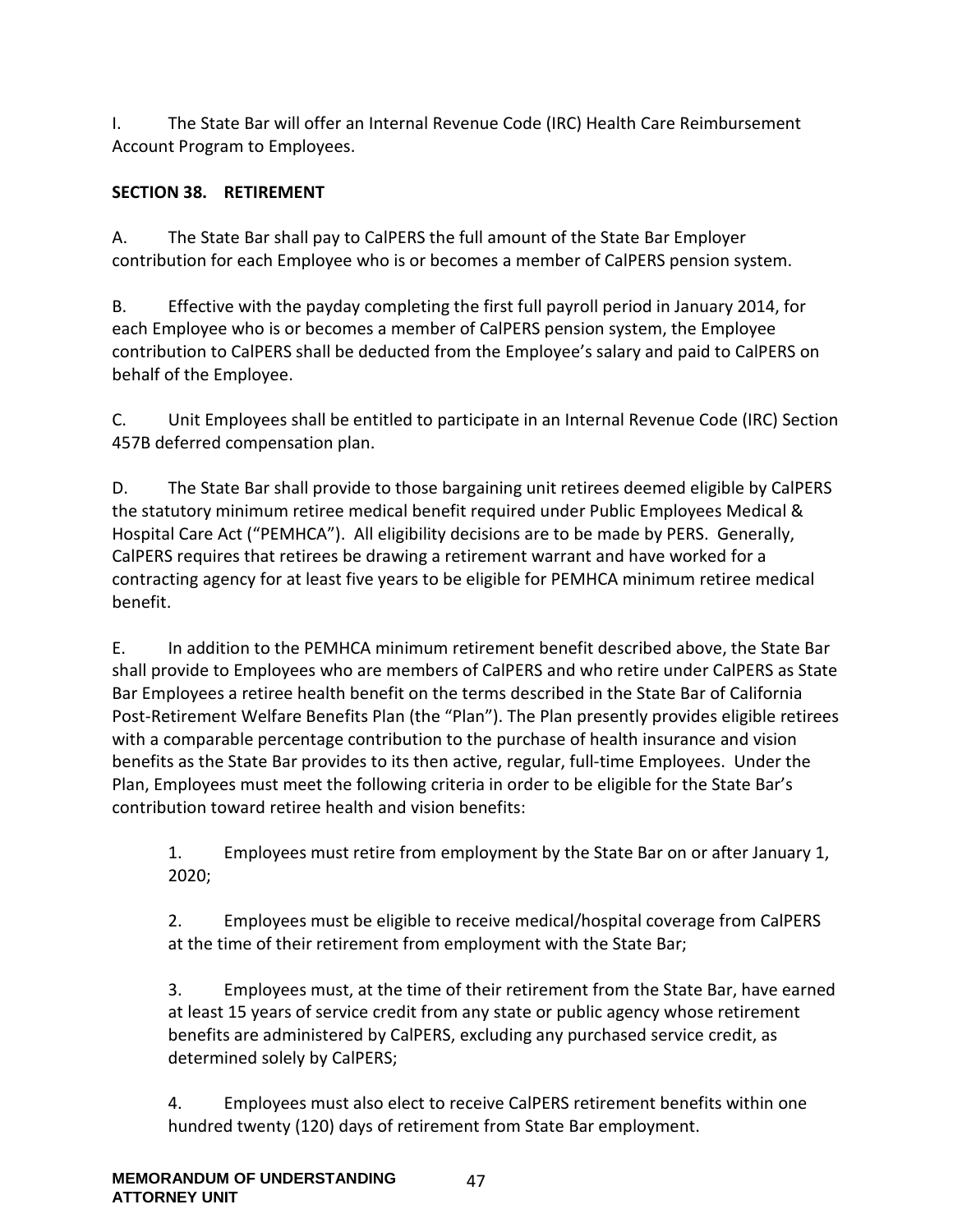F. A joint Union/Management Committee shall be established to study the adoption by the State Bar of an Internal Revenue Code (IRC) Section 401(k) deferred compensation plan option for Employees and make recommendations to the Union and to the State Bar.

### **SECTION 39. EMPLOYER-EMPLOYEE RELATIONS COMMITTEE**

A. The Union and the State Bar shall reconstitute a joint Employer-Employee Relations Committee composed of seven (7) members. The State Bar shall appoint three (3) members, one of whom shall be the State Bar's Chief Administrative Officer or designee. The Union shall appoint two (2) members from Northern California and two (2) members from Southern California. The Union Business Agent(s) shall also be permitted to attend.

B. The Committee shall be jointly chaired by Union and management designees and shall meet on a quarterly basis. The Committee is understood to be an advisory Committee and none of its discussions are binding on either party. The Committee shall discuss issues of mutual interest to the State Bar, Employees and the Union, excluding issues relating to pending grievances and including such things as:

1. Issues related to exempt status, including but not limited to the requirement that exempt Employees complete timesheets;

2. The distinction between the Attorney job classification and the Senior Attorney job classification;

3. Equal Employment Opportunity and other means of promoting and enhancing employment opportunities and opportunities for upward mobility at the State Bar;

4. Health and safety issues;

5. Other matters of mutual concern including ways to improve communication, seek out issues on which the parties may act cooperatively, and seek to deal pro-actively with areas of potential conflict;

C. The Committee established by this Section shall not constitute a labor/management safety and health committee as provided under Title 8, Chapter 4 Section 3203 of the California Administrative Code.

D. Because the Committee is advisory in nature, nothing contained in this Section shall be subject to the grievance procedure.

#### **SECTION 40. PROHIBITION OF STRIKES**

A. During the term of this Memorandum of Understanding or any extension thereof, neither the Union nor its agents or representatives, nor any Employees, shall engage or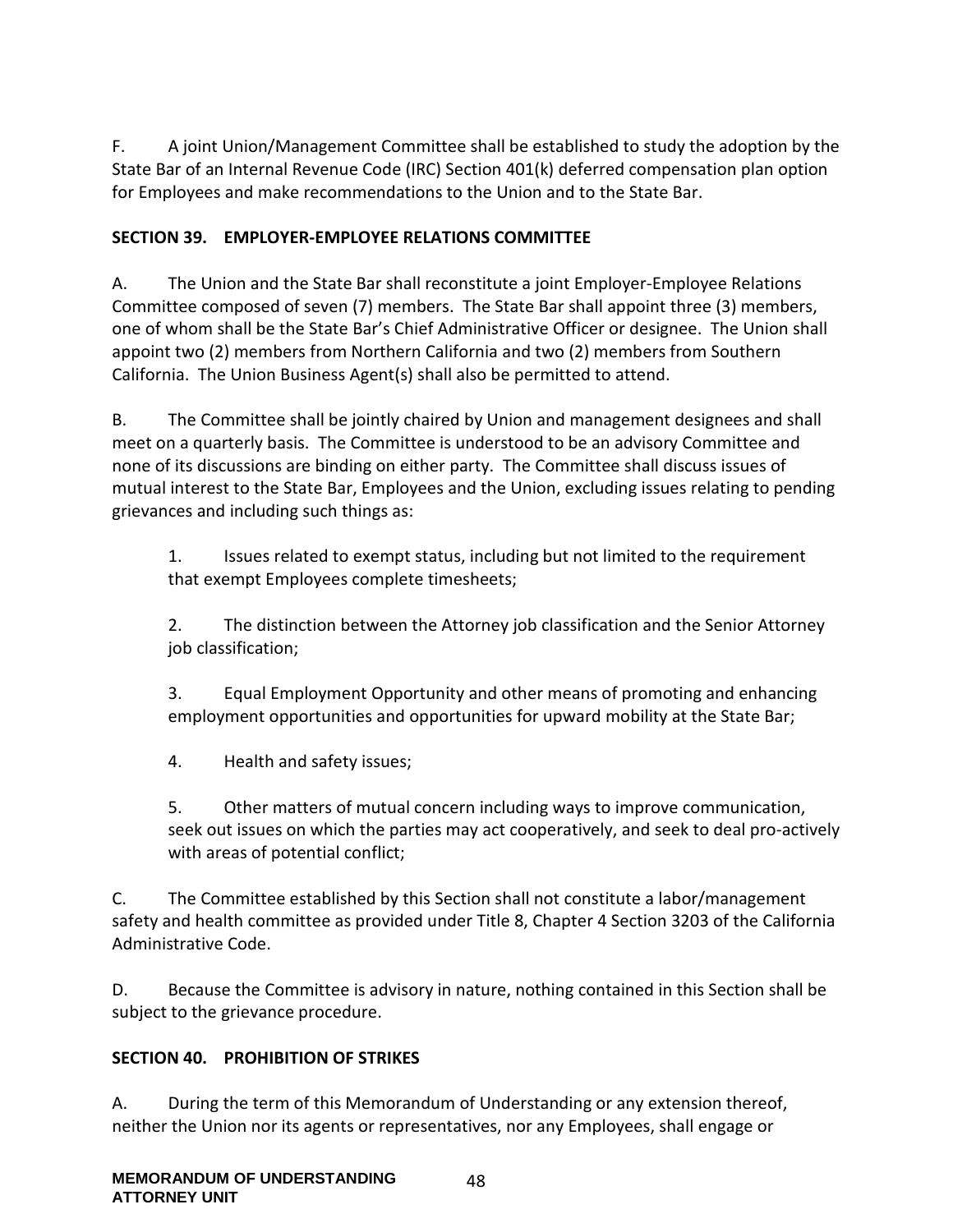participate in any strike, sympathy strike, work stoppage, picketing which interferes with the operations of the State Bar, refusal to cross any picket line or any other concerted interruption of work, and the State Bar shall not lock out Employees, whether or not the underlying dispute is arbitrable or is alleged to be violative of the provisions of the Meyers-Milias-Brown Act.

B. If any action or activity prohibited by Subsection A of this Section occurs, the Union shall make every reasonable effort to ensure that all such prohibited activity or action ceases.

C. Any Employee who participates in any activity or action prohibited by Subsection A of this Section shall be subject to discipline, up to and including discharge, provided, however, that such Employee shall have recourse to the procedures set forth in Sections 16 and 17 of this Memorandum of Understanding.

### **SECTION 41. SEVERABILITY**

If any provision or portion thereof contained in this Memorandum of Understanding, or the application thereof, to any person or circumstance is held to be unconstitutional, invalid, or unenforceable, the remainder of the Memorandum of Understanding and the application of such provision, or portion thereof, to other persons or circumstances shall be deemed severable, shall not be affected, and shall remain in full force and effect. Upon the request of either party, the State Bar and the Union shall meet and confer for the sole purpose of arriving at a mutually satisfactory replacement for the provision or portion thereof determined to be unconstitutional, invalid or unenforceable.

### **SECTION 42. TERM OF MEMORANDUM OF UNDERSTANDING**

This Memorandum of Understanding shall be effective April 17, 2020, or the date both parties have ratified the agreement, whichever comes later, and shall remain in full force and effect through December 31, 2022, and continue from year to year thereafter, unless either the Union or the State Bar serves notice upon the other to amend or modify said Memorandum of Understanding on or before the fifteenth day of March 2022.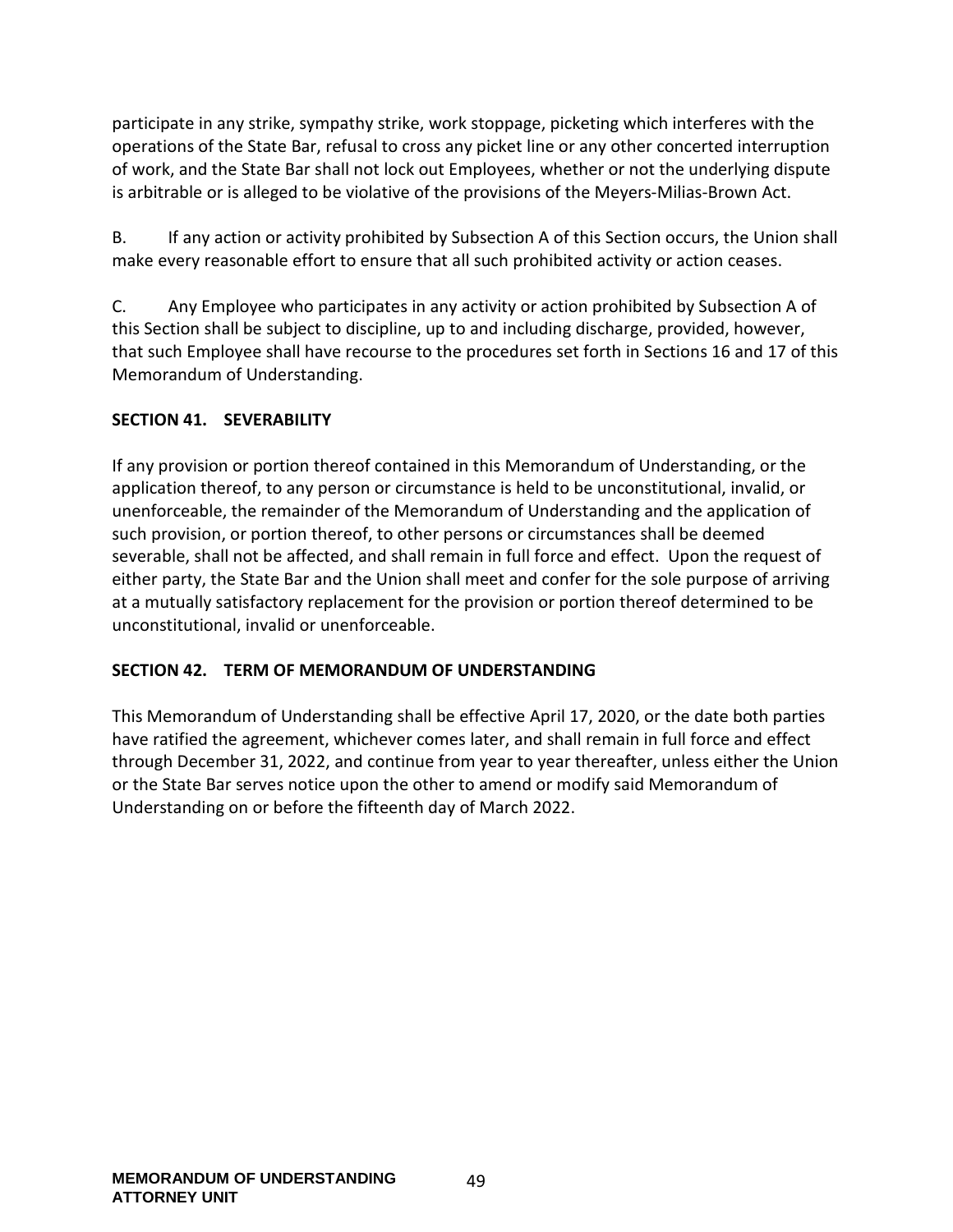#### **THE STATE BAR OF CALIFORNIA**

By: /s/ Steve Mazer . Steve Mazer Chief Administrative Officer

#### **SERVICE EMPLOYEES INTERNATIONAL UNION**

By: /s/ Theresa Witherspoon . Theresa Witherspoon Assistant Chief Counsel, SEIU Local 1000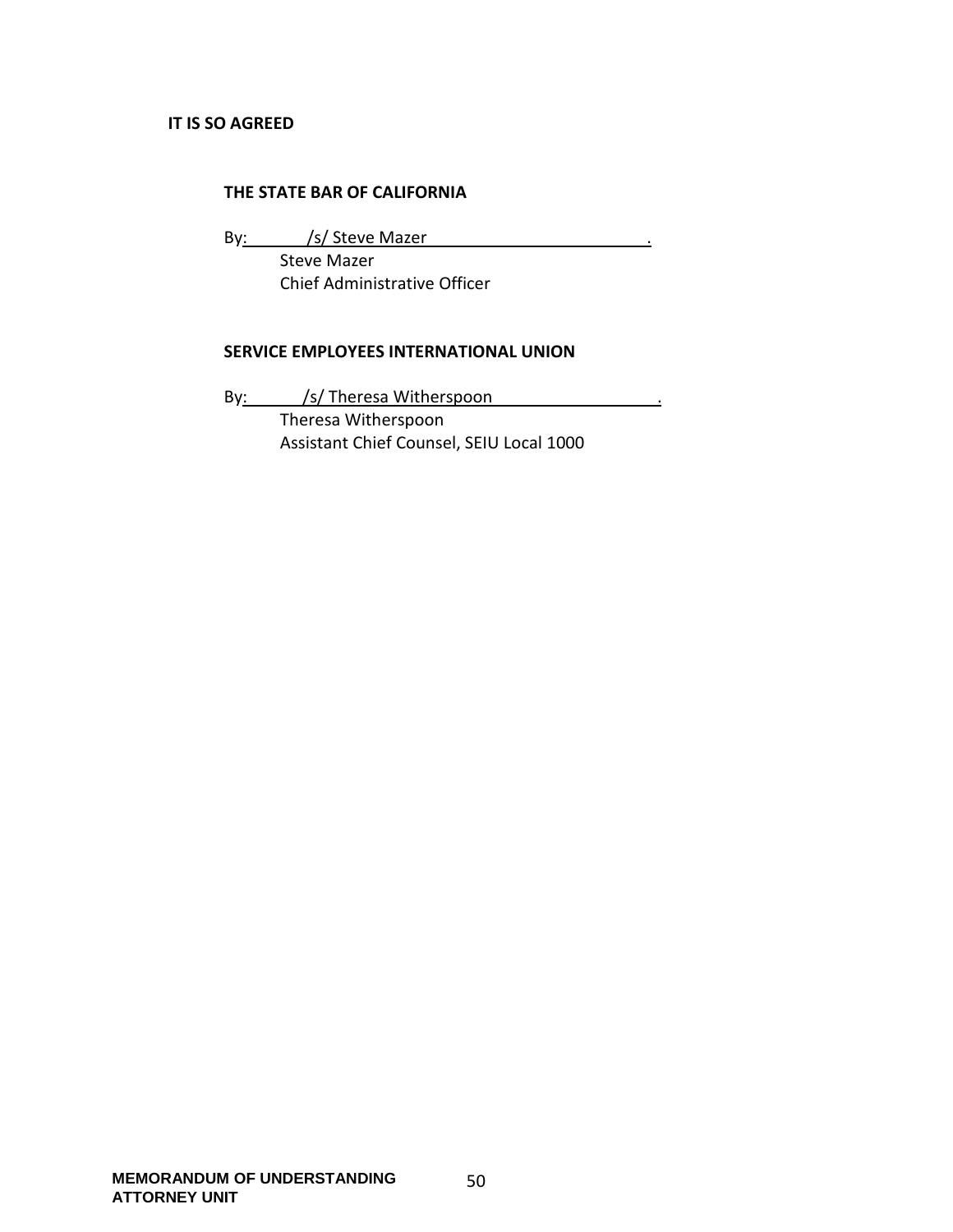## **ATTORNEY UNIT Appendices 2020-2022**

- A Groups and Offices
- B Attorney Unit Listing of Job Classifications and Salary Ranges
- C Alternative Work Schedule Letter of Understanding
- D Letter of Understanding Regarding Employee Parking
- E Separation Plan Letter of Understanding
- F Overtime Exempt Status

G Letter of Understanding: AWS Agreements, Voluntary Separation Incentive, Transit Reimbursement, Time Keeping

- H Letter of Understanding: Attorney Classifications
- I Training and Development Program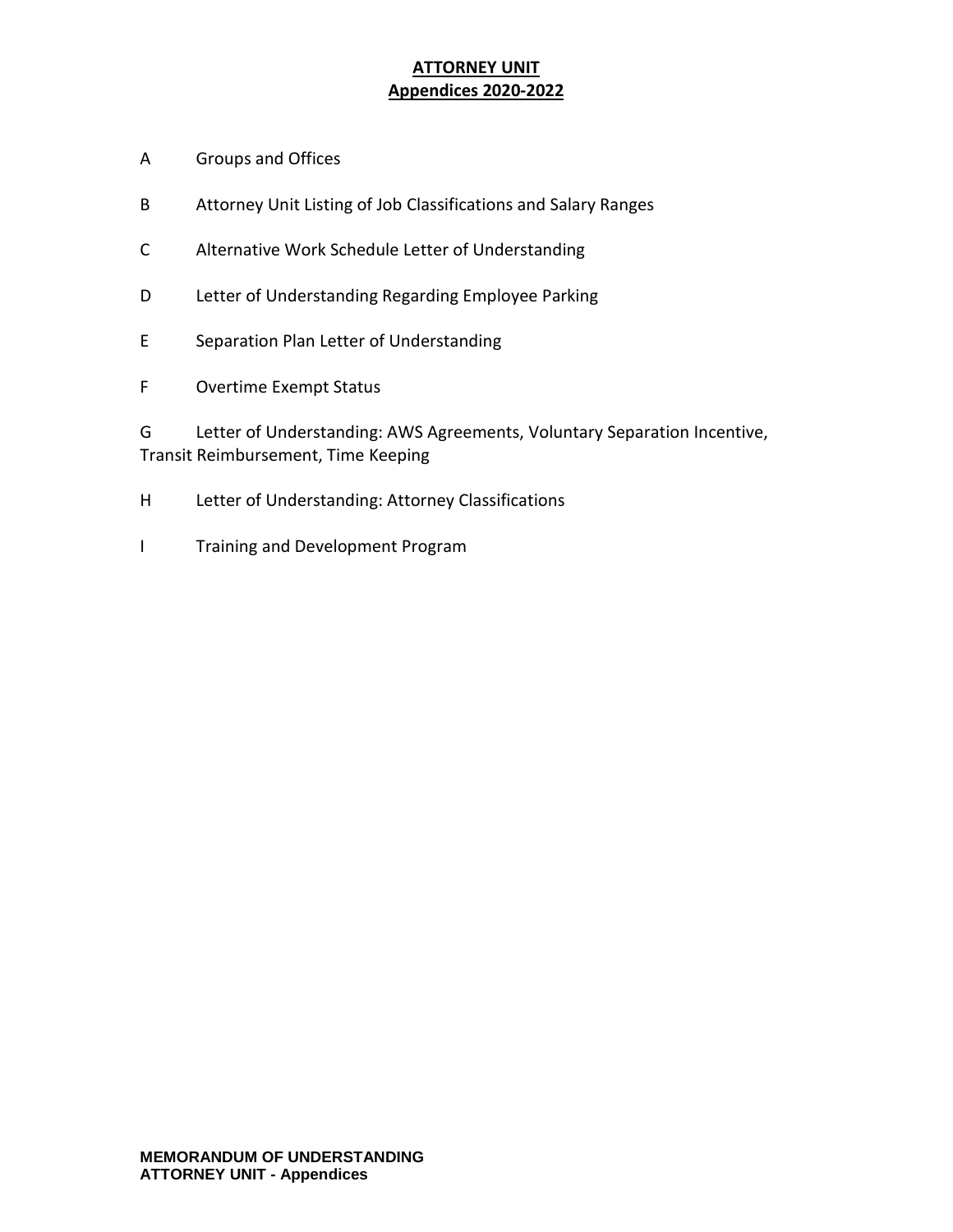### **Appendix A**

## GROUPS AND OFFICES (For Purposes of Layoff and Recall Only)

## Effective January 1, 2020

| <b>GROUP</b>  | <b>Office Northern California</b>                                                                                                                                                                                                                                                                                                                                                                                   | <b>Office Southern California</b>                                                                                                                                                                                                                           |
|---------------|---------------------------------------------------------------------------------------------------------------------------------------------------------------------------------------------------------------------------------------------------------------------------------------------------------------------------------------------------------------------------------------------------------------------|-------------------------------------------------------------------------------------------------------------------------------------------------------------------------------------------------------------------------------------------------------------|
| L             | <b>Chief Trial Counsel</b>                                                                                                                                                                                                                                                                                                                                                                                          | <b>Chief Trial Counsel</b>                                                                                                                                                                                                                                  |
| $\mathbf{II}$ | <b>State Bar Court</b>                                                                                                                                                                                                                                                                                                                                                                                              | <b>State Bar Court</b>                                                                                                                                                                                                                                      |
| III           | Admissions                                                                                                                                                                                                                                                                                                                                                                                                          | Admissions                                                                                                                                                                                                                                                  |
| IV            | <b>Professional Competence</b><br><b>Strategic Communications &amp;</b><br>Stakeholder Engagement<br><b>Board Support</b><br><b>JNE Commission &amp; Appointments</b><br><b>Access &amp; Inclusion</b><br>Professional Support & Client<br>Protection<br><b>General Services</b><br>Finance<br><b>Attorney Regulation &amp; Consumer</b><br>Resources<br><b>Information Technology</b><br><b>Executive Director</b> | Professional Support & Client<br>Protection<br><b>General Services</b><br><b>Information Technology</b><br>Research and Institutional<br>Accountability<br><b>Access &amp; Inclusion</b><br><b>Strategic Communications &amp;</b><br>Stakeholder Engagement |
|               | Research & Institutional Accountability                                                                                                                                                                                                                                                                                                                                                                             |                                                                                                                                                                                                                                                             |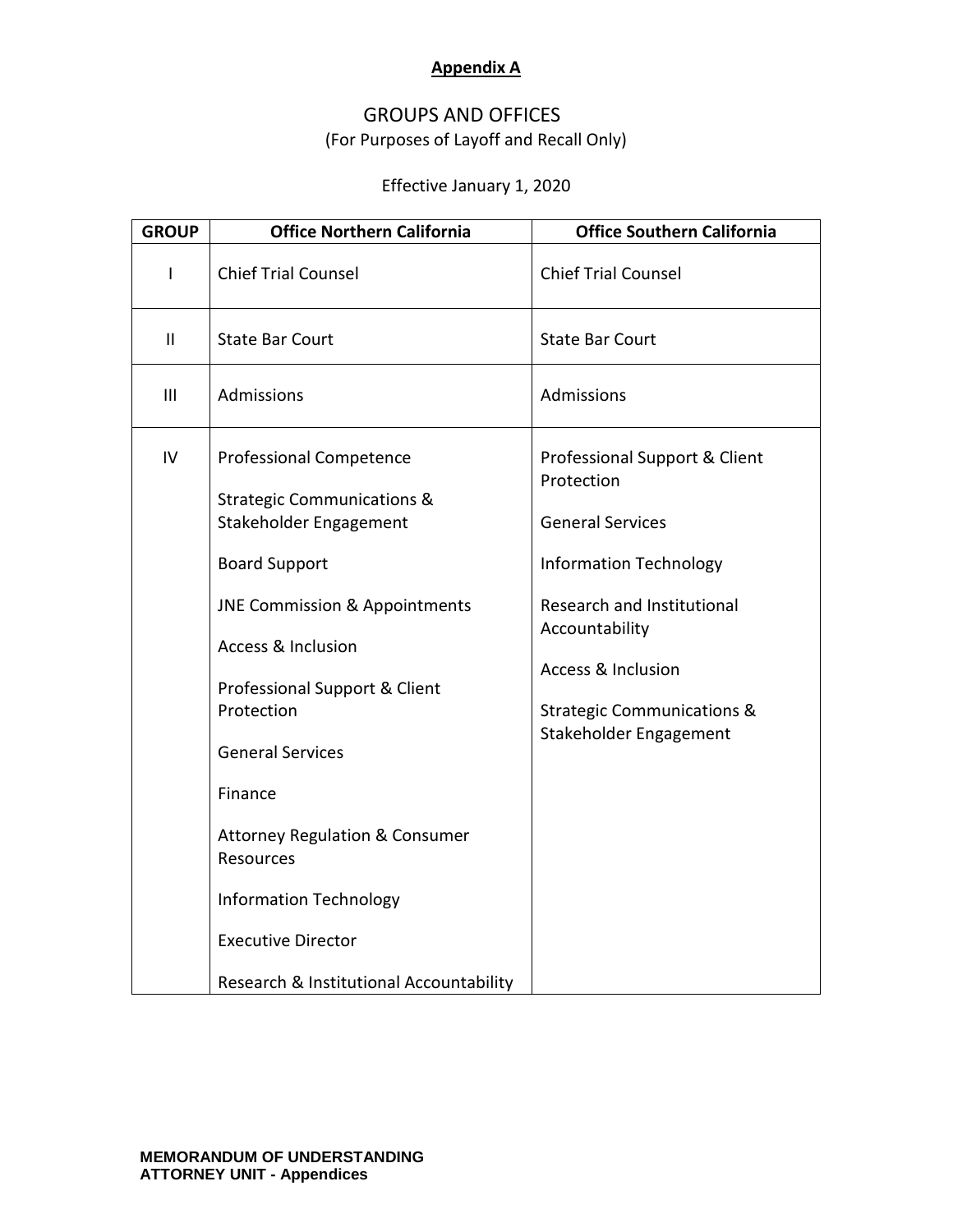### **Appendix B**

### **APPENDIX B-1: 2020 Attorney Unit Salary Rages**

| <b>Job Classification</b>   | 2020 Minimum         | 2020 Maximum         |
|-----------------------------|----------------------|----------------------|
|                             | <b>Annual Salary</b> | <b>Annual Salary</b> |
| Attorney                    | \$102,341            | \$153,387            |
| Senior Attorney             | \$117,692            | \$176,401            |
| <b>Supervising Attorney</b> | \$129,466            | \$194,038            |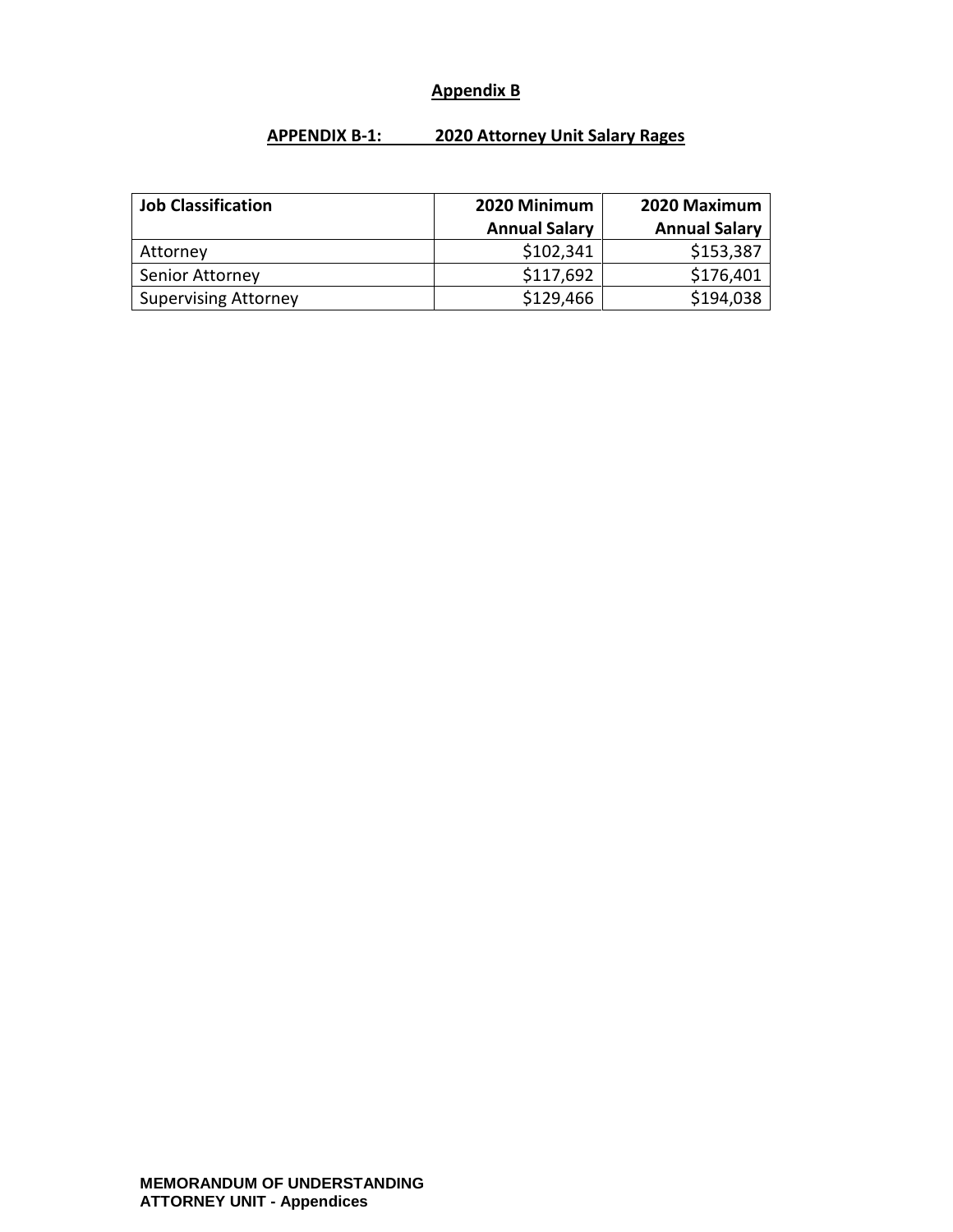### **Appendix B**

#### **APPENDIX B-2: 2021 Attorney Unit Salary Rages**

| <b>Job Classification</b>   | 2021 Minimum         | 2021 Maximum         |
|-----------------------------|----------------------|----------------------|
|                             | <b>Annual Salary</b> | <b>Annual Salary</b> |
| Attorney                    | \$104,388            | \$156,455            |
| Senior Attorney             | \$120,046            | \$179,929            |
| <b>Supervising Attorney</b> | \$132,055            | \$197,919            |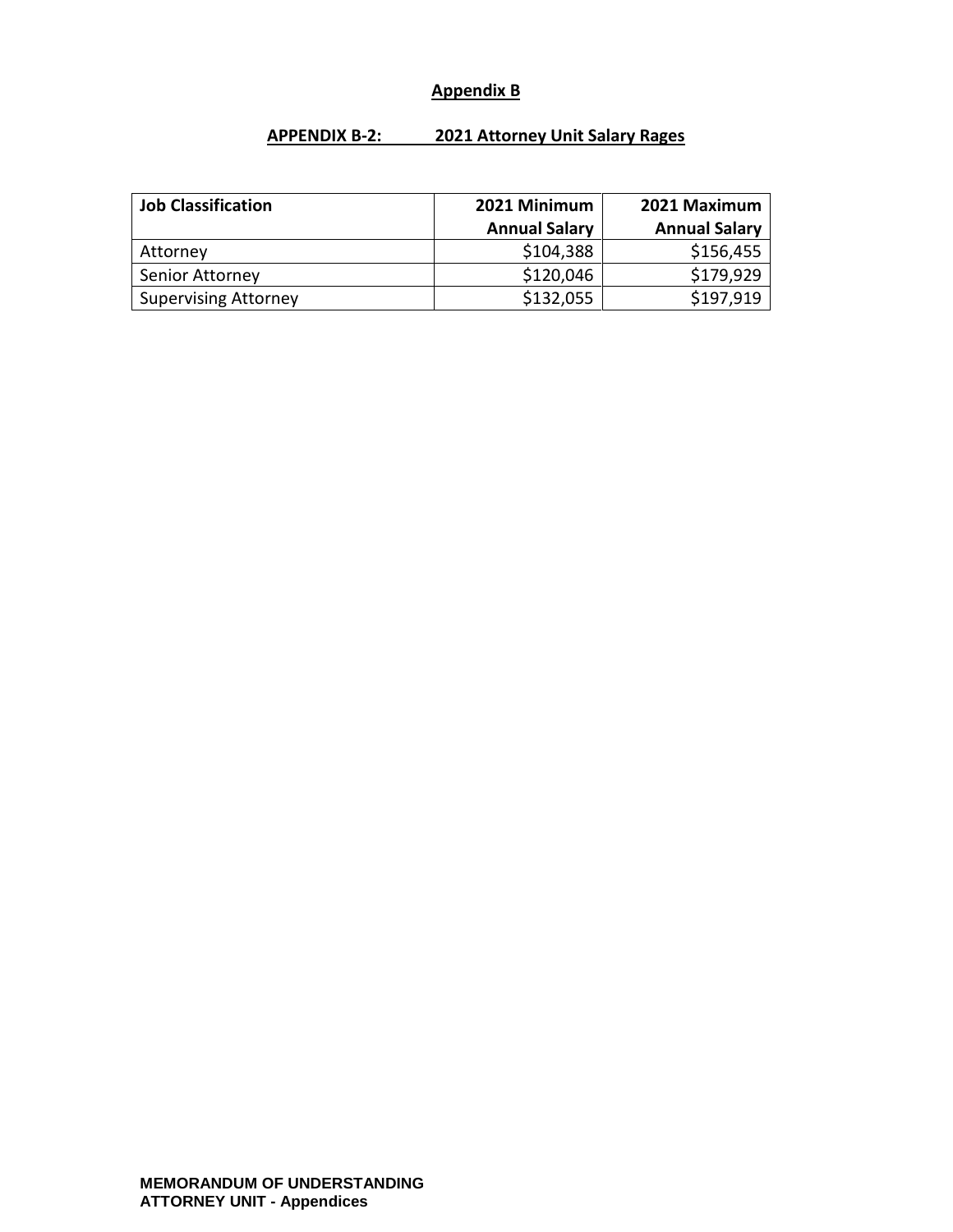### **Appendix B**

#### **APPENDIX B-3: 2022 Attorney Unit Salary Rages**

| <b>Job Classification</b>   | 2022 Minimum         | 2022 Maximum         |
|-----------------------------|----------------------|----------------------|
|                             | <b>Annual Salary</b> | <b>Annual Salary</b> |
| Attorney                    | \$105,432            | \$158,020            |
| Senior Attorney             | \$121,246            | \$181,728            |
| <b>Supervising Attorney</b> | \$133,376            | \$199,898            |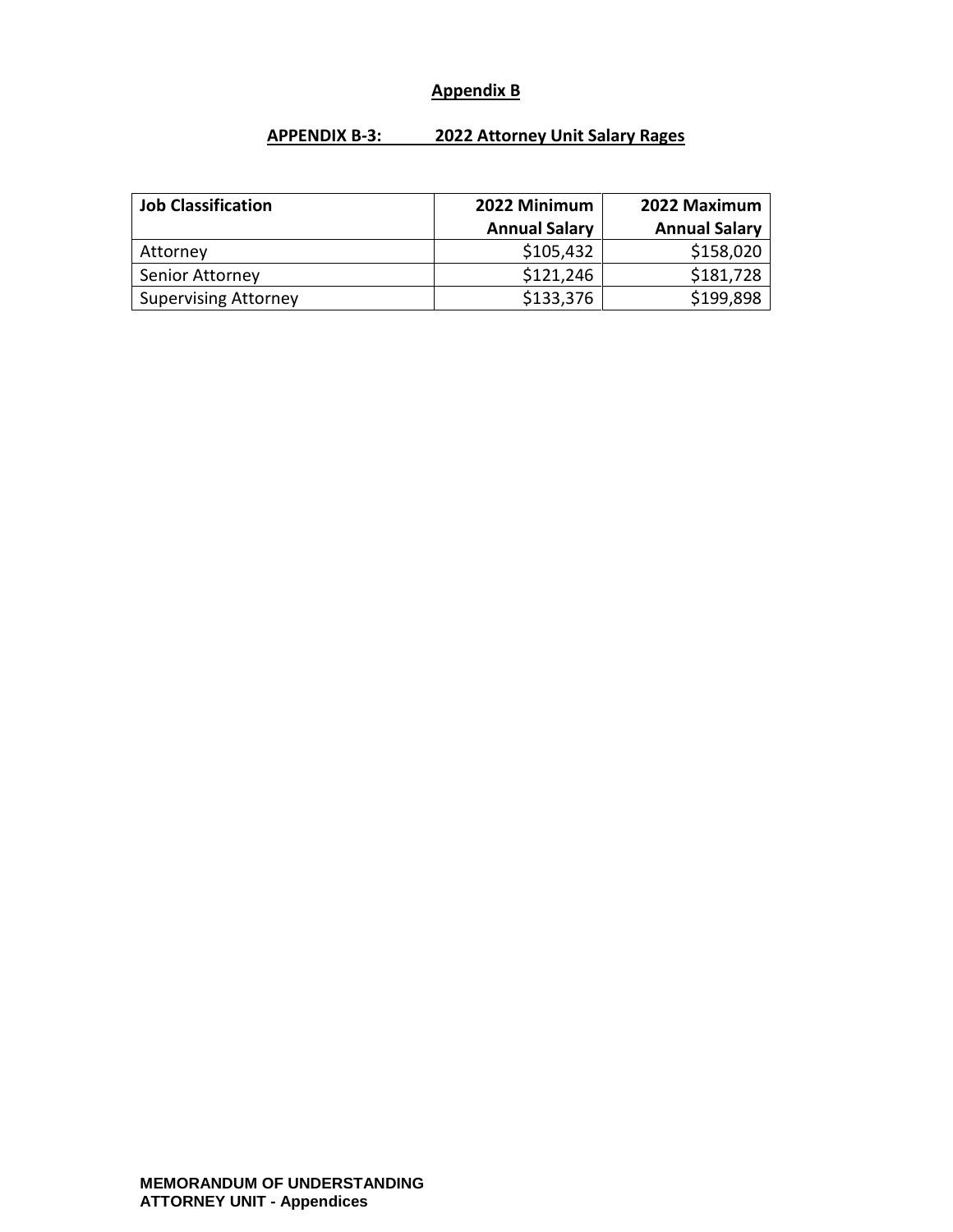### **Appendix C**

# ALTERNATIVE WORK SCHEDULES LETTER OF UNDERSTANDING

The State Bar of California and Social Services Union Local 535, SEIU, AFL-CIO/CLC agree to enter into the following Letter of Understanding with respect to Employees in the represented Attorney Unit and General Unit.

Under Section 19.G and H of the General Unit MOU and Section 19.C of the Attorney Unit MOU, the State Bar, at its sole discretion, shall set reasonable work schedules with start and end time within the normal working hours. Such work schedules may include, but not be limited to, alternative work schedules such as part-time, compressed workweek, job share or telecommuting, which may alter the normal working hours. Participation in alternative work schedules is not an Employee benefit, nor subject to the grievance procedure. It is entirely voluntary and either party (the Employee or the State Bar) may discontinue participation at any time for any reason.

In the event that an Employee believes a denial of his or her request to work on an alternative work schedule or his or her removal from an alternative work schedule is inequitable or unreasonable, because access to the grievance procedure is not permitted under the MOU's, the Employee may discuss the matter with his or her immediate supervisor or first-level manager. If the concern has not been resolved in a timely manner and to the Employee's satisfaction, the matter may be raised with higher management including the Senior Executive, Human Resources. The Employee will have the right to Union representation during any of the above discussions. This procedure is intended to be informal. Therefore, there is no requirement to reduce complaints or responses to writing, and the Employee or the Employee's supervisor or first-level manager may skip steps in the above procedure.

The following guidelines are intended to guide Employees and the State Bar in the informal procedure identified above which applies upon denial of an Employee's request to participate in, or an employee's removal from, the Alternative Work Schedule (AWS) Program.

- 1. The AWS Program generally includes compressed work weeks, telecommuting and flex time. Part-time status is not technically an AWS issue. It is addressed separately in the MOU at Section 18.C. However, anyone's request for part-time status should be documented and reviewed by the Office of Human Resources.
- **MEMORANDUM OF UNDERSTANDING ATTORNEY UNIT - Appendices** 2. AWS participation should be formalized in writing. There are standard agreements for telecommuting and compressed workweek schedules. These agreements define the terms of these programs and should be executed by the participating Employee and the appropriate managers.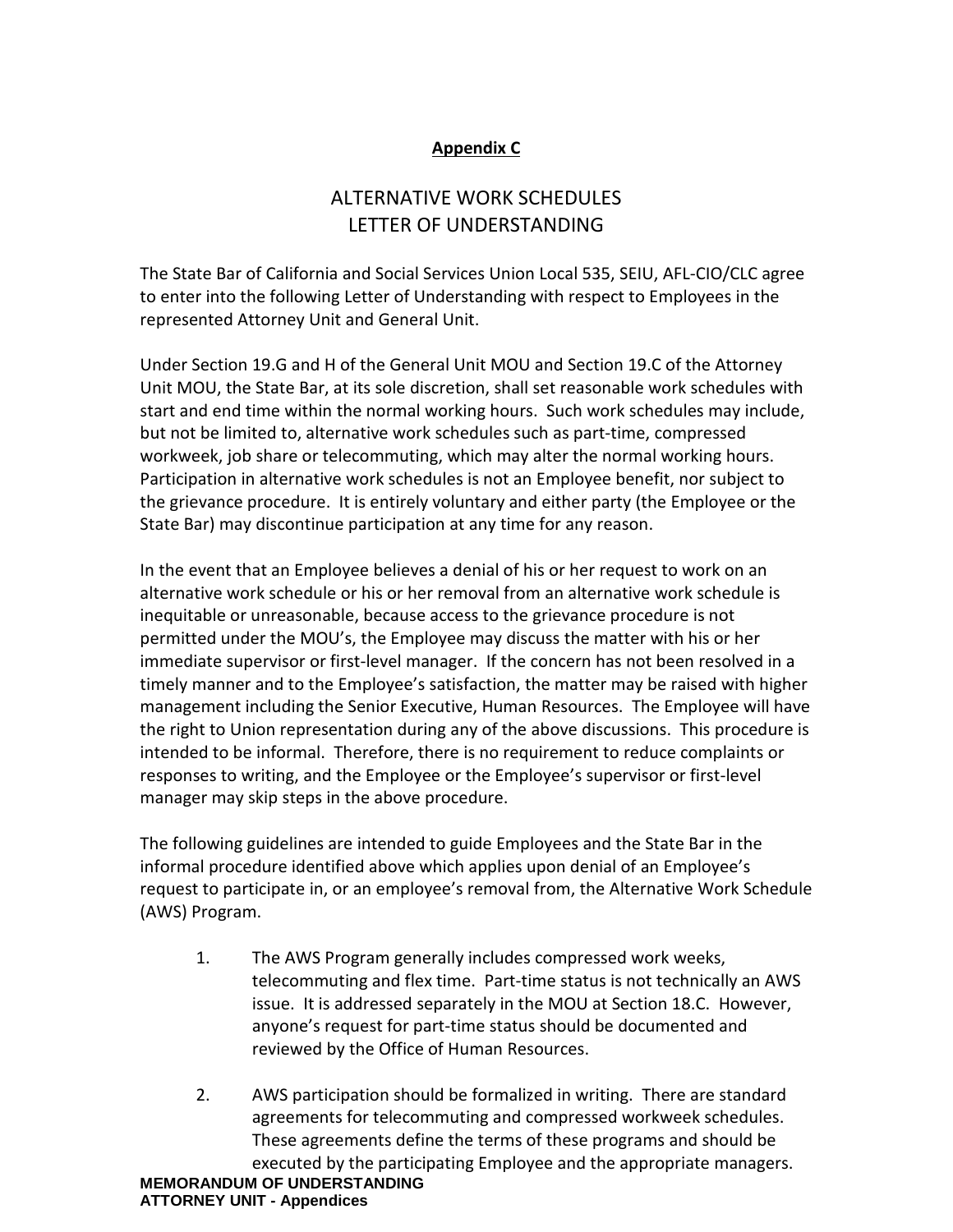These agreements should not be changed either by the Employees or the managers. These agreements should be filed with the Office of Human Resources upon being completed.

- 3. There is no standardized agreement for flex time. However, an Employee's flex time schedule should be documented in written memorandum form by the participating office. In establishing a flex time schedule, managers should be mindful of the fact that the MOU provides that the State Bar's business day is from 7:00 a.m. to 7:00 p.m. which may be altered with the Employee's agreement under the AWS Program. (General Unit MOU Section 19.A, G: Attorney Unit MOU Section 19.B, C.)
- 4. Participation in the program is subject to management's discretion. There is no Employee entitlement to program participation (General Unit MOU Section 19.G; Attorney Unit MOU Section 19.C). Certain offices within the State Bar offer the program. Some offices do not. In those offices that do offer the program, certain aspects of the program, for example, flex time or compressed work weeks, are available, while other aspects of the program, for example, telecommuting, are not available to Employees. These determinations are within management's discretion.
- 5. Within an office that is making the program available, the program should be administered so that requests for participation are acted upon consistently. Management's discretion should be exercised in an equitable manner.
- 6. Management's denial of an Employee's request to participate in the program, or removal of an Employee from the Program, may be reviewed upon request of the affected Employee. That review process is initiated by a request for review to the Office of Human Resources. The determination of the Office of Human Resources is final. Management's denial of an Employee's request to participate in the program is expressly not grievable under the MOU (General Unit MOU Section 19.H; Attorney Unit MOU section 19.C).
- 7. The work of the State Bar and adequate office coverage is always the first priority. Too many Employees should not be allowed to be away from the workplace on the same day. During critical or busy time periods, or when deadlines or projects require, managers should consider suspending Alternative Work Schedules to make sure that the work of the State Bar is done in a timely manner.
- 8. AWS participation should also be suspended when the Employee is serving on jury duty or is otherwise away from the office for a prolonged period of time.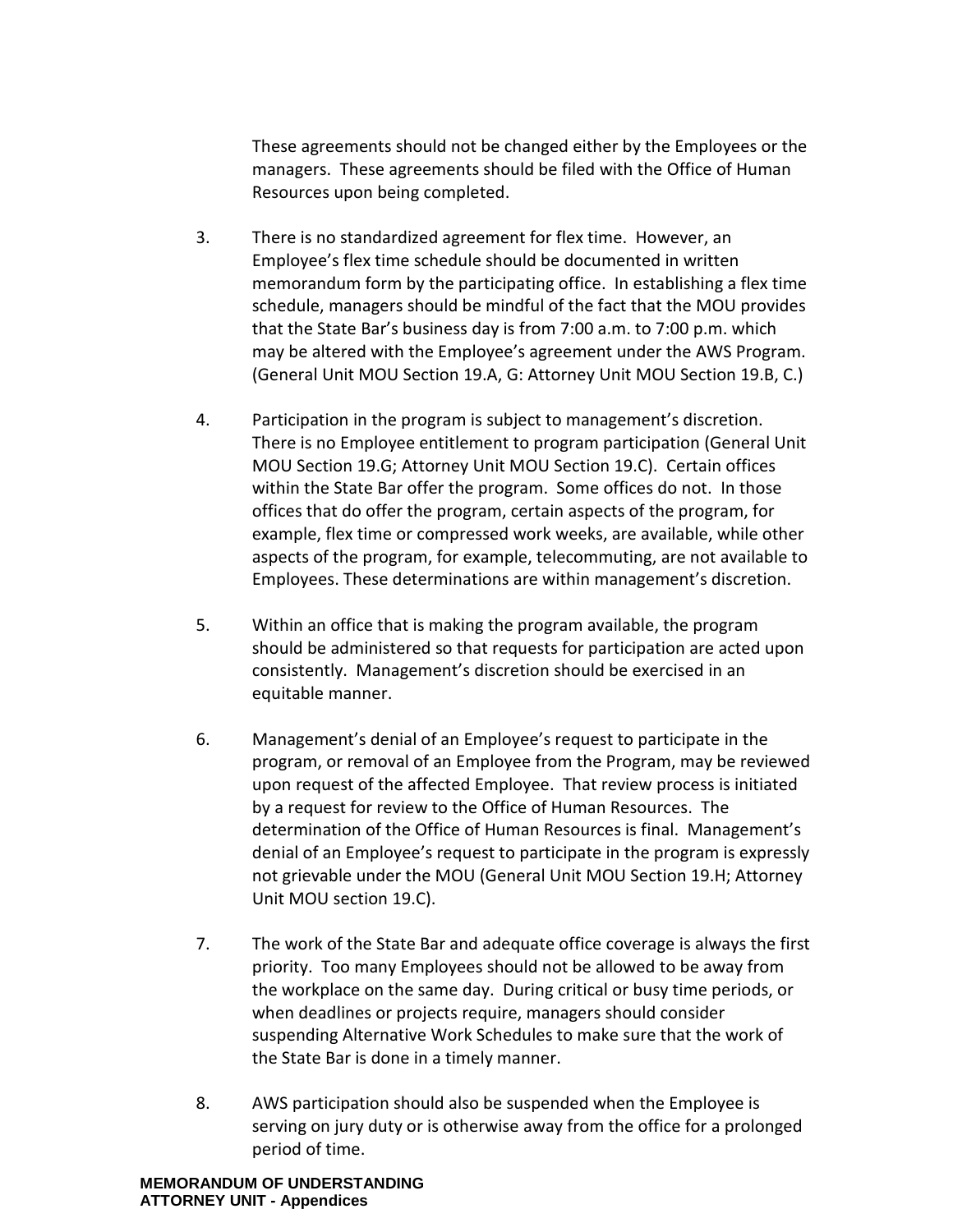- 9. Generally, Employees are not to be eligible for participation in the AWS program during their initial probationary period.
- 10. An Employee's participation in the AWS program, part-time status, or other schedule variations should be reviewed on an annual basis. AWS agreements should only be for one (1) year terms, subject to renewal depending upon the circumstances. There should be some rotation among Employees when there are competing interests in particular schedules or days off. For example, if several Employees desire a compressed workweek and want Friday off, it is appropriate to rotate that day on an annual basis among the various Employees who desire that day off. New agreements and/or confirming memoranda, as appropriate, should be entered into on an annual basis with all participating Employees.
- 11. Flex time schedules raise overtime and supervision issues. If Employees are entitled to overtime pay, managers need to assure that if the Employee arrives early at work, the Employee is not working beyond the 8-hour work day without being authorized to work overtime.
- 12. Employees on AWS schedules who develop attendance, tardiness, and/or other disciplinary issues can and should be removed from the program or denied participation in the program. Consultations with the Office of Human Resources should occur in any such circumstances.
- 13. When an Employee is to be removed from an AWS schedule by management's action, every effort should be made to give the affected Employee ten (10) working days advance notice of his/her removal from the program.
- 14. Telecommuting raises several issues. The telecommuting agreement requires Employees to assure that they have a dedicated work space at home that is safe for their work and that they have adequate equipment to undertake their work. Employees are responsible for providing a safe working area at home. Managers should review these provisions with any Employee who is seeking to telecommute to assure that the Employee is fully aware of these terms and provisions before finalizing a telecommuting AWS agreement.

These guidelines are provided to assist in Management's administration of the AWS Program throughout the organization.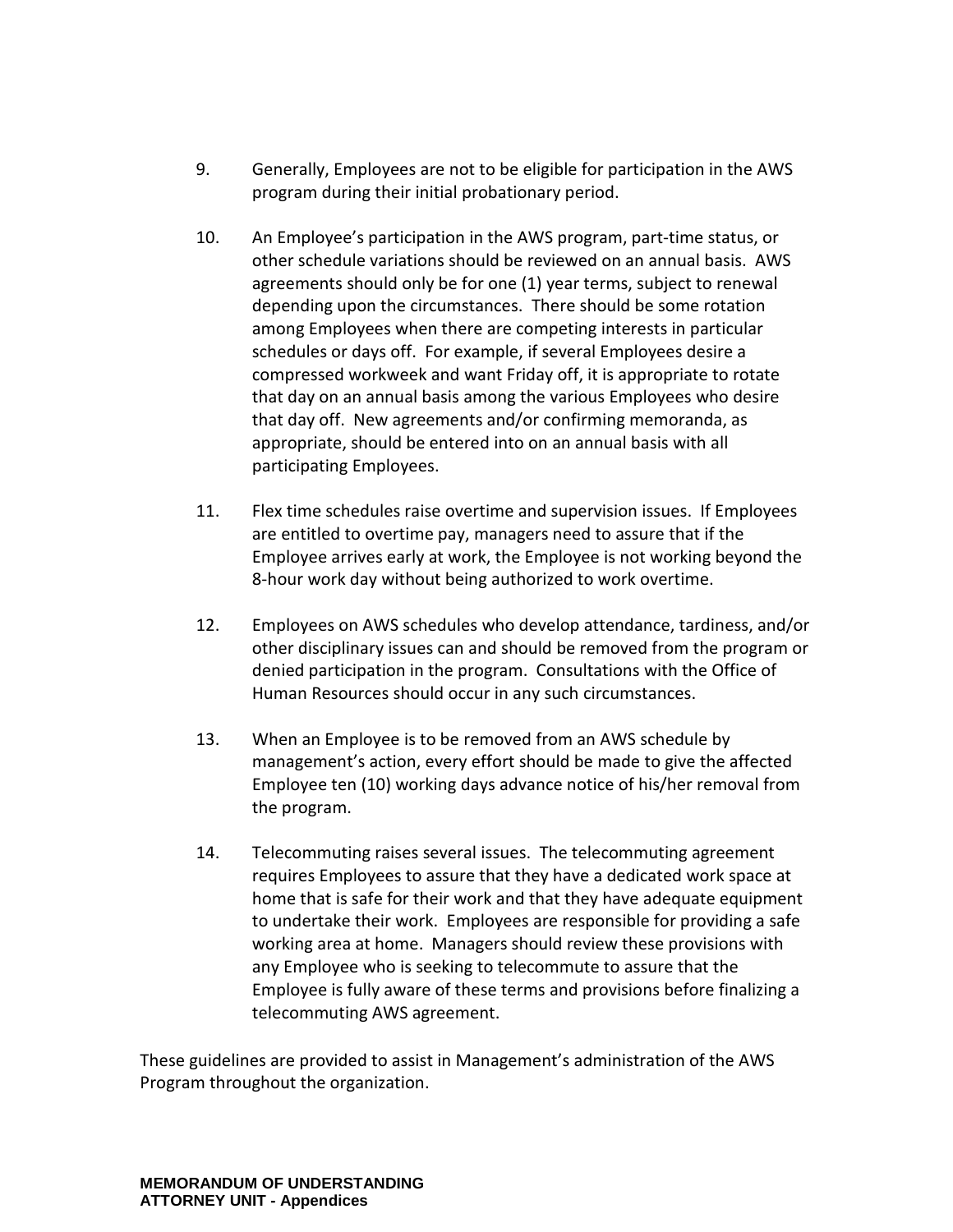#### IT IS SO AGREED

FOR THE SOCIAL SERVICES UNION LOCAL 535 SEIU, AFL-CIO/CLC

| Date: | December 24, 2003 |  |
|-------|-------------------|--|
|       |                   |  |

Signature: /s/ Susan Nye . Susan Nye Senior Field Representative

FOR THE STATE BAR OF CALIFORNIA

Date: December 24, 2003

Signature: /s/ Robert A. Hawley .

Robert A. Hawley Deputy Executive Director & Employee Relations Officer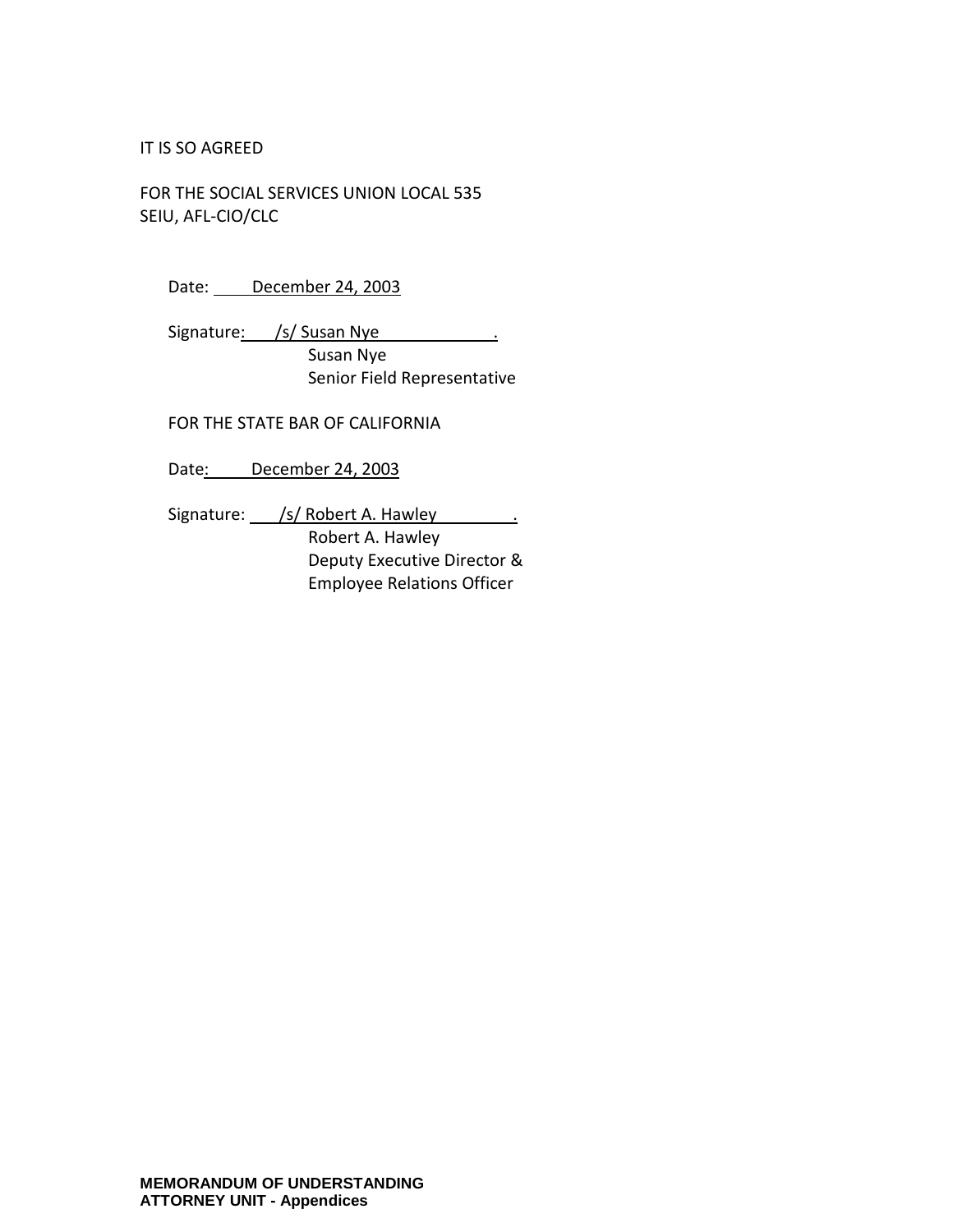#### **Appendix D**

#### **LETTER OF UNDERSTANDING PARKING**

The State Bar of California ("State Bar") and Social Services Union, Local 535, SEIU, AFL-CIO/CLC (the "Union"), agree to enter into the following Letter of Understanding with respect to Employees in the represented Attorney Unit and General Unit.

This Letter of Understanding is intended to be legally binding in the same manner as if contained in the text of the applicable Memorandum of Understanding ("MOU").

Employee parking is not directly addressed in the MOU's which have governed the terms and conditions of employment for represented Employees at the State Bar. Nevertheless, the State Bar has to date provided parking free of charge to Employees as a practice.

Having now completed appropriate "meet and confer" negotiations on a successor MOU and fully met and conferred on the issue of parking, it is agreed that the State Bar shall have the right to charge Employees for the reasonable value of parking based on competitive commercial parking rates in the appropriate geographic area and/or eliminate Employee parking entirely for any reason without further "meeting and conferring" with the Union on any issue. The Union expressly waives any further "meet and confer" obligations on this issue.

The State Bar shall have no obligation to Employees or the Union with respect to charging for or eliminating parking other than to give the Union and affected Employees sixty (60) days advance notice of the State Bar's contemplated action regarding parking. The State Bar agrees, however, that upon giving notice of contemplated action to eliminate parking, the State Bar will "effects" meet and confer with the Union on the following issues and only these issues: 1) the possibility of the State Bar acquiring parking spaces in bulk and subleasing spaces to Employees and 2) the impact, if any, agrees to meet and confer in good faith on these issues but otherwise does not commit to taking any particular action with respect thereto.

When free parking is eliminated, the State Bar will continue to provide parking or reimburse reasonable parking expenses incurred by Employees who are required as a condition of employment to maintain an automobile at the workplace.

The State Bar will also continue to explore the feasibility of providing incentives and subsidies to Employees who use public transportation.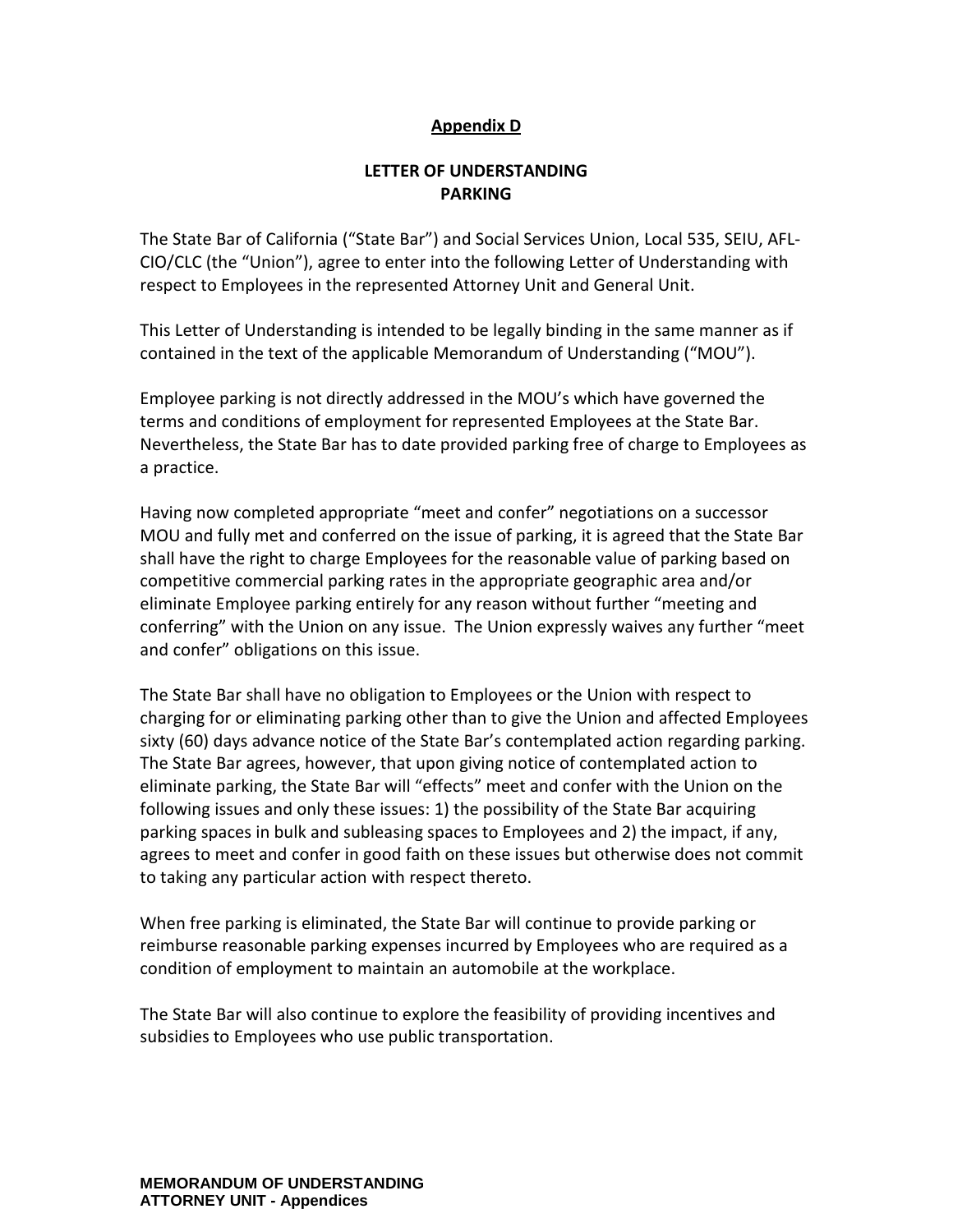IT IS SO AGREED:

FOR THE SOCIAL SERVICES UNION LOCAL 535, SEIU, AFL-CIO/CLC

Date: October 4, 1993

Signature: /s/ Jonathan G. Lepie Jonathan G. Lepie Senior Field Representative Local 535, SEIU, AFL/CIO

FOR THE STATE BAR OF CALIFORNIA

Date: October 4, 1993

Signature: /s/ Janis MacRae Senior Executive, Human Resources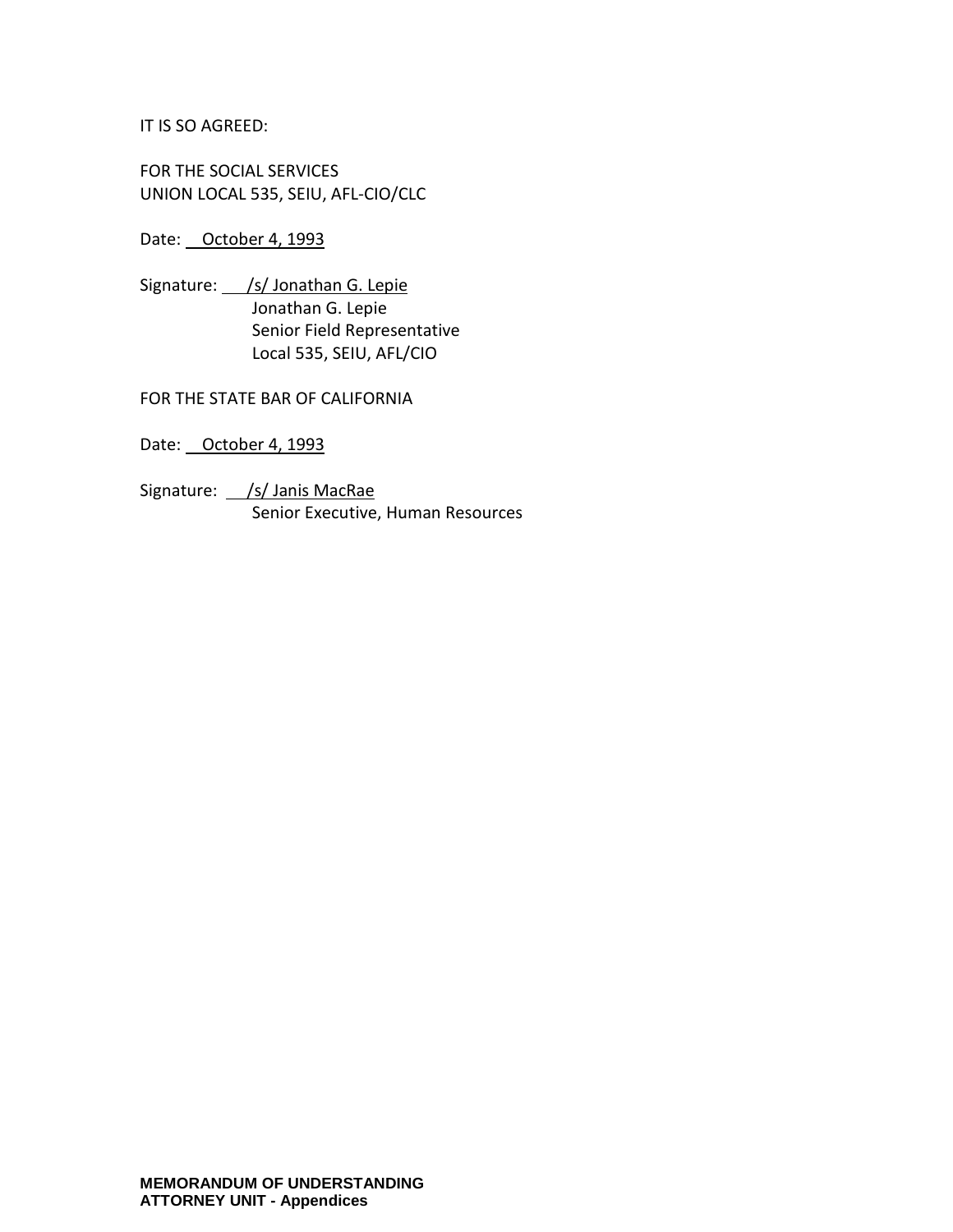### **Appendix E**

### **SEPARATION PLAN LETTER OF UNDERSTANDING FOR JOB ELIMINATIONS AND LAYOFFS**

The State Bar of California ("State Bar") and Social Services Union, Local 535, AFL-CIO/CLC (the "Union"), agree to enter into the following Letter of Understanding with respect to Employees in the represented Attorney Unit and General Unit.

This Letter of Understanding is intended to be legally binding in the same manner as if contained in the text of the applicable Memorandum of Understanding ("MOU").

#### **Introduction:**

Bargaining Unit Employees currently are entitled, upon layoff, to the benefits they have negotiated for themselves in the applicable Memoranda of Understanding ("MOU's") and to the benefits required by state and federal law.

The following provides certain enhancements to the current severance benefits for Employees who are involuntarily terminated as a result of a reduction in force. Second, it provides further enhanced severance benefits to Employees who when confronted with the possibility of layoff voluntarily resign.

In either instance, in order to receive the enhanced benefits, the affected Employees must sign a Separation Agreement and Release releasing all potential claims against the State Bar. Employees who choose not to sign the Separation Agreement and Release will receive only the standard benefits under the MOU's.

#### **Current Benefits:**

**Eligibility:** Any bargaining unit Employee who may be terminated by the implementation of a decision by the State Bar to reduce its workforce by terminating Employees is entitled, under the MOU's to the following benefits (MOU §§14.A, 14.B):

**Notice:** Employees to be affected by a reduction in force and the Union are to be given thirty (30) calendar days advance notice. (MOU §14.B).

**Severance Pay:** An Employee who is terminated as the result of a reduction in force is to receive severance pay of one week wages for each completed year of employment as a regular full-time or part-time Employee up to a maximum of two weeks wages. (MOU §15.B).

**Unemployment Insurance:** State unemployment insurance is available to Employees in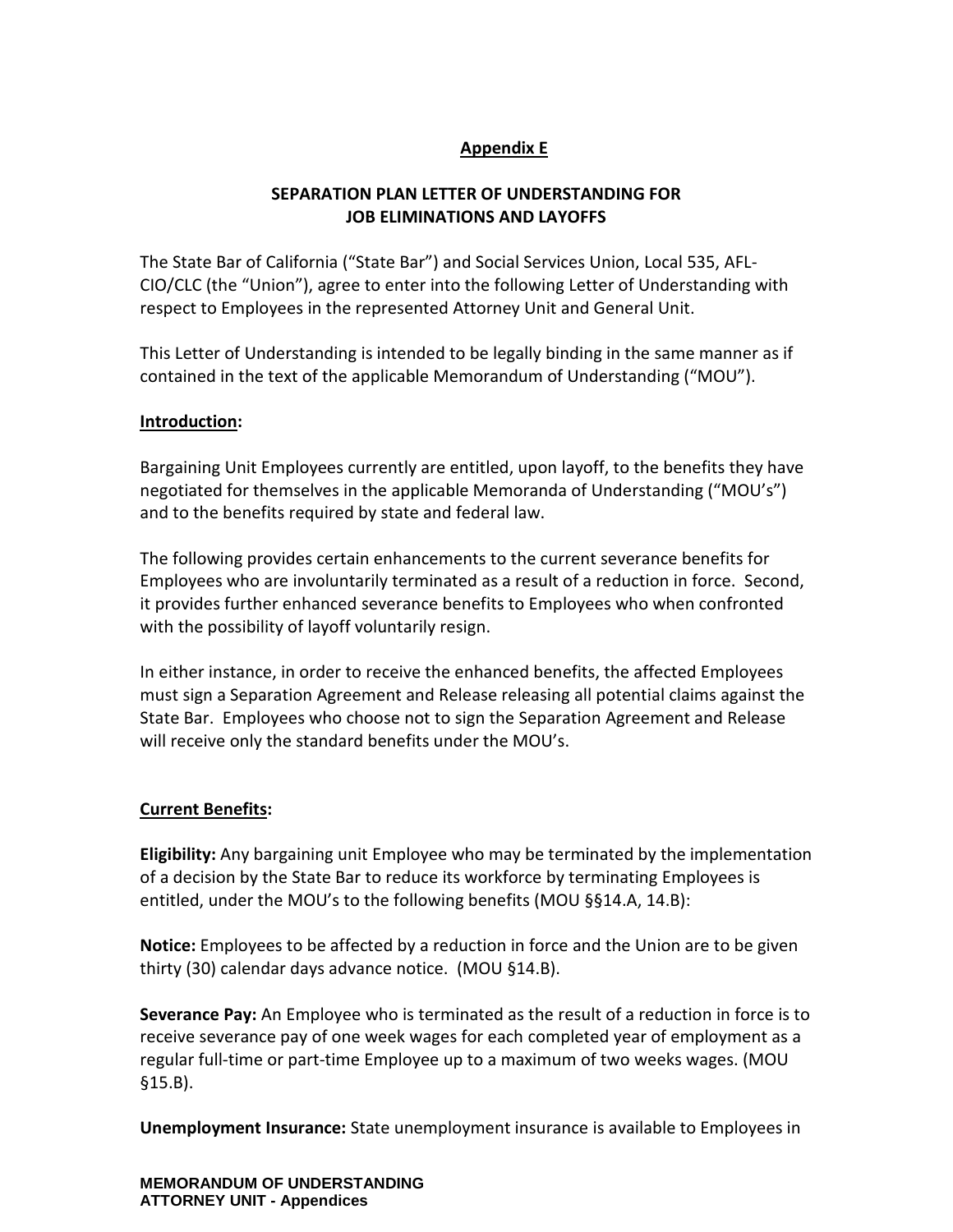such circumstances in accordance with state law.

**Health Insurance Benefits:** Under federal law, COBRA entitles an Employee to continued health insurance benefits after termination at the expense of the employee.

**Vacation Benefits:** Accrued and unused vacation benefits are due consistent with state law.

**Sick Leave Benefits:** Qualifying Employees (one year of continuous employment as a regular full-time or part-time Employee) are entitled to payment for up to thirty (30) days of accrued and unused sick leave at the rate of 25% of the Employee's daily salary at the time of their retirement, voluntary resignation or layoff. (MOU § 27.I).

**"Bumping" Rights:** An Employee affected by a reduction in force has "bumping" rights as set forth in MOU Section 14.G.

**Recall:** Laid off Employees retain the right to recall in inverse order of layoff for a period of twelve (12) months. (MOU §14.F and J).

**Retirement:** Employees interests in the California Public Employees Retirement System ("CalPERS") vest after five (5) years of service. Termination does not affect an Employee's entitlement to retirement benefits to the extent such have vested at the time of termination.

#### **Enhanced Benefits for Employees Actually Terminated as the Result of a Reduction in Force**

**Eligibility:** These enhanced benefits are to be available to Employees who are actually terminated as a result of a reduction in force. (MOU §14.D.6). These benefits are not to be available to Employees who are terminated for other reasons, who resign, or who exercise their "bumping" rights and "bump" into another position.

**Separation Agreement and Release:** Eligibility for the enhanced severance benefits is conditioned upon the affected Employees signing a written separation agreement including a mutual release of all liability between the State Bar, the Employees and the Union. In the event that the Employee does not sign the agreement and release, they will be eligible only for the standard benefits under the current policy.

**Notice:** Employees to be affected by a reduction in force and the Union will be given thirty (30) calendar days advance notice. (MOU §14.B). Fifteen (15) calendar days after receiving such notice, Employees must give notice of their intent to exercise "bumping" rights. (MOU §14.B). Once those Employees who will be terminated as a result of "bumping" rights are identified, sixty (60) calendar days advance notice of termination will be given to those Employees. The State Bar retains the right, in its sole discretion,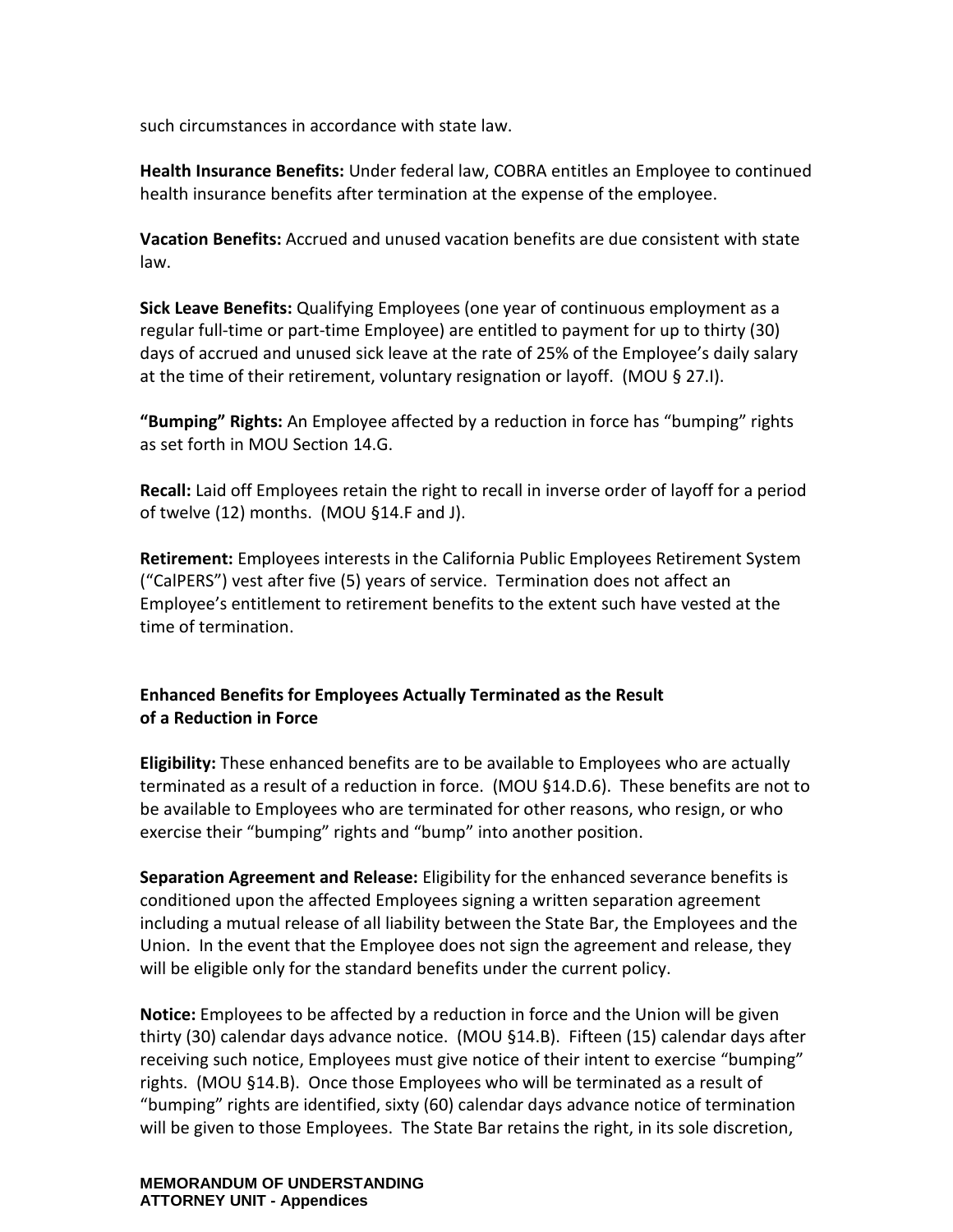to have an Employee to be terminated as a result of a reduction in force stop working before the last day of the notice period. In such an event, the Employee will continue to receive salary through the end of the notice period.

**Supplemental Severance Pay:** Employees actually terminated as a result of a reduction in work force who sign a Separation Agreement and Release will receive instead of the two (2) weeks wages set forth in MOU §15.B, one week of severance pay for each full year of completed employment with the State Bar as a regular full-time or part-time Employee up to a maximum of twelve (12) weeks, to be paid in a lump sum less appropriate tax and payroll deductions (e.g., a five (5) year Employee would receive five (5) weeks of severance pay total).

**Unemployment Insurance:** State unemployment insurance is available to Employees in such circumstances in accordance with law.

**Extended Health Insurance Benefits:** Payment of the employer's premium contribution for an Employee's medical, dental, and vision coverages will be continued for Employees receiving enhanced severance pay for the period represented by the enhanced payment. Life insurance and State Disability Insurance coverage will not continue during the severance period. When separation benefits cease, Employees will have the right to continue their medical, dental, and vision coverages at their own expense under COBRA.

**Vacation Benefits:** Accrued and unused vacation benefits are due consistent with state law.

**Sick Leave Benefits:** Qualifying Employees (one years of continuous employment as a regular full-time or part-time Employee) are entitled to payment for up to thirty (30) days of accrued and unused sick leave at the rate of 25% of the Employee's daily salary at the time of their retirement, voluntary resignation or layoff. (MOU § 27.I).

**Outplacement Assistance:** Outplacement services to be selected and paid for by the State Bar will be offered to assist Employees in their re-employment efforts. The services offered will be based on position (i.e., exempt/non-exempt; attorney/nonattorney) and will include career assessment and training, resume preparation, interview skills, and use of office facilities and clerical support.

**Retirement:** Employee interests in the CalPERS vests after five (5) years of service. Termination does not affect an Employee's entitlement to retirement benefits to the extent such have vested at the time of termination.

#### **Enhanced Benefits for Employee Who Participate in the Voluntary Reduction in Force Program**

**Eligibility:** These enhanced benefits are to be available to Employees who hold positions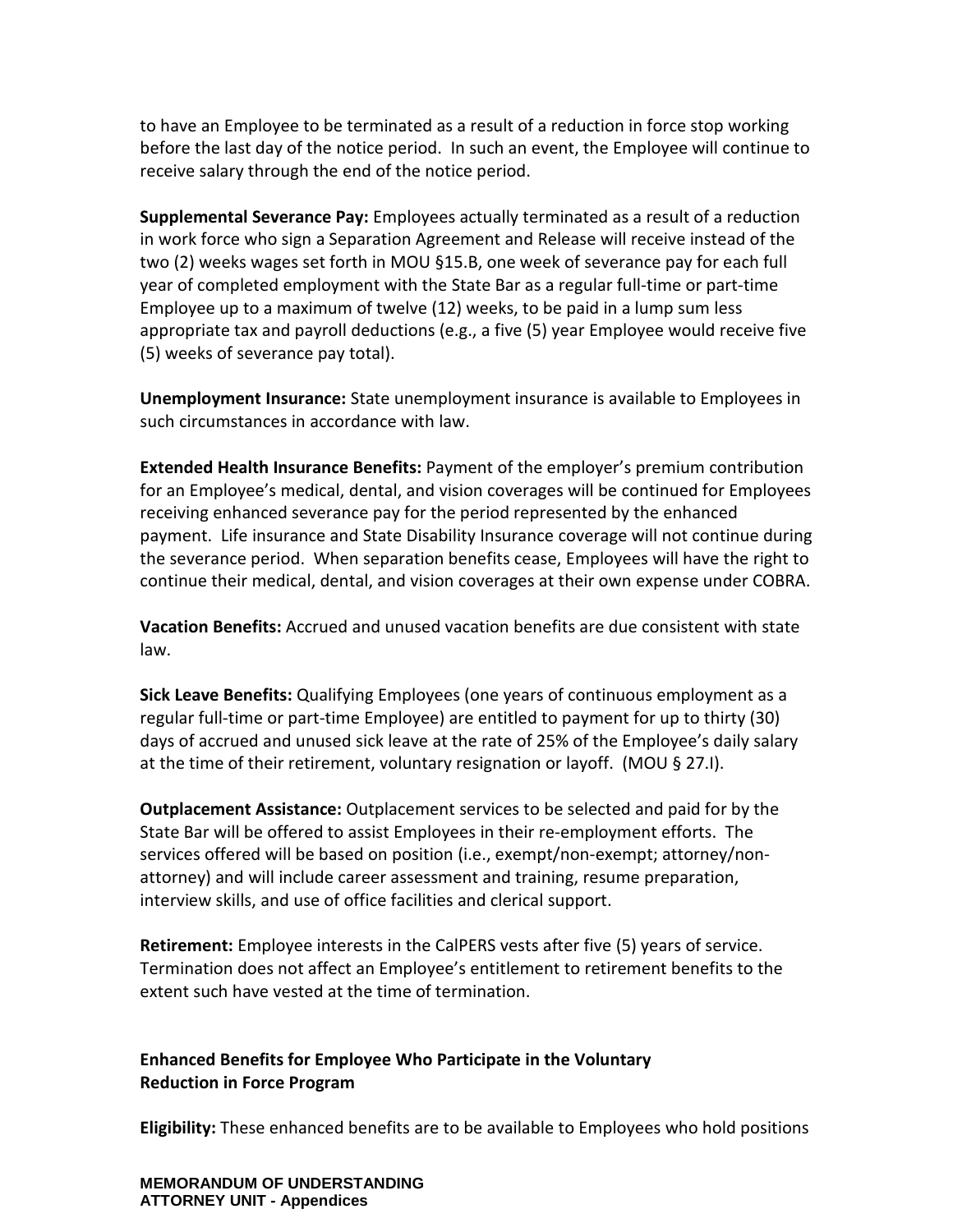designated by the State Bar for inclusion in the program and who choose, following appropriate notice, to participate in the Voluntary Reduction in Force Program by resigning, waiving "bumping" rights and signing a Separation Agreement and Release. These benefits are not to be available to Employees who do not hold positions designated by the State Bar who resign for other reasons, who are involuntarily terminated, or who exercise their "bumping" rights.

**Separation Agreement and Release:** Eligibility for the enhanced severance benefits is conditioned upon the affected Employees signing a written separation agreement including a mutual release of all liability between the State Bar, the Employee and the Union. In the event that the Employee does not sign the agreement and release, they will be eligible only for the standard benefits under the current policy.

**Notice:** Participation in the Voluntary Reduction in Force Program may occur at two points in time:

1. Prior to notice of layoff, the State Bar will designate, in its sole discretion, positions by classification and office which are to be included in the Voluntary Reduction in Force Program. Fifteen (15) calendar days following notice of designation by the State Bar, the incumbents of the designated positions must give notice of their desire to participate in the program. Such notice shall include a resignation to be effective sixty (60) calendar days thereafter. The State Bar retains the right, in its sole discretion, to have such Employees stop working before the resignation date. In such an event, Employees will continue to receive salary through the resignation date;

2. Following notice of layoff, incumbents in positions affected by the layoff may choose to participate in the Voluntary Reduction in Force Program by notifying the State Bar fifteen (15) calendar days after notice of layoff of their desire to participate in the program. Such notice shall include a waiver of "bumping" rights and a resignation to be effective sixty (60) calendar days thereafter. The State Bar retains the right, in its sole discretion, to have such Employees stop working before the resignation date. In such an event, Employees will continue to receive salary through the resignation date.

**Supplemental Severance Pay:** Employees who participate in the voluntary Reduction in Force Program and sign a Separation Agreement and Release, will receive instead of the two (2) weeks wages set forth in MOU §15.B, two weeks of severance pay for each full year of completed employment with the State Bar as a regular full-time or part-time Employee up to a maximum of (16) weeks, to be paid in a lump sum less appropriate tax and payroll deductions (e.g., a five (5) year Employee would receive ten (10) weeks of severance pay total).

**Unemployment Insurance:** State unemployment insurance is available to Employees in such circumstances in accordance with state law.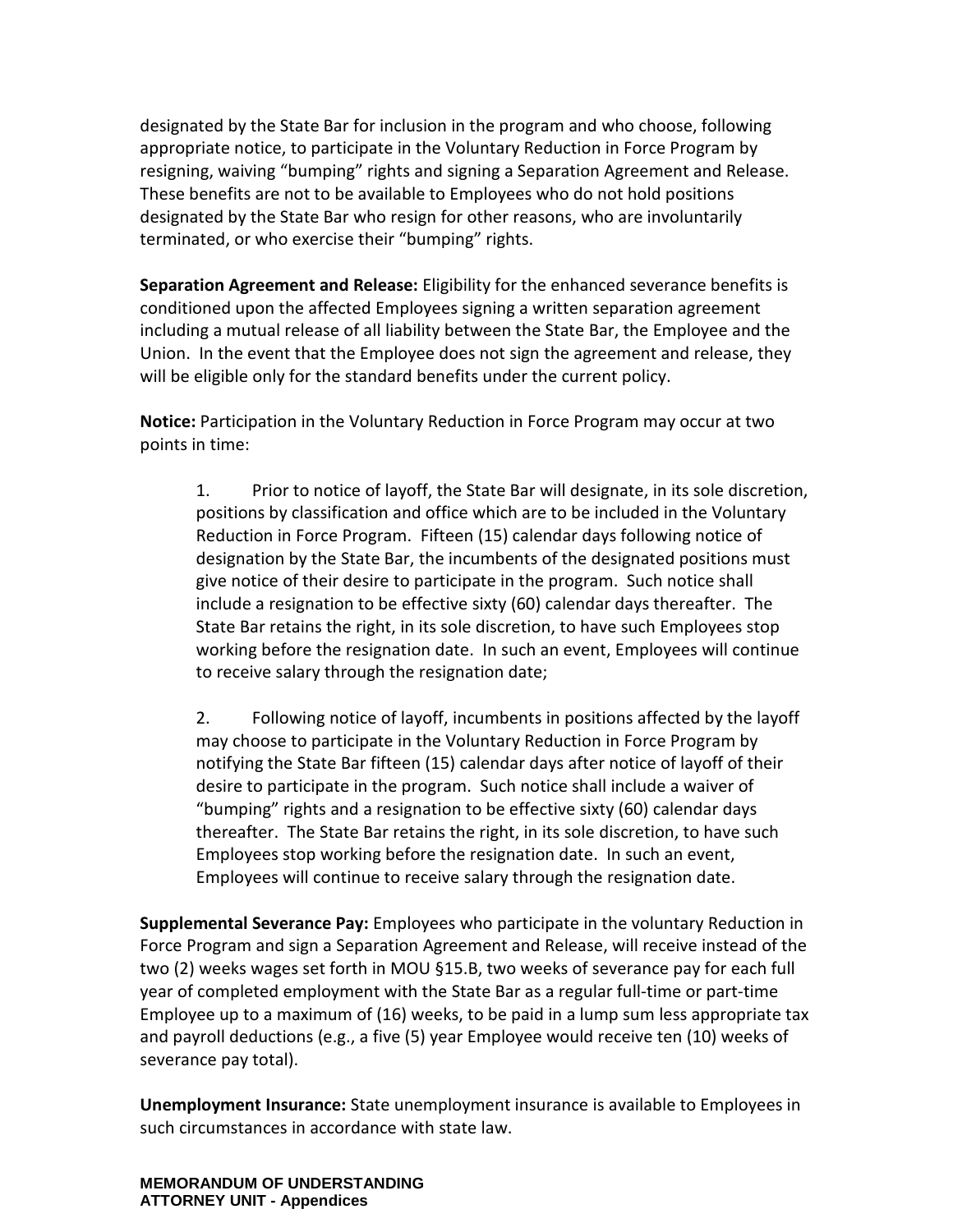**Extended Health Insurance Benefits:** Payment of the employer's premium contribution for an Employee's medical, dental, and vision coverages will be continued for Employees receiving enhanced severance pay during the period represented by the enhanced payment. Life insurance and State Disability Insurance coverage will not continue beyond the resignation date. When separation benefits cease, Employees will have the right to continue their medical, dental, and vision coverages under COBRA at their own expense.

**Vacation Benefits:** Accrued and unused vacation benefits are due consistent with state law.

**Sick Leave:** Qualifying Employees (one year of continuous employment as a regular fulltime or part-time Employee) are entitled to payment for up to thirty (30) days of accrued and unused sick leave at the rate of 25% of the Employee's daily salary at the time of their retirement, voluntary resignation or layoff. (MOU § 27.I1).

**Outplacement Assistance:** Outplacement services to be selected and paid for by the State Bar will be offered to assist Employees in their re-employment efforts. The services offered will be based on position (i.e., exempt/non-exempt; attorney/nonattorney) and will include career assessment and training, resume preparation, interview skills, and use of office facilities and clerical support.

**Retirement:** Employee interests in the Public Employee Retirement System ("PERS") vest after five (5) years of service. Termination does not affect an Employee's entitlement to retirement benefits to the extent such have vested at the time of termination

IT IS SO AGREED:

FOR THE SOCIAL SERVICES 535, SEIU, AFL-CIO/CLC

Date: December 8, 1999

- Signature: /s/ Mark Stanford Mark Stanford Senior Field Representative Local 535, SEIU, AFL/CIO Date: December 2, 1999
- Signature: /s/ Susan Nye Susan Nye Senior Field Representative Local 535, SEIU, AFL/CIO

#### **MEMORANDUM OF UNDERSTANDING ATTORNEY UNIT - Appendices**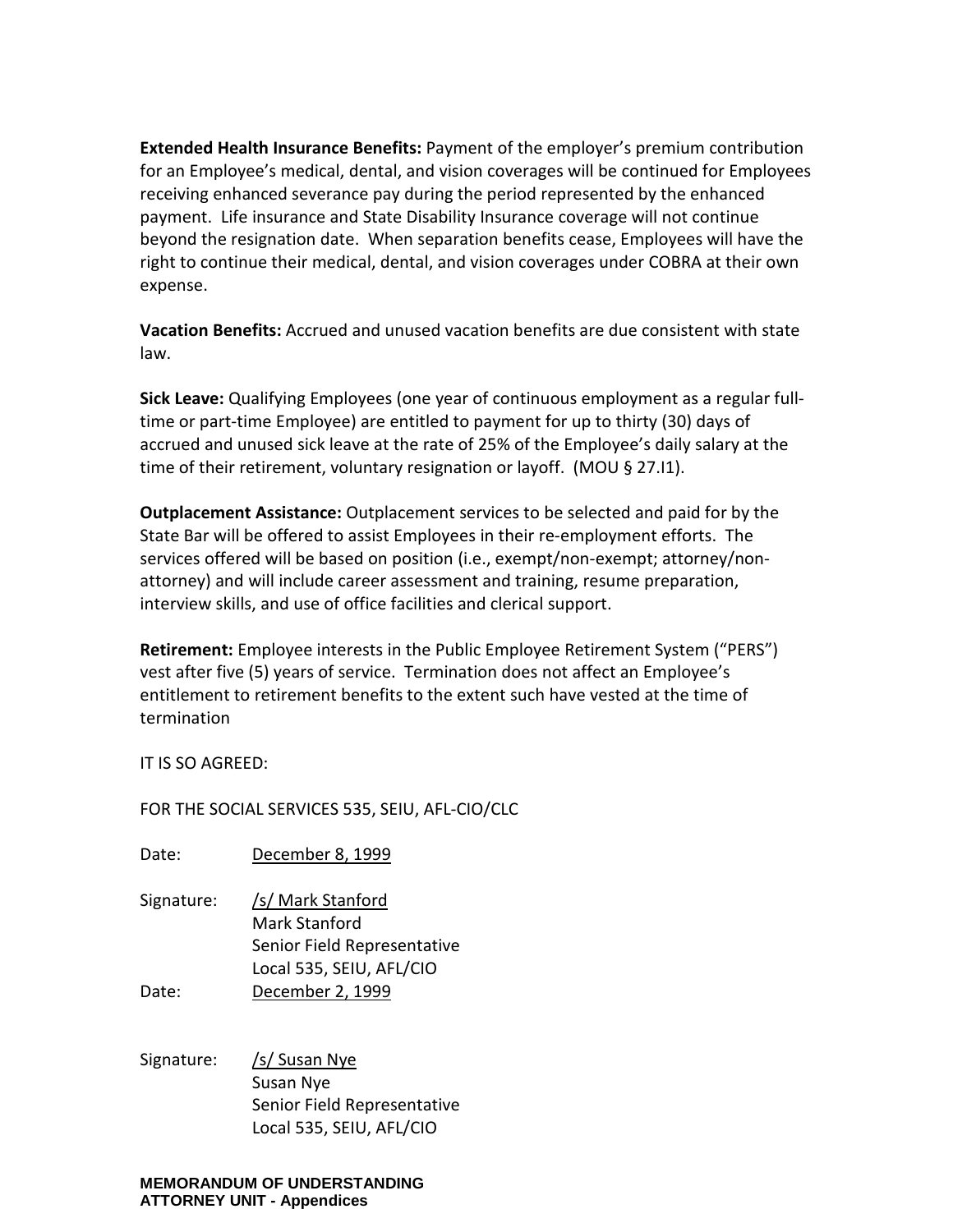#### FOR THE STATE BAR OF CALIFORNIA

Date: December 2, 1999

Signature: /s/ Robert A. Hawley Robert A. Hawley Employee Relations Officer

Amended January 1, 2003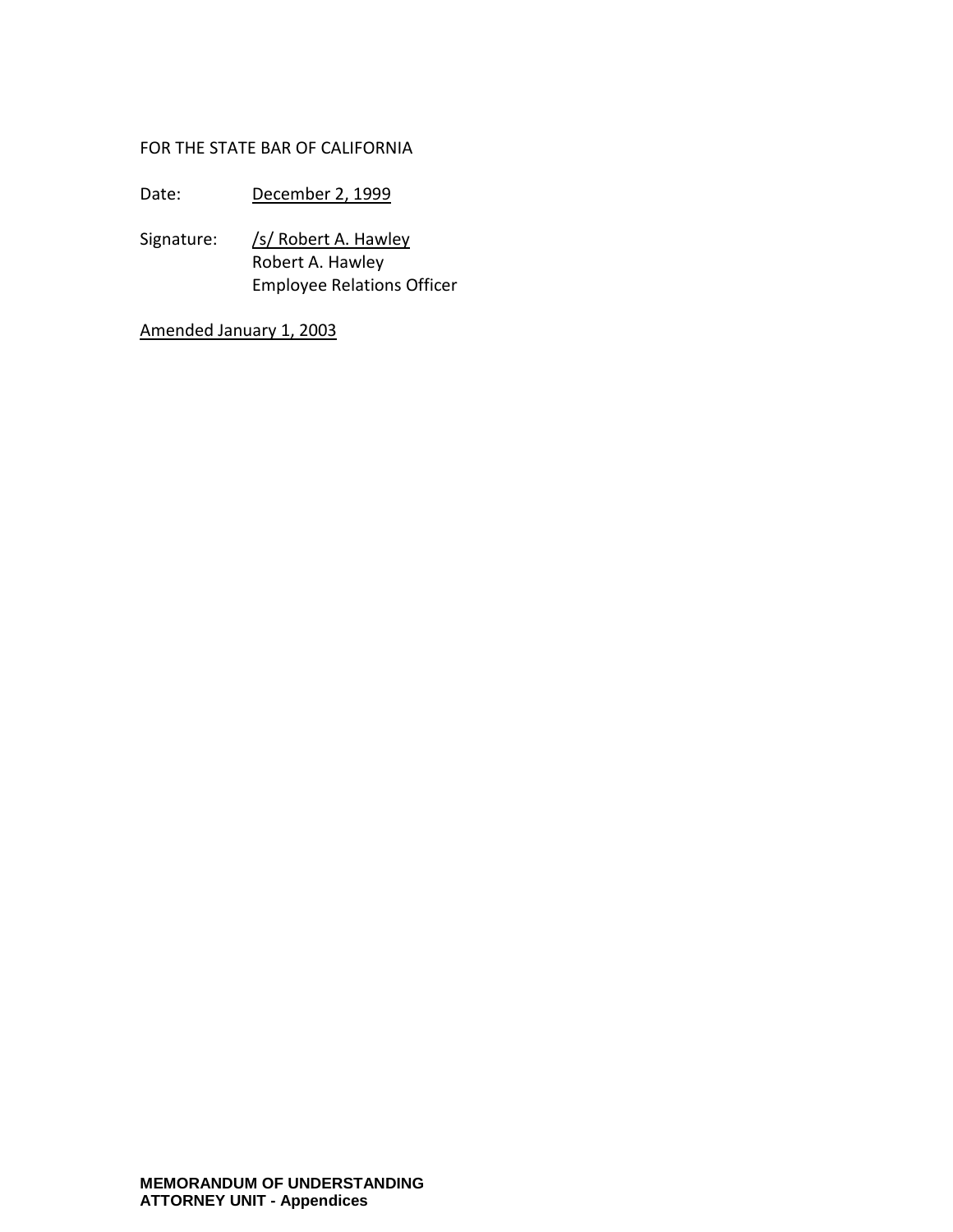#### **APPENDIX F**

#### **LETTER OF UNDERSTANDING OVERTIME EXEMPT STATUS**

The State Bar of California (State Bar) and Service Employees International Union (SEIU), Local 535 (Union) agree to enter into the following Letter of Understanding with respect to Employees in the represented Attorney Unit.

This Letter of Understanding is intended to be legally binding in the same manner as if contained in the text of the applicable Memorandum of Understanding (MOU).

Recognizing the performance obligations of attorneys as professionals and their exemption from overtime standards, the following terms are to govern starting January 1, 2008.

The following terms shall take precedence over MOU Section 19 and 20 and Appendix C to the extent inconsistent therewith:

- A. Employees shall work all hours necessary to accomplish their assignments and fulfill the responsibilities of their job classification to the State Bar. Employees normally work 80 hours per two-week pay period; however, work periods of a longer duration may be required.
- B. Employees shall relinquish all entitlement to "comp time." MOU Section 20 shall be extinguished in its entirety. "Comp time" on record as accumulated and unused as of December 31, 2007, shall be governed by MOU Section 20.B. "Comp time" shall not be accrued after December 31, 2007.
- C. MOU Section 19.H, regarding break time and lunch periods, is extinguished in its entirety, and the 2018-2019 MOU reflects this change.
- D. Employees shall retain eligibility for Alternative Work Schedules (AWSs) as set forth in the second and third paragraphs of MOU Section 19.C and Appendix C, with the sole exception of Appendix D's reference to "comp time" in paragraph 12. Employees shall comply with reasonable procedures established by the State Bar in managing alternative work schedules. A scheduled AWS day that falls on a recognized holiday or a periodic requirement that work be performed on a scheduled AWS day will not require an alternative scheduled day off. Any Employee currently scheduled for an AWS day on Monday may elect to change his/her AWS day.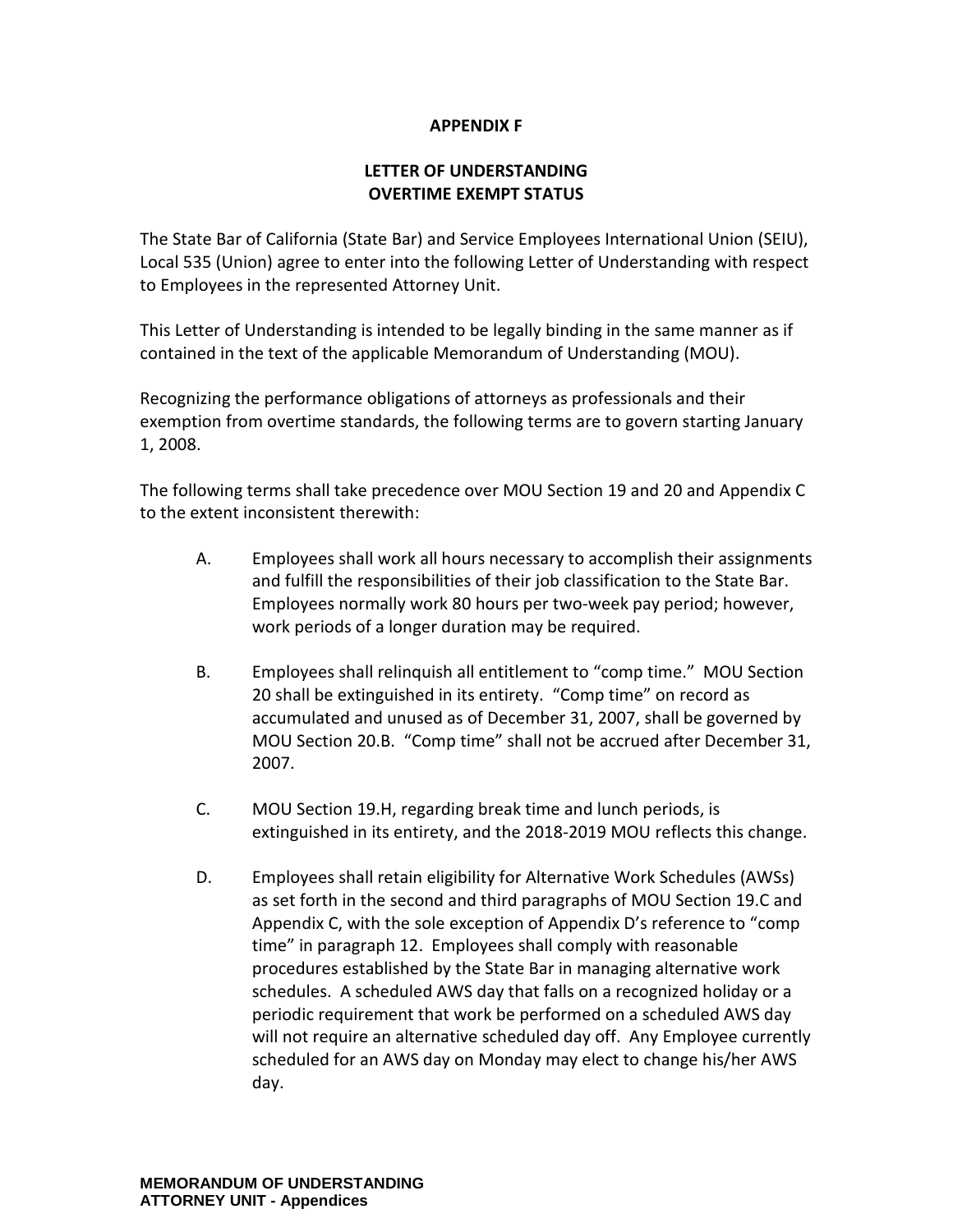- E. Employees are responsible for keeping management reasonably advised of their schedule and must respond to reasonable directions from management to complete work assignments and fulfill the duties of the job classification assigned.
- F. Employees shall continue to record work time on and submit time cards for tracking purposes.
- G. Employees shall not be "docked" paid time for absences in less than whole-day increments except for sick leave taken for actual sickness (which shall not include scheduled medical appointments). Vacation can continue to be taken in half-day increments in accordance with MOU Section 26.E.

#### IT IS SO AGREED:

#### FOR **SERVICE EMPLOYEES INTERNATIONAL UNION**

By:/s/ James Firth Worksite Manager, Local 535

By: /s/ Paul Harris III Paul Harris III Chief Counsel, SEIU Local 1000

#### FOR **THE STATE BAR OF CALIFORNIA**

By: /s/ Robert A. Hawley Robert A. Hawley Deputy Executive Director Employee Relations Officer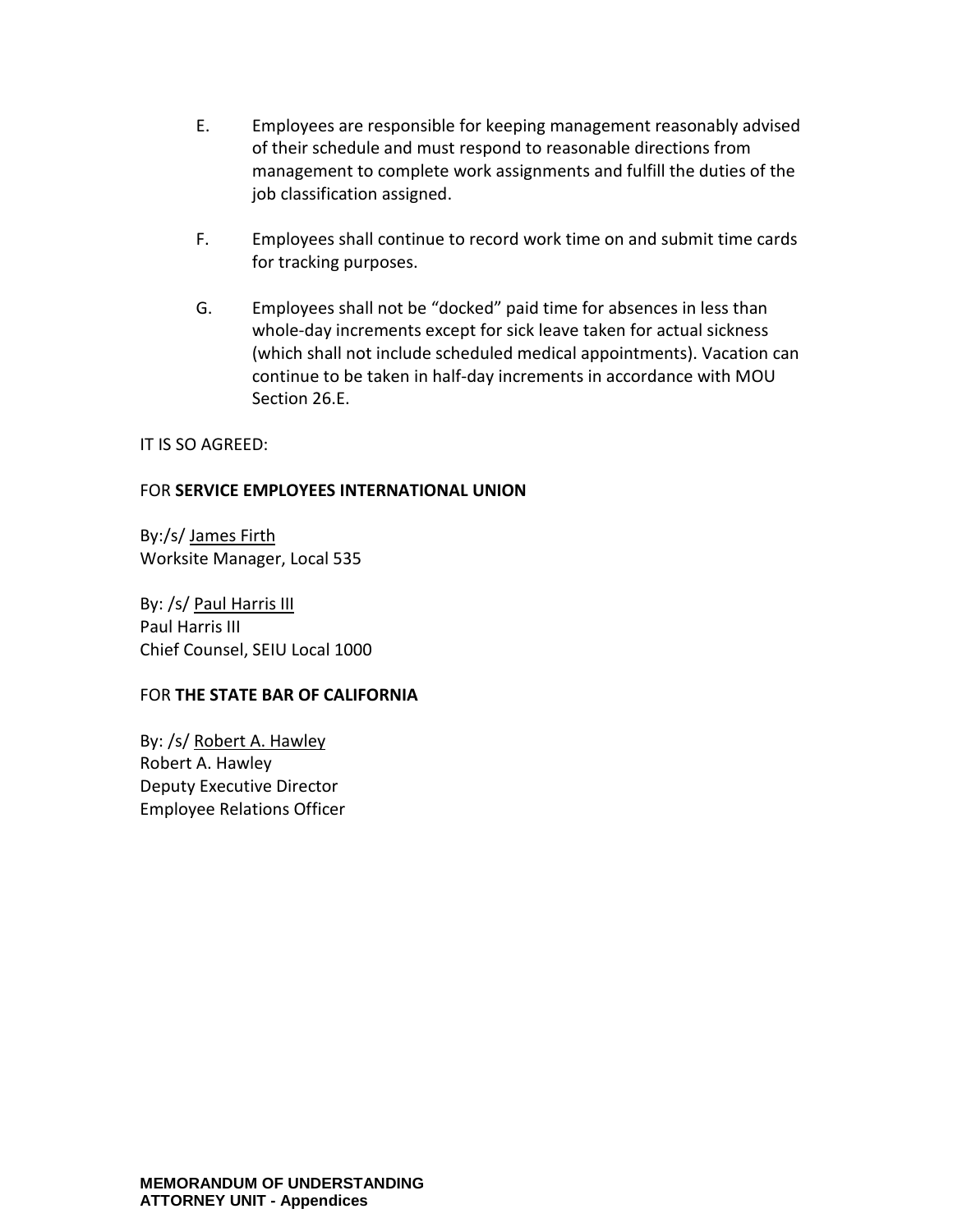#### **Appendix G**

### **LETTER OF UNDERSTANDING AWS AGREEMENTS, VOLUNTARY SEPARATION INCENTIVE, TRANSIT REIMBURSEMENT, TIME KEEPING**

The State Bar of California (State Bar) and Service Employees International Union, Local 1000, acting through a service agreement with Local 535 (Union) agreed to enter into the following Letter of Understanding with respect to Employees in the represented Attorney and General Units.

This Letter of Understanding is intended to be legally binding in the same manner as if contained in the text of the applicable Memoranda of Understanding (MOUs).

Negotiations on amendments to the MOUs to be effective 2011 and after concluded with tentative agreements ratified by the State Bar's Board of Governors and the union membership effective September 23, 2011. The following terms are included in the binding agreements reached:

- 1. Alternative Work Schedule (AWS) agreements in the Office of the Chief Trial Counsel have been suspended through December 31, 2011. Employees may apply for AWS eligibility to be effective January 1, 2012. The State Bar will respond to AWS requests consistent with MOU Sections 19.G, 19.C, and Appendix C. Written AWS agreements will continue to govern AWS participation.
- 2. In the event the State Bar initiates a reduction in force, the State Bar will offer voluntary separation incentives in the effected department or units. In the event an Employee is involuntarily separated as a result of a reduction in force, the maximum severance payable is as set forth in MOU Appendices E/F.
- 3. The transit reimbursement benefit that is currently provided to State Bar Employees consistent with Internal Revenue Code Section 132 is increased from \$100 maximum per month to \$125 maximum per month.
- 4. The State Bar will implement timekeeping for attorneys in the represented Attorney Unit and for Investigators, Paralegals in the represented General Unit.
	- A. The purpose of timekeeping is to improve the efficiency and productivity of the State Bar and to assist the State Bar in determining the appropriate allocation of State Bar resources. Timekeeping is not for time card or salary purposes, nor is it intended to supplant MOU Section 19 [Hours of Employment].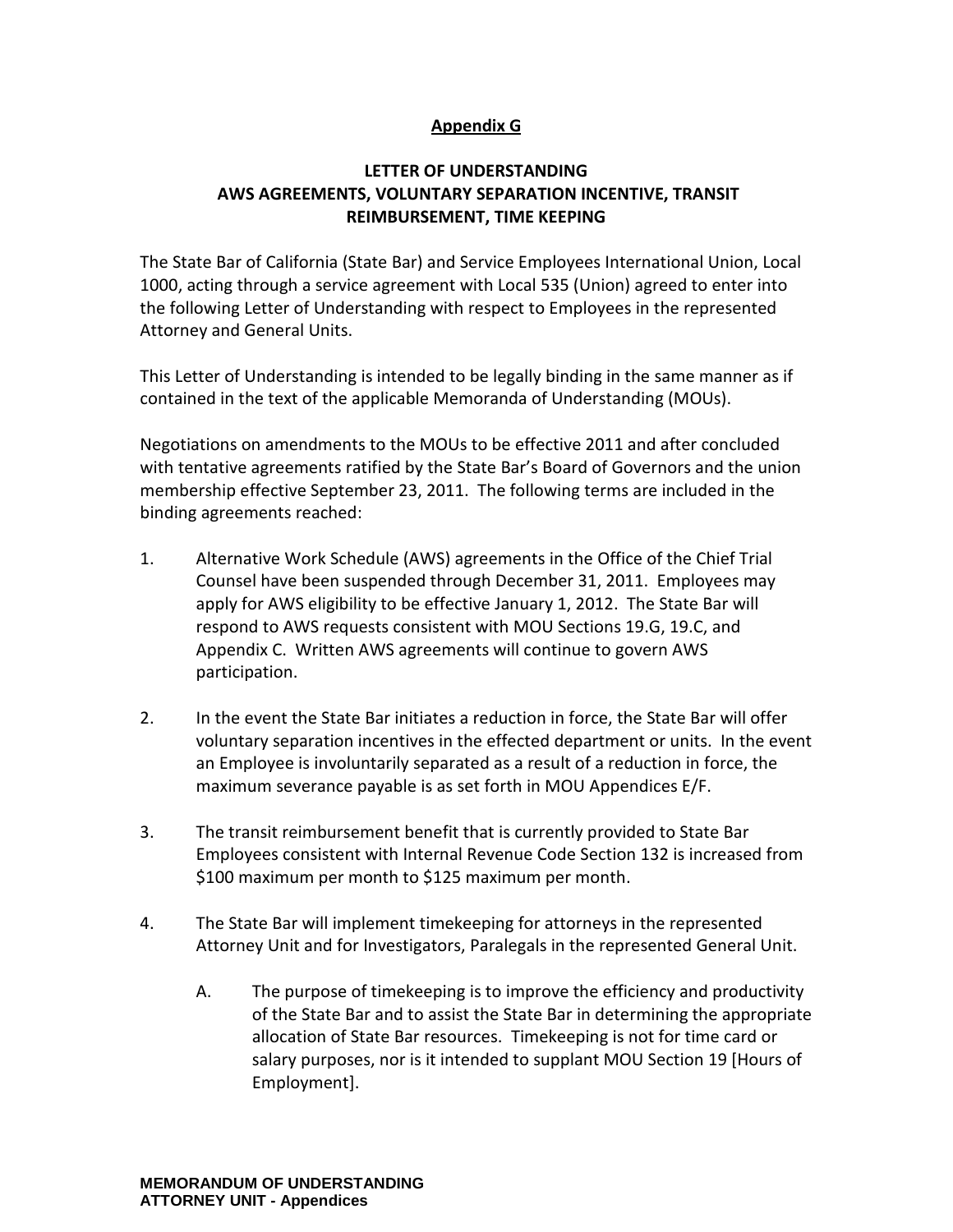- B. Failure to adhere to the timekeeping requirements may be used as a factor in evaluating an Employee for the "Meets Requirement" standard in the "Policy and Procedures" category of the Employee's annual performance evaluation. In addition, the intentional falsification of time records is a disciplinary offense under MOU Section 16.C.6.
- C. The timekeeping system adopted by the State Bar shall not be unduly burdensome. Employees shall track time in increments of no less than 30 minutes. The number of tasks identified to be tracked shall be no more than twelve tasks for any given job classification (i.e. Attorney, Investigator, Paralegal), reporting the tasks performed, how time is spent by the reporting Employees in the performance of their duties on matters assigned to them in the Office of the Chief Trial Counsel. The time reported will identify the Employee's name, the case referenced, and the time spent on identified tasks. However, general administrative tasks, for which the time to document is roughly the equivalent to the time to complete the task, can be summarized generally. The Employee can elect whether to keep time keeping records manually or electronically.
- D. The State Bar shall utilize a six-month period for training and adjustment to the timekeeping system. During this six-month time period, the State Bar will utilize the existing MOU provisions of the Labor Management Committee or the "meet and confer" process to address implementation issues before any adverse consequences for failure to complete time records, or improper completion of time records are imposed upon an Employee.

#### IT IS SO AGREED:

#### **SERVICE EMPLOYEES INTERNATIONAL UNION**

By: /s/ Paul Harris, III Paul Harris, III Chief Counsel, SEIU Local 1000

#### **THE STATE BAR OF CALIFORNIA**

By: /s/ Robert A. Hawley Robert A. Hawley Deputy Executive Director Employee Relations Officer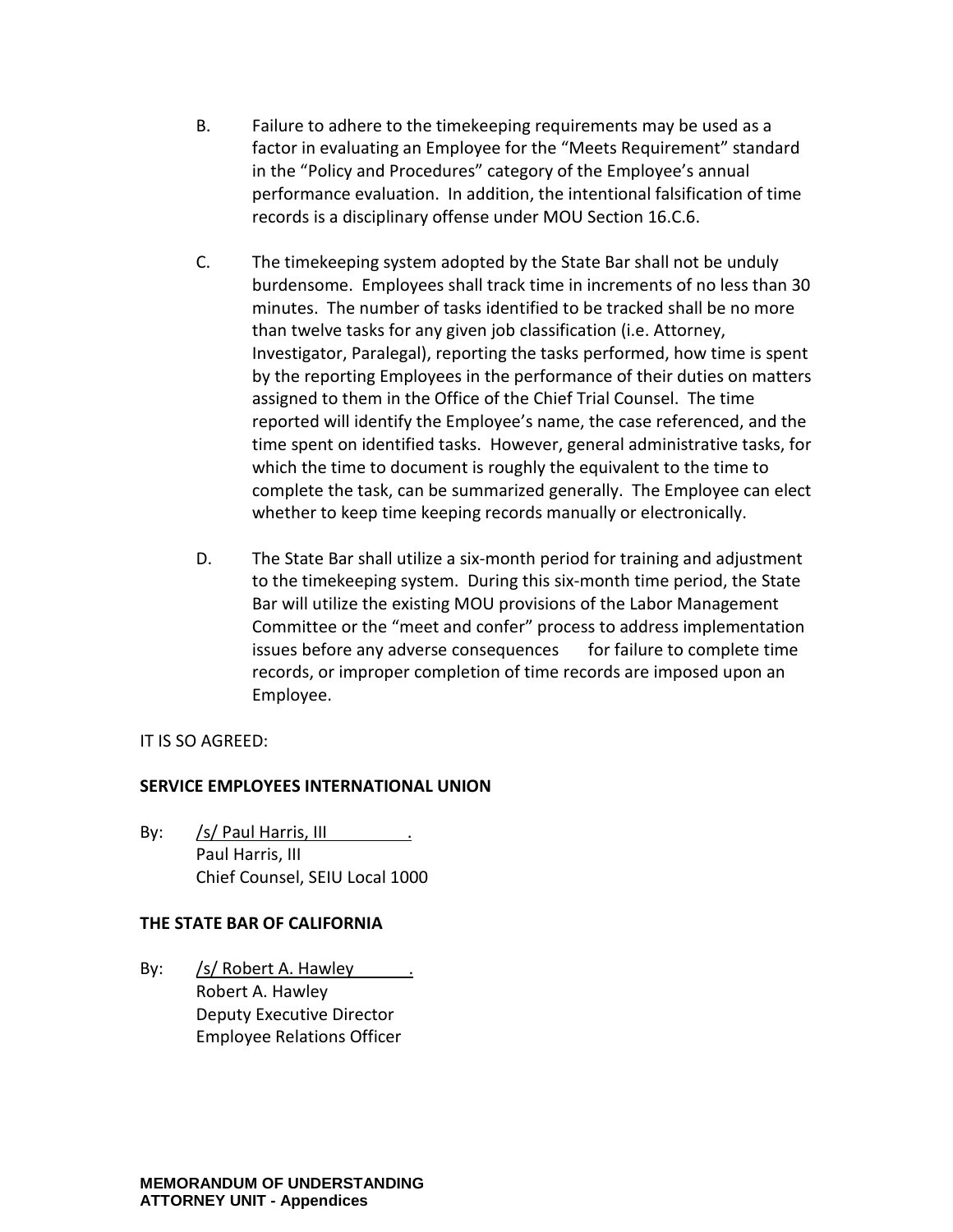#### **MOU APPENDIX H LETTER OF UNDERSTANDING ATTORNEY UNIT Attorney Grade 16A, 17A, 18A Classifications**

The State Bar of California (SBC) and Service Employees International Union, Local 1000, acting under a service agreement with SEIU Local 535 (Union) enter into the following Letter of Understanding with respect to Employees in the represented Attorney Unit.

This Letter of Understanding is legally binding in the same manner as if contained in the text of the applicable Memorandum of Understanding (MOU).

Following "meet and confer" sessions, the following agreements are reached:

- 1. It is agreed that the Grade 16A and 17A Attorney and Senior Trial Attorney positions are modified as set forth in the job descriptions provided in the State Bar's October 24, 2012, letter and attached to the State Bar's November 7 proposal. This establishes a "bright line" distinction between the 16A and 17A grades based on the Grade 17A Senior Trial Attorney undertaking lead "first chair" trial responsibilities on all trials except routine and uncontested matters, which may be delegated to Grade 16A Attorneys. Grade 16A attorneys may also undertake Grade 17A Senior Trial responsibilities for training purposes under the oversight of a Grade 17A Attorney.
- 2. In transitioning to this new model where Grade 17A Senior Trial Attorneys are lead trial attorneys on trials, the State Bar will, in due course, post and fill more 17A Senior Trial Attorney positions, to the extent budget limitations allow. In the transition to this model, Grade 16A Attorneys who continue to be assigned lead trial work in contested and non-routine trials, will be compensated consistent with the terms of MOU Section 22.M [paid a 5% differential in excess of their base 16A salary, or the minimum of the 17A range, whichever is greater, for the period the incumbent performs lead trial work consistent with Grade 17A], when a Grade 16A Attorney spends more than 50% of his or her time in a two week period performing Grade 17A duties. Disputes regarding eligibility for the 5% differential shall be resolved in accordance with MOU Section 22.B. This provision of out-of-classification pay is not intended to be a substitute on a permanent basis for having 16A Attorneys perform Attorney 17A duties.
- 3. In posting and filling Grade 17A Senior Trial Attorney positions, the State Bar will adhere to MOU Section 13 [Promotions and Transfers]. To assess "merit and ability" in the interview process under MOU Section 13.G, the State Bar will use the following standards: 1/3 of the assessment will be based on past State Bar performance as reflected in performance evaluations and other available data; 1/3 will be based on management's overall assessment from the interview and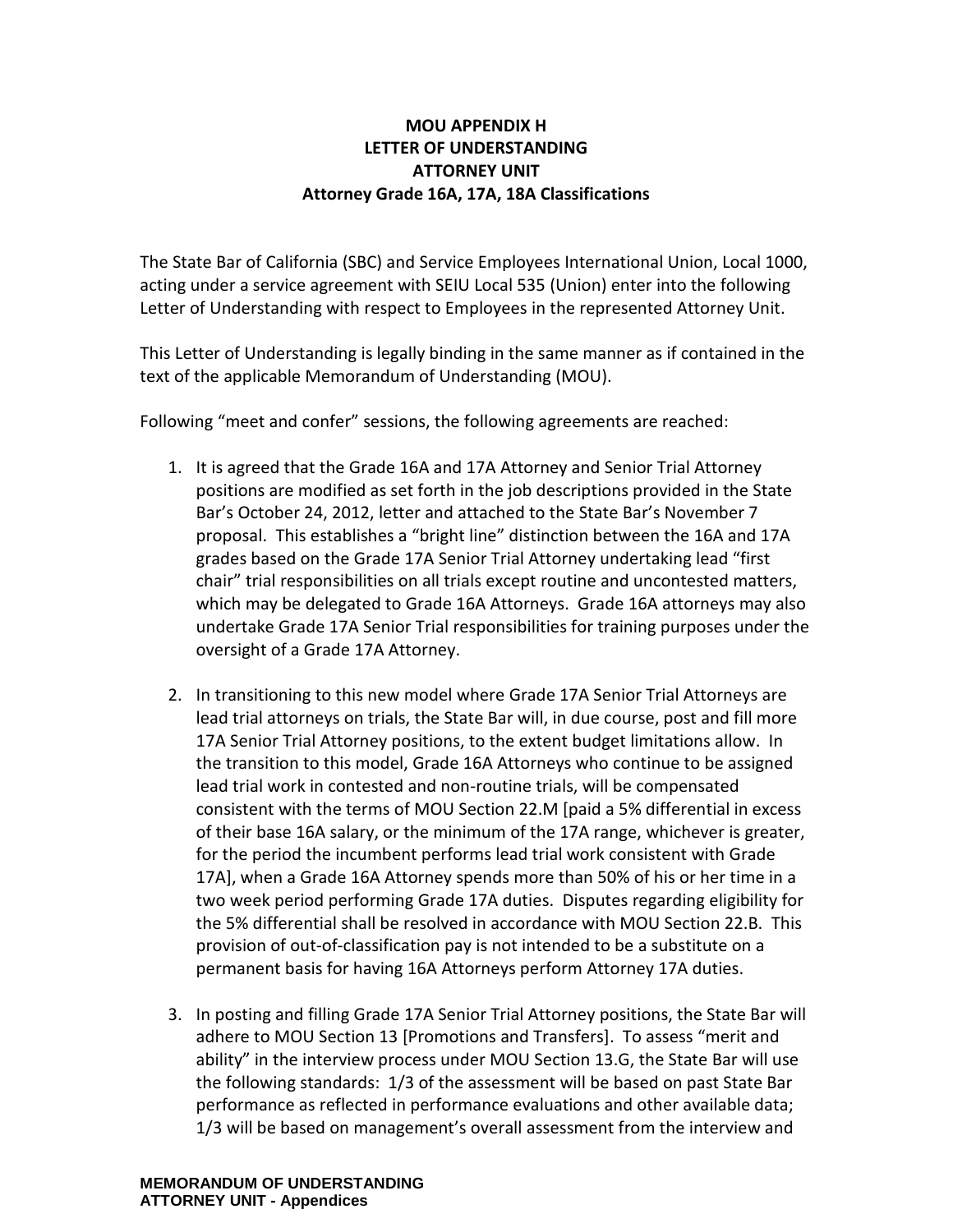other sources; 1/3 will be based on an objective written test assessment of trial skills and knowledge of governing State Bar standards (e.g., Rules of Professional Conduct, Rules of Procedure, etc.). Management's overall assessment, including the interview, will examine: trial skills; relevant experience; investigative skills; legal writing skills; collaboration and communication skills; oral advocacy skills; as well as general interview presentation.

IT IS SO AGREED:

FOR SERVICE EMPLOYEES INTERNATIONAL UNION

Date: December 10, 2012

Signature: /s/ York Chang

OR THE STATE BAR OF CALIFORNIA

Date: December 10, 2012

Signature: /s/ Robert Hawley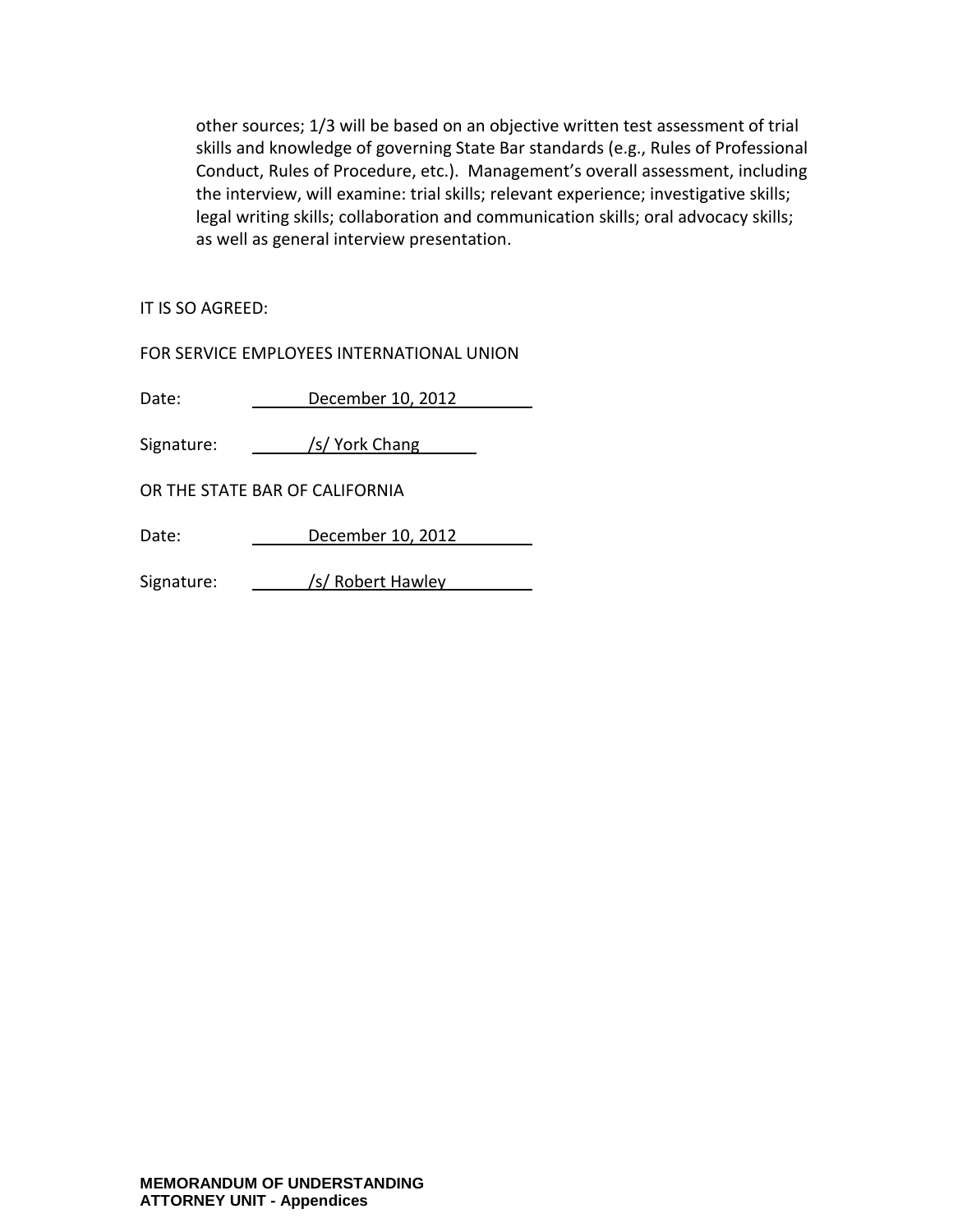## **APPENDIX I**

# **Training & Development Assignment Program**

The State Bar has the right to temporarily fill vacant positions or address a short-term increase in work requiring additional resources by hiring temporary workers. However, prior to hiring temporary workers, the State Bar will consider whether such temporary work can be made available on a volunteer basis under this Training & Development (T&D) Assignment Program.

No State Bar decision relating to the T&D Assignment Program, including but not limited to determining Employee eligibility, determining those vacancies and other assignments available for the program, selection of program participants, and determining the duration of the assignment shall be subject to the grievance process.

## **Program Overview and Goal**

To foster continued growth and development opportunities for State Bar Employees, the State Bar has created a Training and Development (T&D) Assignment Program.

T&D Assignments allow the temporary loan or assignment of Employees within or between State Bar Offices and Departments for periods not to exceed six months, for the purposes of training and professional development. T&D Assignments are used to broaden the work experience of participating Employees with the intent of increasing their skills and abilities and/or work experience.

Categories of eligible Training and Development (T&D) Assignments:

- 1. Fill a vacant position (V); or
- 2. Temporarily fill a position where the incumbent is on a leave of absence (LOA); or
- 3. Take on additional work or projects (AWP).

# **Program Scope**

V or LOA T&D Assignments: Participating Employees will assume responsibility for the full scope of duties associated with the T&D Assignment.

AWP Assignments: Participating Employees may assume responsibility for the full scope of duties associated with a T&D Assignment or may continue to perform their current job responsibilities, but will be given specific projects or tasks associated with the Assignment classification.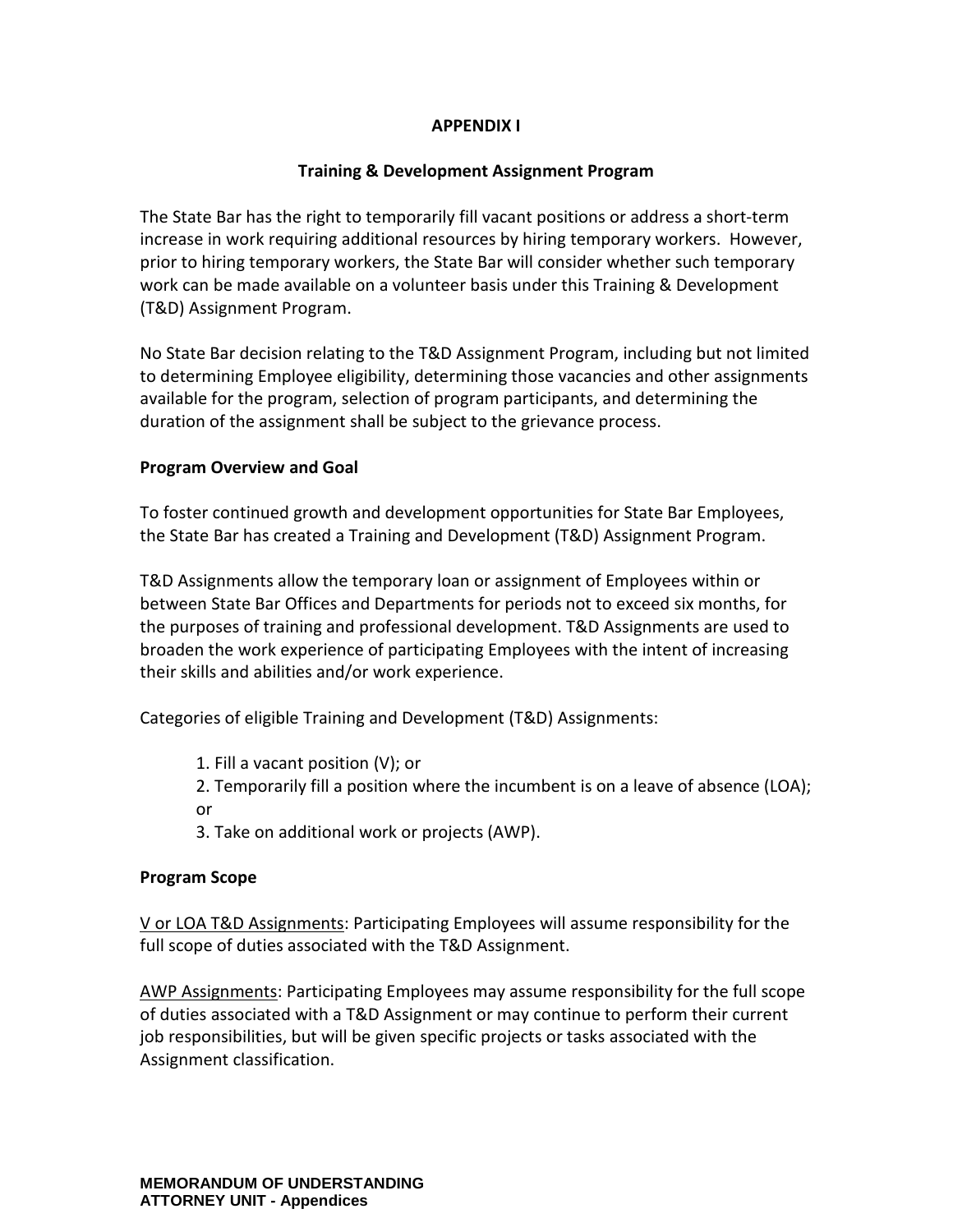While on V, LOA, or AWP Assignment, participating Employees shall receive a pay differential equal to the minimum salary of the position associated with the assignment or five percent (5%) in excess of the participating Employee's current State Bar salary, whichever is greater, during the period of time they are on the V, LOA or AWP Assignment.

#### **Program Selection**

Chiefs or Directors will determine which positions are eligible for a T&D Assignment.

Chiefs or Directors will notify HR of the availability of a T&D Assignment. HR will announce available assignments along with other job postings. Chiefs, Directors or their designees will interview and select Employees for T&D Assignments.

#### **Candidate Eligibility**

Only State Bar Employees meeting the following criteria will be eligible to participate in the T&D Program:

- Employee must have successfully passed his or her initial probationary period and must not be within a subsequent probationary period.
- Employee must not have rated as "Needs Improvement" in more than two categories in his or her prior annual evaluation.

• Because the T&D Assignment Program is intended to provide opportunities to Employees wishing to increase their skills and develop professionally within the State Bar, participation will be limited to volunteers.

#### **Participant Selection**

Final selection will be made by the State Bar Chief or Director receiving the T&D Assignment.

Subsequent to the interview and selection process, selected Employees' Directors will be asked to identify the impact of their Employees' participation in a T&D Assignment in another Department. If participation will jeopardize service to the public, a selected Employee's participation may be postponed or cancelled. Good faith efforts will be made to provide all selected Employees a T&D Assignment beginning within 12 months of the initial selection date.

### **Assignment Plan**

For AWP assignments, an assignment plan will be developed by the Chief, Director, or designee from the Department or Office seeking the T& D Assignment outlining start and end dates, specific tasks to be completed, skills to be developed, and times during the business day required of the participant.